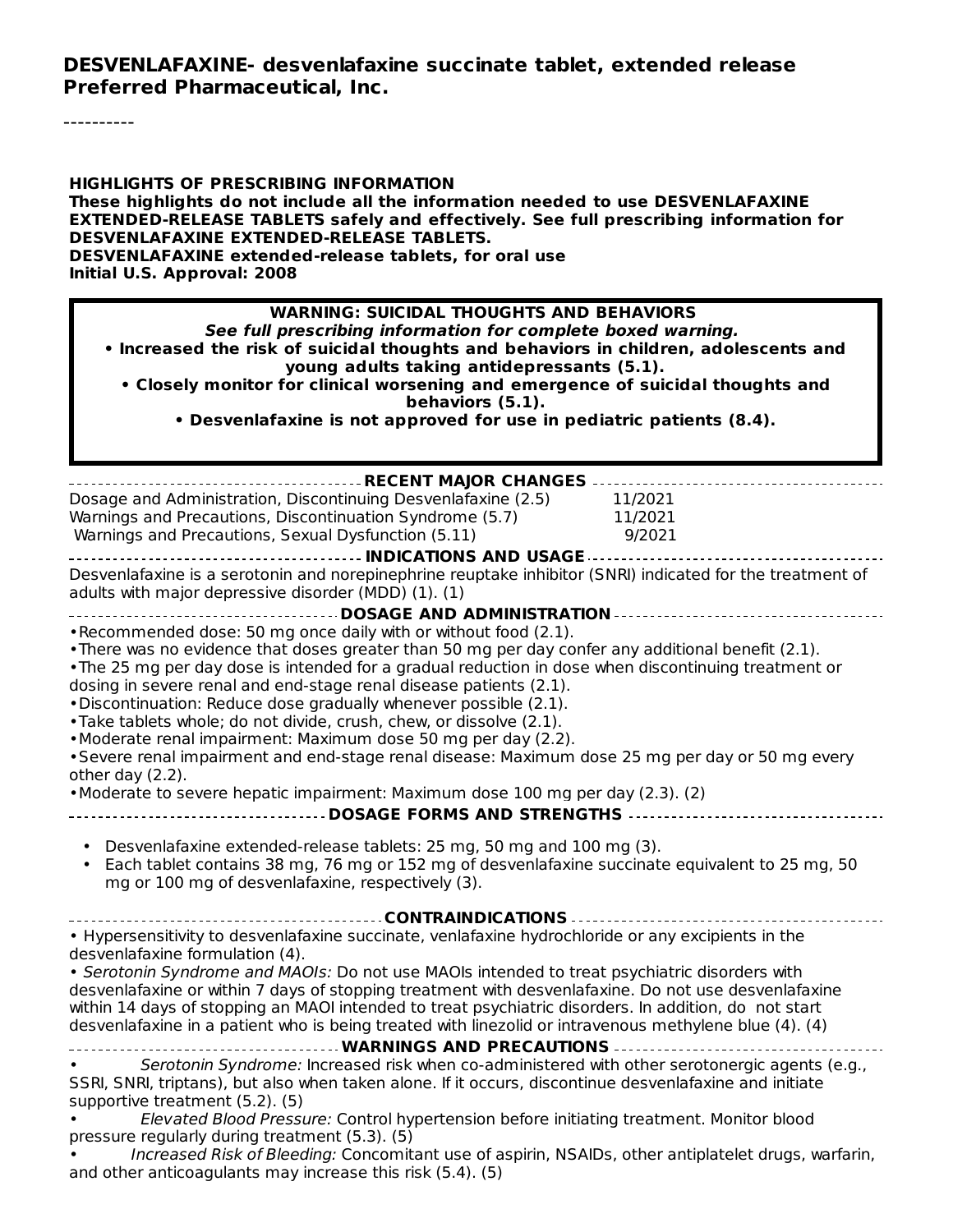and other anticoagulants may increase this risk (5.4). (5) • Angle Closure Glaucoma: Avoid use of antidepressants, including desvenlafaxine, in patients with untreated anatomically narrow angles treated (5.5). (5)

Activation of Mania/Hypomania: Use cautiously in patients with Bipolar Disorder. Caution patients about risk of activation of mania/hypomania (5.6). (5)

Discontinuation Syndrome: Taper dose when possible and monitor for discontinuation symptoms (5.7). (5)

- Seizure: Can occur. Use cautiously in patients with seizure disorder (5.8). (5)
- Hyponatremia: Can occur in association with SIADH (5.9). (5)
- Interstitial Lung Disease and Eosinophilic Pneumonia: Can occur (5.10). (5)
- Sexual Dysfunction: Desvenlafaxine may cause symptoms of sexual dysfunction (5.11). (5)

**ADVERSE REACTIONS** Most common adverse reactions (incidence ≥5% and twice the rate of placebo in the 50 or 100 mg dose groups) were: nausea, dizziness, insomnia, hyperhidrosis, constipation, somnolence, decreased appetite, anxiety, and specific male sexual function disorders (6.1). (6)

#### **To report SUSPECTED ADVERSE REACTIONS, contact Breckenridge Pharmaceutical, Inc. at 1- 800-367-3395 or FDA at 1-800-FDA-1088 or www.fda.gov/medwatch** (6)

- **USE IN SPECIFIC POPULATIONS**
- Pregnancy: Third trimester use may result in neonatal discontinuation syndrome (8.1).

• Geriatric Use: There is an increased incidence of orthostatic hypotension in desvenlafaxine treated patients  $≥65$  years (6.1 and 8.5). (8)

**See 17 for PATIENT COUNSELING INFORMATION and Medication Guide.**

**Revised: 4/2022**

#### **FULL PRESCRIBING INFORMATION: CONTENTS\* WARNING: SUICIDAL THOUGHTS AND BEHAVIORS**

### **1 INDICATIONS AND USAGE**

### **2 DOSAGE AND ADMINISTRATION**

- 2.1General Instructions for Use
- 2.2 Dosage Recommendations for Patients with Renal Impairment
- 2.3 Dosage Recommendations for Patients with Hepatic Impairment
- 2.4 Maintenance/Continuation/Extended Treatment
- 2.5 Discontinuing Desvenlafaxine
- 2.6 Switching Patients From Other Antidepressants to Desvenlafaxine

2.7 Switching Patients to or from a Monoamine Oxidase Inhibitor (MAOI) Intended to Treat Psychiatric Disorders

2.8 Use of Desvenlafaxine with other MAOIs such as Linezolid or Methylene Blue

### **3 DOSAGE FORMS AND STRENGTHS**

### **4 CONTRAINDICATIONS**

### **5 WARNINGS AND PRECAUTIONS**

- 5.1 Suicidal Thoughts and Behaviors in Pediatric and Young Adult Patients
- 5.2 Serotonin Syndrome
- 5.3 Elevated Blood Pressure
- 5.4 Increased Risk of Bleeding
- 5.5 Angle Closure Glaucoma
- 5.6 Activation of Mania/Hypomania
- 5.7 Discontinuation Syndrome
- 5.8 Seizure
- 5.9 Hyponatremia
- 5.10 Interstitial Lung Disease and Eosinophilic Pneumonia
- 5.11 Sexual Dysfunction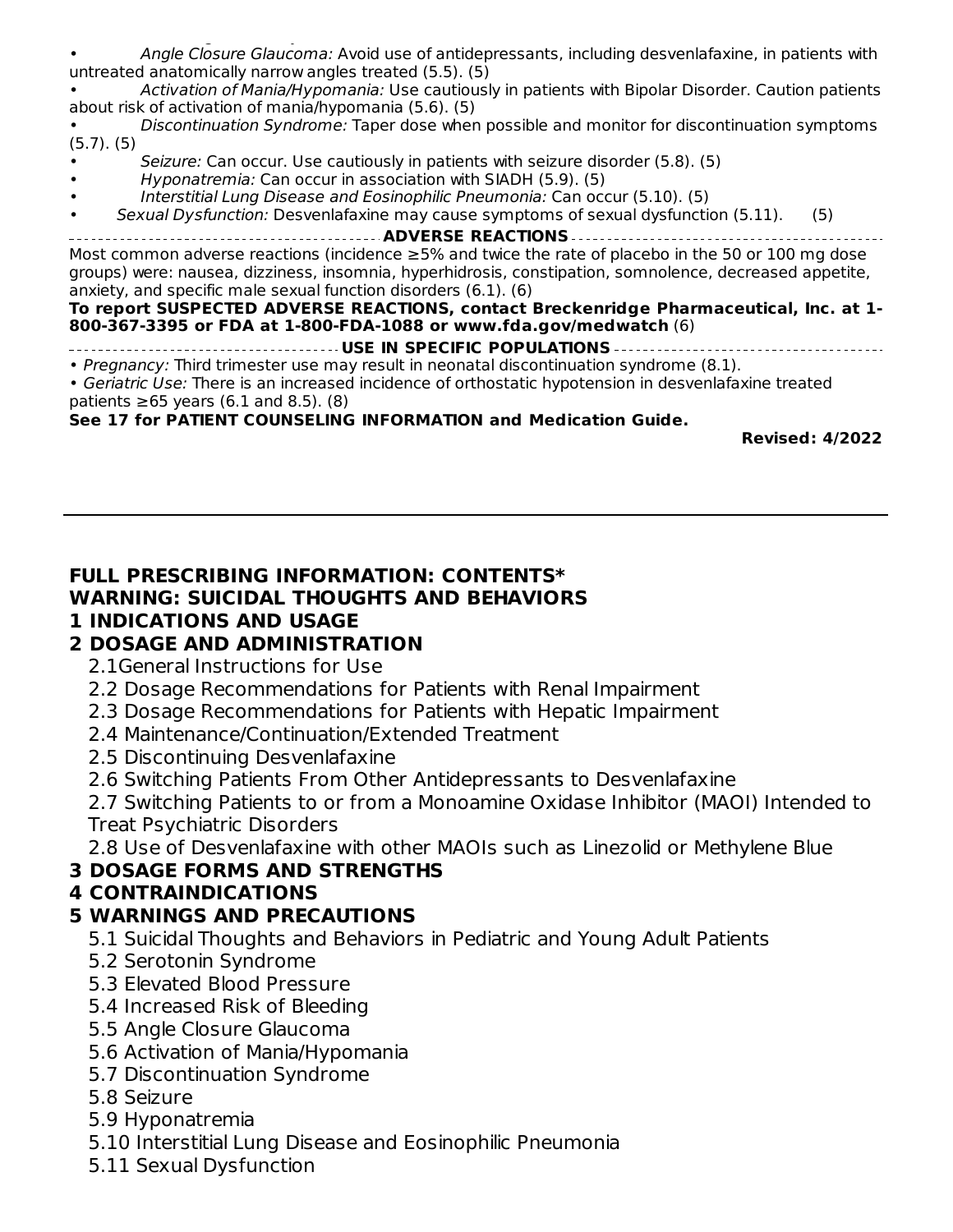## **6 ADVERSE REACTIONS**

- 6.1 Clinical Studies Experience
- 6.2 Postmarketing Experience

### **7 DRUG INTERACTIONS**

- 7.1 Drugs Having Clinically Important Interactions with Desvenlafaxine
- 7.2 Drugs Having No Clinically Important Interactions with Desvenlafaxine
- 7.3 Alcohol
- 7.4 Drug-Laboratory Test Interactions

## **8 USE IN SPECIFIC POPULATIONS**

- 8.1 Pregnancy
- 8.2 Lactation
- 8.4 Pediatric Use
- 8.5 Geriatric Use
- 8.6 Renal Impairment
- 8.7 Hepatic Impairment

## **9 DRUG ABUSE AND DEPENDENCE**

9.1 Controlled Substance

## **10 OVERDOSAGE**

- 10.1 Human Experience with Overdosage
- 10.2 Management of Overdosage

### **11 DESCRIPTION**

## **12 CLINICAL PHARMACOLOGY**

- 12.1 Mechanism of Action
- 12.2 Pharmacodynamics
- 12.3 Pharmacokinetics

## **13 NONCLINICAL TOXICOLOGY**

13.1 Carcinogenesis, Mutagenesis, Impairment of Fertility

### **14 CLINICAL STUDIES**

## **16 HOW SUPPLIED/STORAGE AND HANDLING**

### **17 PATIENT COUNSELING INFORMATION**

\* Sections or subsections omitted from the full prescribing information are not listed.

### **FULL PRESCRIBING INFORMATION**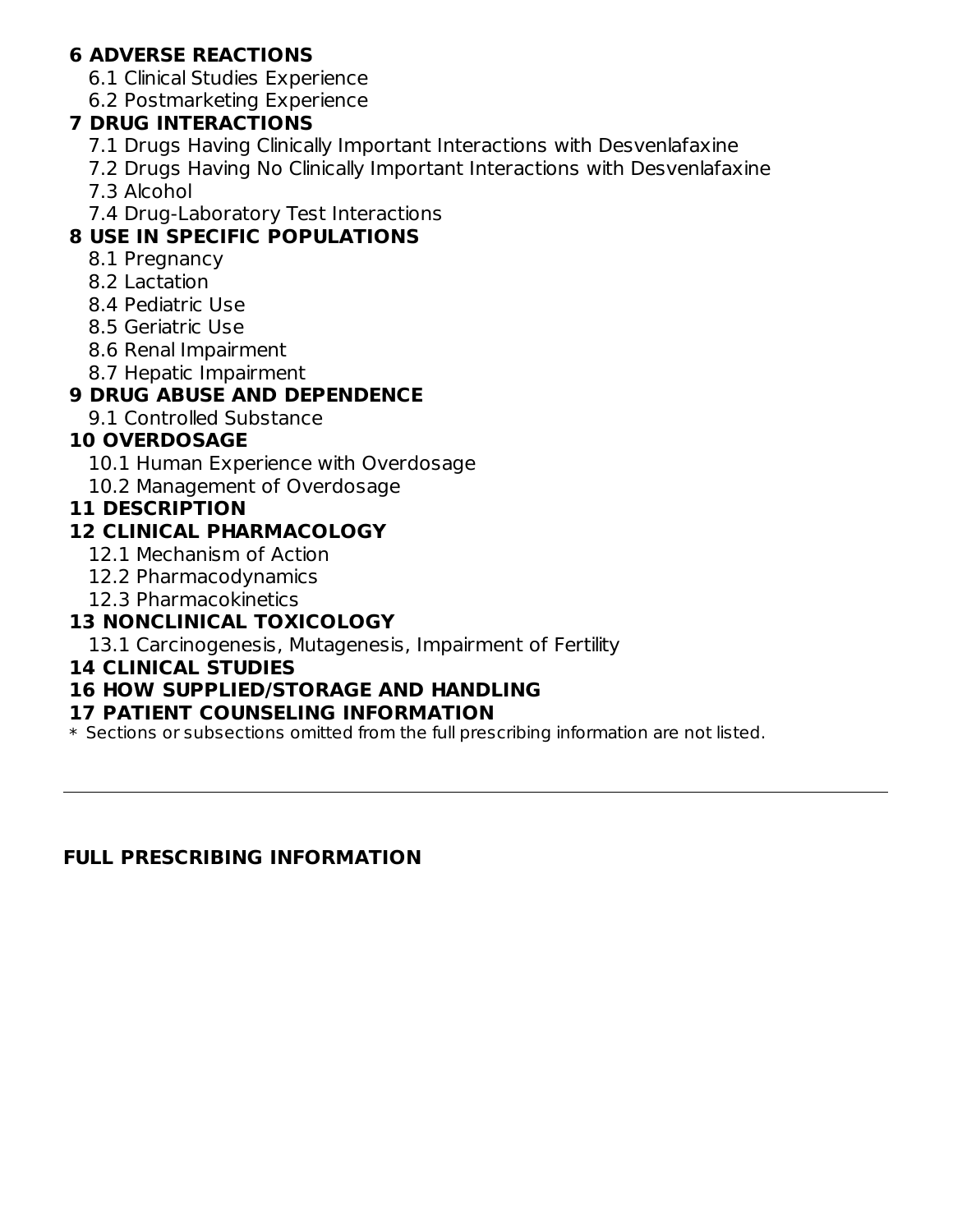## **WARNING: SUICIDAL THOUGHTS AND BEHAVIORS**

**Antidepressants increased the risk of suicidal thoughts and behavior in children, adolescents, and young adults in short-term studies. These studies did not show an increase in the risk of suicidal thoughts and behavior with antidepressant use in patients over age 24; there was a reduction in risk with antidepressant use in patients aged 65 and older [see Warnings and Precautions (5.1)].**

**In patients of all ages who are started on antidepressant therapy, monitor closely for worsening, and for emergence of suicidal thoughts and behaviors. Advise families and caregivers of the need for close observation and communication with the prescriber [see Warnings and Precautions (5.1)].**

**Desvenlafaxine is not approved for use in pediatric patients [see Use in Specific Populations (8.4)].**

## **1 INDICATIONS AND USAGE**

Desvenlafaxine is indicated for the treatment of adults with major depressive disorder (MDD) [see Clinical Studies (14)].

## **2 DOSAGE AND ADMINISTRATION**

## **2.1General Instructions for Use**

The recommended dose for desvenlafaxine is 50 mg once daily, with or without food. The 50 mg dose is both a starting dose and the therapeutic dose. Desvenlafaxine should be taken at approximately the same time each day. Tablets must be swallowed whole with fluid and not divided, crushed, chewed, or dissolved.

In clinical studies, doses of 10 mg to 400 mg per day were studied. In clinical studies, doses of 50 mg to 400 mg per day were shown to be effective, although no additional benefit was demonstrated at doses greater than 50 mg per day and adverse reactions and discontinuations were more frequent at higher doses.

The 25 mg per day dose is intended for a gradual reduction in dose when discontinuing treatment. When discontinuing therapy, gradual dose reduction is recommended whenever possible to minimize discontinuation symptoms (see Dosage and Administration (2.5) and Warnings and Precautions (5.7)].

## **2.2 Dosage Recommendations for Patients with Renal Impairment**

The maximum recommended dose in patients with moderate renal impairment (24-hr creatinine clearance [Cl $_{\rm Cr}]$  = 30 to 50 mL/min, Cockcroft-Gault [C-G]) is 50 mg per day. The maximum recommended dose in patients with severe renal impairment (Cl $_{\rm Cr}$ 15 to 29 mL/min, C-G) or end-stage renal disease (ESRD, Cl $_{\rm Cr}$   $<$  15 mL/min, C-G) is 25 mg every day or 50 mg every other day. Supplemental doses should not be given to patients after dialysis [see Use in Specific Populations (8.6) and Clinical Pharmacology (12.3)].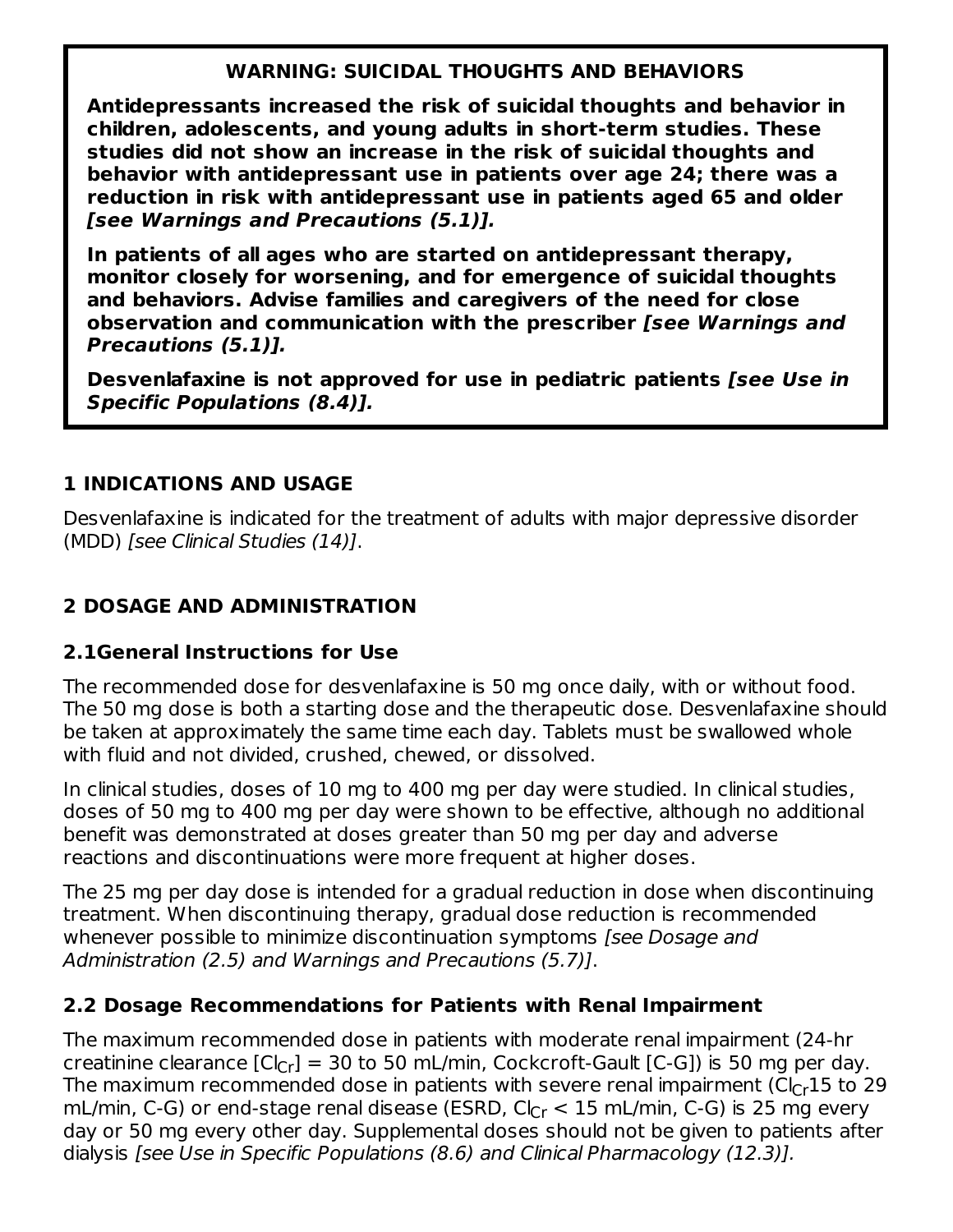### **2.3 Dosage Recommendations for Patients with Hepatic Impairment**

The recommended dose in patients with moderate to severe hepatic impairment (Child-Pugh score 7 to 15) is 50 mg per day. Dose escalation above 100 mg per day is not recommended [see Use in Specific Populations (8.7) and Clinical Pharmacology (12.3)].

### **2.4 Maintenance/Continuation/Extended Treatment**

It is generally agreed that acute episodes of major depressive disorder require several months or longer of sustained pharmacologic therapy. Longer-term efficacy of desvenlafaxine (50 to 400 mg) was established in two maintenance trials [see Clinical Studies (14)]. Patients should be periodically reassessed to determine the need for continued treatment.

### **2.5 Discontinuing Desvenlafaxine**

Adverse reactions may occur upon discontinuation of desvenlafaxine *[see Warnings and* Precautions (5.7)]. Gradually reduce the dosage rather than stopping desvenlafaxine abruptly when discontinuing therapy with desvenlafaxine. In some patients, discontinuation may need to occur over a period of several months.

### **2.6 Switching Patients From Other Antidepressants to Desvenlafaxine**

Discontinuation symptoms have been reported when switching patients from other antidepressants, including venlafaxine, to desvenlafaxine. Tapering of the initial antidepressant may be necessary to minimize discontinuation symptoms.

### **2.7 Switching Patients to or from a Monoamine Oxidase Inhibitor (MAOI) Intended to Treat Psychiatric Disorders**

At least 14 days should elapse between discontinuation of an MAOI intended to treat psychiatric disorders and initiation of therapy with desvenlafaxine. Conversely, at least 7 days should be allowed after stopping desvenlafaxine before starting an MAOI intended to treat psychiatric disorders [see Contraindications (4)].

### **2.8 Use of Desvenlafaxine with other MAOIs such as Linezolid or Methylene Blue**

Do not start desvenlafaxine in a patient who is being treated with linezolid or intravenous methylene blue because there is increased risk of serotonin syndrome. In a patient who requires more urgent treatment of a psychiatric condition, other interventions, including hospitalization, should be considered [see Contraindications (4)].

In some cases, a patient already receiving desvenlafaxine therapy may require urgent treatment with linezolid or intravenous methylene blue. If acceptable alternatives to linezolid or intravenous methylene blue treatment are not available and the potential benefits of linezolid or intravenous methylene blue treatment are judged to outweigh the risks of serotonin syndrome in a particular patient, desvenlafaxine should be stopped promptly, and linezolid or intravenous methylene blue can be administered. The patient should be monitored for symptoms of serotonin syndrome for 7 days or until 24 hours after the last dose of linezolid or intravenous methylene blue, whichever comes first. Therapy with desvenlafaxine may be resumed 24 hours after the last dose of linezolid or intravenous methylene blue [see Warnings and Precautions (5.2)].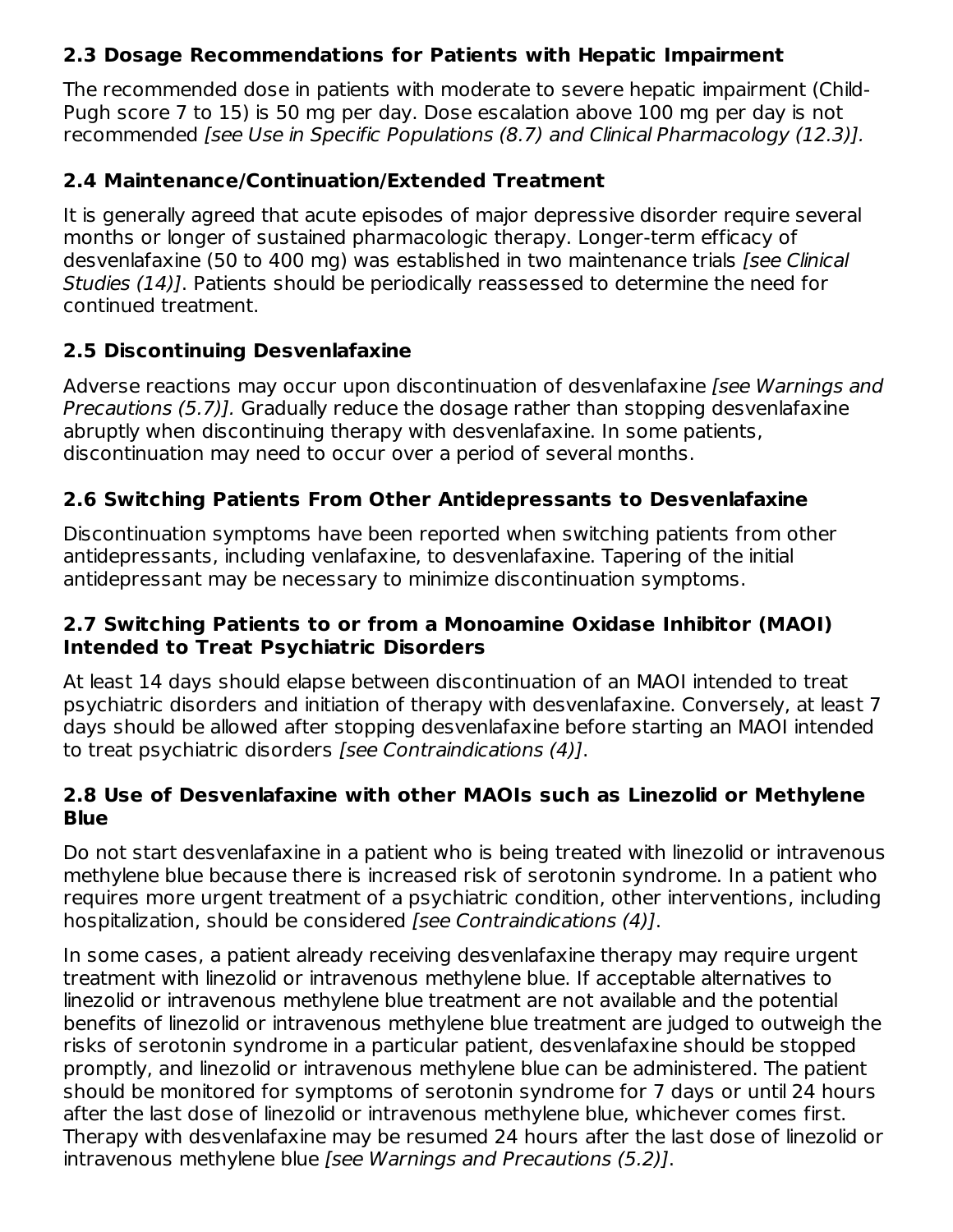The risk of administering methylene blue by non-intravenous routes (such as oral tablets or by local injection) or in intravenous doses much lower than 1 mg/kg with desvenlafaxine is unclear. The clinician should, nevertheless, be aware of the possibility of emergent symptoms of serotonin syndrome with such use [see Warnings and Precautions (5.2)].

## **3 DOSAGE FORMS AND STRENGTHS**

Desvenlafaxine extended-release tablets are available as 25 mg, 50 mg and 100 mg tablets.

25 mg, tan colored, round, biconvex tablets, debossed with 'L634' on one side and plain on other side.

50 mg, light pink colored, round, biconvex tablets, debossed with 'L349' on one side and plain on other side.

100 mg, dark brown to red colored, round, biconvex tablets, debossed with 'L350' on one side and plain on other side.

## **4 CONTRAINDICATIONS**

• Hypersensitivity to desvenlafaxine succinate, venlafaxine hydrochloride or to any excipients in the desvenlafaxine extended-release tablets formulation. Angioedema has been reported in patients treated with desvenlafaxine [see Adverse Reactions  $(6.1)$ .

• The use of MAOIs intended to treat psychiatric disorders with desvenlafaxine or within 7 days of stopping treatment with desvenlafaxine is contraindicated because of an increased risk of serotonin syndrome. The use of desvenlafaxine within 14 days of stopping an MAOI intended to treat psychiatric disorders is also contraindicated [see Dosage and Administration (2.7) and Warnings and Precautions (5.2)].

• Starting desvenlafaxine in a patient who is being treated with MAOIs such as linezolid or intravenous methylene blue is also contraindicated because of an increased risk of serotonin syndrome [see Dosage and Administration (2.8) and Warnings and Precautions (5.2)].

## **5 WARNINGS AND PRECAUTIONS**

## **5.1 Suicidal Thoughts and Behaviors in Pediatric and Young Adult Patients**

Patients with MDD, both adult and pediatric, may experience worsening of their depression and/or the emergence of suicidal ideation and behavior (suicidality) or unusual changes in behavior, whether or not they are taking antidepressant medications, and this risk may persist until significant remission occurs. Suicide is a known risk of depression and certain other psychiatric disorders, and these disorders themselves are the strongest predictors of suicide. There has been a long-standing concern, however, that antidepressants may have a role in inducing worsening of depression and the emergence of suicidality in certain patients during the early phases of treatment. Pooled analyses of short-term placebo-controlled studies of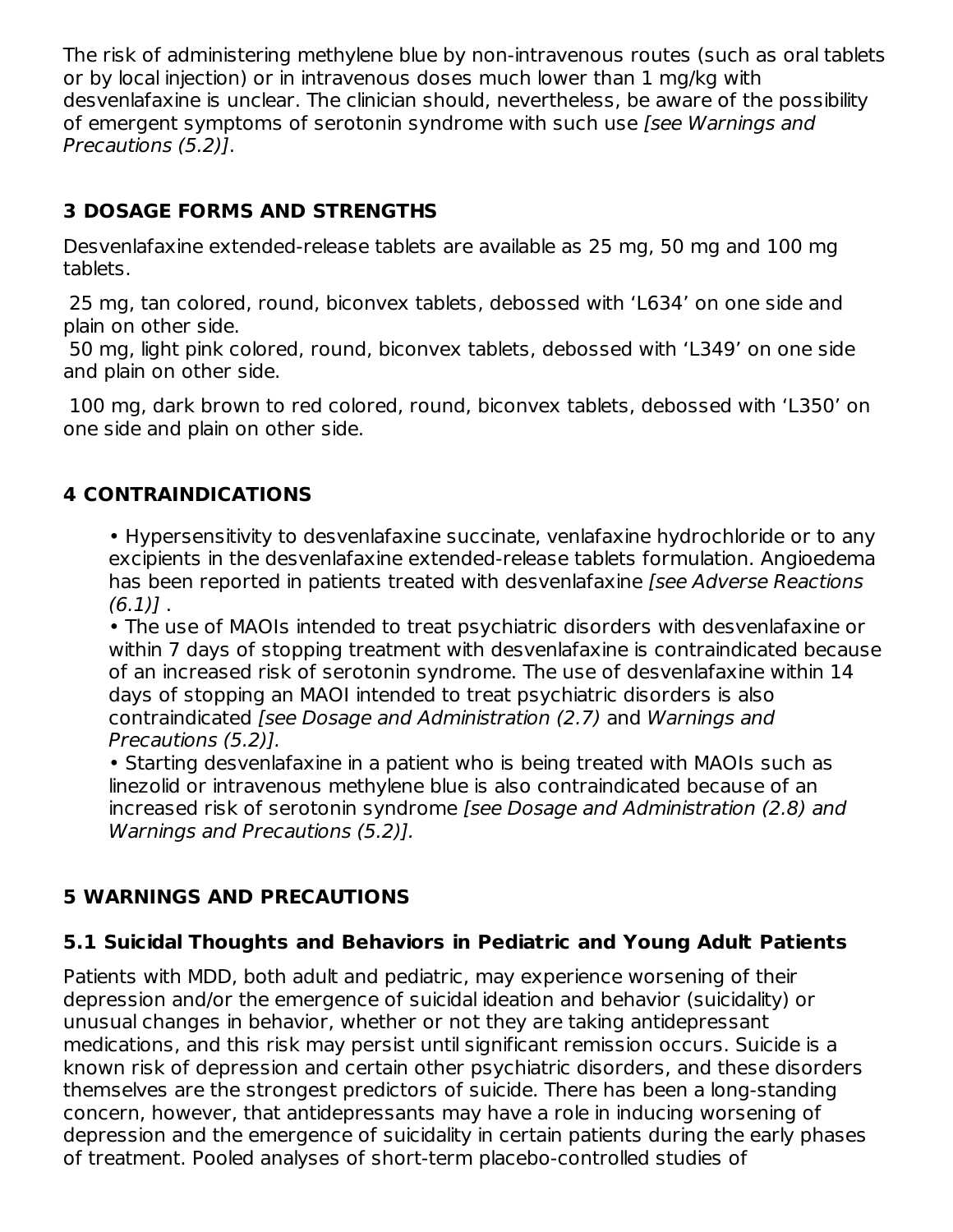antidepressant drugs (SSRIs and others) showed that these drugs increase the risk of suicidal thinking and behavior (suicidality) in children, adolescents, and young adults (ages 18 to 24) with major depressive disorder (MDD) and other psychiatric disorders. Short-term studies did not show an increase in the risk of suicidality with antidepressants compared to placebo in adults beyond age 24; there was a reduction with antidepressants compared to placebo in adults aged 65 and older.

The pooled analyses of placebo-controlled studies in children and adolescents with MDD, obsessive compulsive disorder (OCD), or other psychiatric disorders included a total of 24 short-term studies of 9 antidepressant drugs in over 4,400 patients. The pooled analyses of placebo-controlled studies in adults with MDD or other psychiatric disorders included a total of 295 short-term studies (median duration of 2 months) of 11 antidepressant drugs in over 77,000 patients. There was considerable variation in risk of suicidality among drugs, but a tendency toward an increase in the younger patients for almost all drugs studied. There were differences in absolute risk of suicidality across the different indications, with the highest incidence in MDD. The risk differences (drug vs. placebo), however, were relatively stable within age strata and across indications. These risk differences (drug-placebo difference in the number of cases of suicidality per 1,000 patients treated) are provided in Table 1.

| <b>Age Range</b> | Drug-Placebo Difference in Number of<br>Cases of Suicidality per 1,000 |
|------------------|------------------------------------------------------------------------|
|                  | <b>Patients Treated</b>                                                |
|                  | Increases Compared to Placebo                                          |
| $ $ $<$ $18$     | 14 additional cases                                                    |
| $18$ to 24       | 5 additional cases                                                     |
|                  | Decreases Compared to Placebo                                          |
| 25 to 64         | 1 fewer case                                                           |
| $\geq 65$        | 6 fewer cases                                                          |

**Table 1**

No suicides occurred in any of the pediatric studies. There were suicides in the adult studies, but the number was not sufficient to reach any conclusion about drug effect on suicide.

It is unknown whether the suicidality risk extends to longer-term use, i.e., beyond several months. However, there is substantial evidence from placebo-controlled maintenance studies in adults with depression that the use of antidepressants can delay the recurrence of depression.

All patients being treated with antidepressants for any indication should be monitored appropriately and observed closely for clinical worsening, suicidality, and unusual changes in behavior, especially during the initial few months of a course of drug therapy, or at times of dose changes, either increases or decreases.

The following symptoms, anxiety, agitation, panic attacks, insomnia, irritability, hostility, aggressiveness, impulsivity, akathisia (psychomotor restlessness), hypomania, and mania, have been reported in adult and pediatric patients being treated with antidepressants for major depressive disorder as well as for other indications, both psychiatric and nonpsychiatric. Although a causal link between the emergence of such symptoms and either the worsening of depression and/or the emergence of suicidal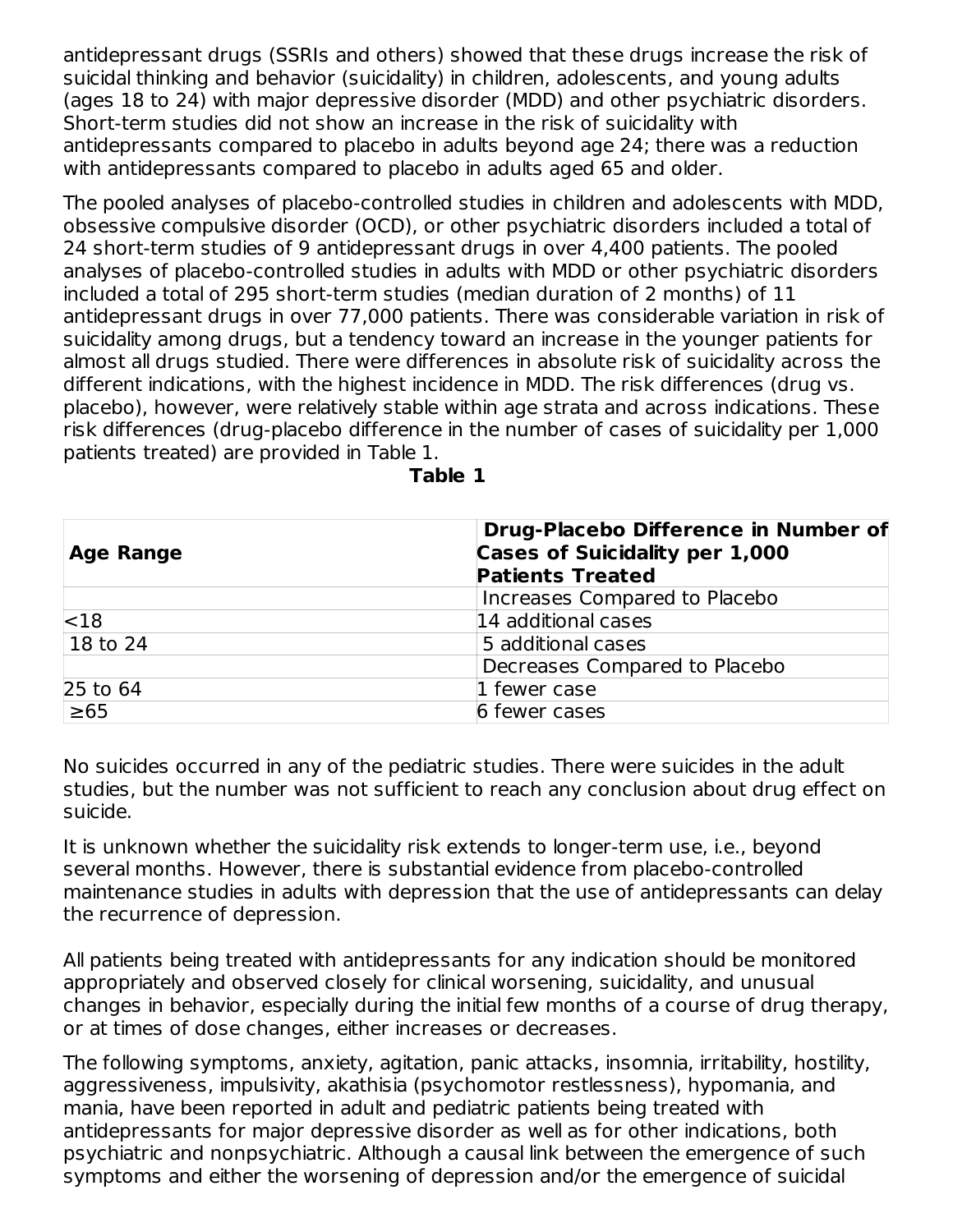impulses has not been established, there is concern that such symptoms may represent precursors to emerging suicidality.

Consideration should be given to changing the therapeutic regimen, including possibly discontinuing the medication, in patients whose depression is persistently worse, or who are experiencing emergent suicidality or symptoms that might be precursors to worsening depression or suicidality, especially if these symptoms are severe, abrupt in onset, or were not part of the patient's presenting symptoms.

If the decision has been made to discontinue treatment, medication should be tapered, as rapidly as is feasible, but with recognition that abrupt discontinuation can be associated with certain symptoms [see Dosage and Administration (2.4), Warnings and Precautions (5.7) ].

Families and caregivers of patients being treated with antidepressants for major depressive disorder or other indications, both psychiatric and nonpsychiatric, should be alerted about the need to monitor patients for the emergence of agitation, irritability, unusual changes in behavior, and the other symptoms described above, as well as the emergence of suicidality, and to report such symptoms immediately to healthcare providers. Such monitoring should include daily observation by families and caregivers.

Prescriptions for desvenlafaxine should be written for the smallest quantity of tablets consistent with good patient management, in order to reduce the risk of overdose.

### Screening Patients for Bipolar Disorder

A major depressive episode may be the initial presentation of bipolar disorder. It is generally believed (though not established in controlled studies) that treating such an episode with an antidepressant alone may increase the likelihood of precipitation of a mixed/manic episode in patients at risk for bipolar disorder. Whether any of the symptoms described above represent such a conversion is unknown. However, prior to initiating treatment with an antidepressant, patients with depressive symptoms should be adequately screened to determine if they are at risk for bipolar disorder; such screening should include a detailed psychiatric history, including a family history of suicide, bipolar disorder, and depression. It should be noted that desvenlafaxine is not approved for use in treating bipolar depression.

## **5.2 Serotonin Syndrome**

Serotonin-norepinephrine reuptake inhibitors (SNRIs) and selective-serotonin reuptake inhibitors (SSRIs), including desvenlafaxine, can precipitate serotonin syndrome, a potentially life-threatening condition. The risk is increased with concomitant use of other serotonergic drugs (including triptans, tricyclic antidepressants, fentanyl, lithium, tramadol, tryptophan, buspirone, amphetamines, and St. John's Wort) and with drugs that impair metabolism of serotonin, i.e., MAOIs [see Contraindications (4), Drug Interactions (7.1)]. Serotonin syndrome can also occur when these drugs are used alone.

Serotonin syndrome signs and symptoms may include mental status changes (e.g., agitation, hallucinations, delirium, and coma), autonomic instability (e.g., tachycardia, labile blood pressure, dizziness, diaphoresis, flushing, hyperthermia), neuromuscular symptoms (e.g., tremor, rigidity, myoclonus, hyperreflexia, incoordination), seizures, and gastrointestinal symptoms (e.g., nausea, vomiting, diarrhea).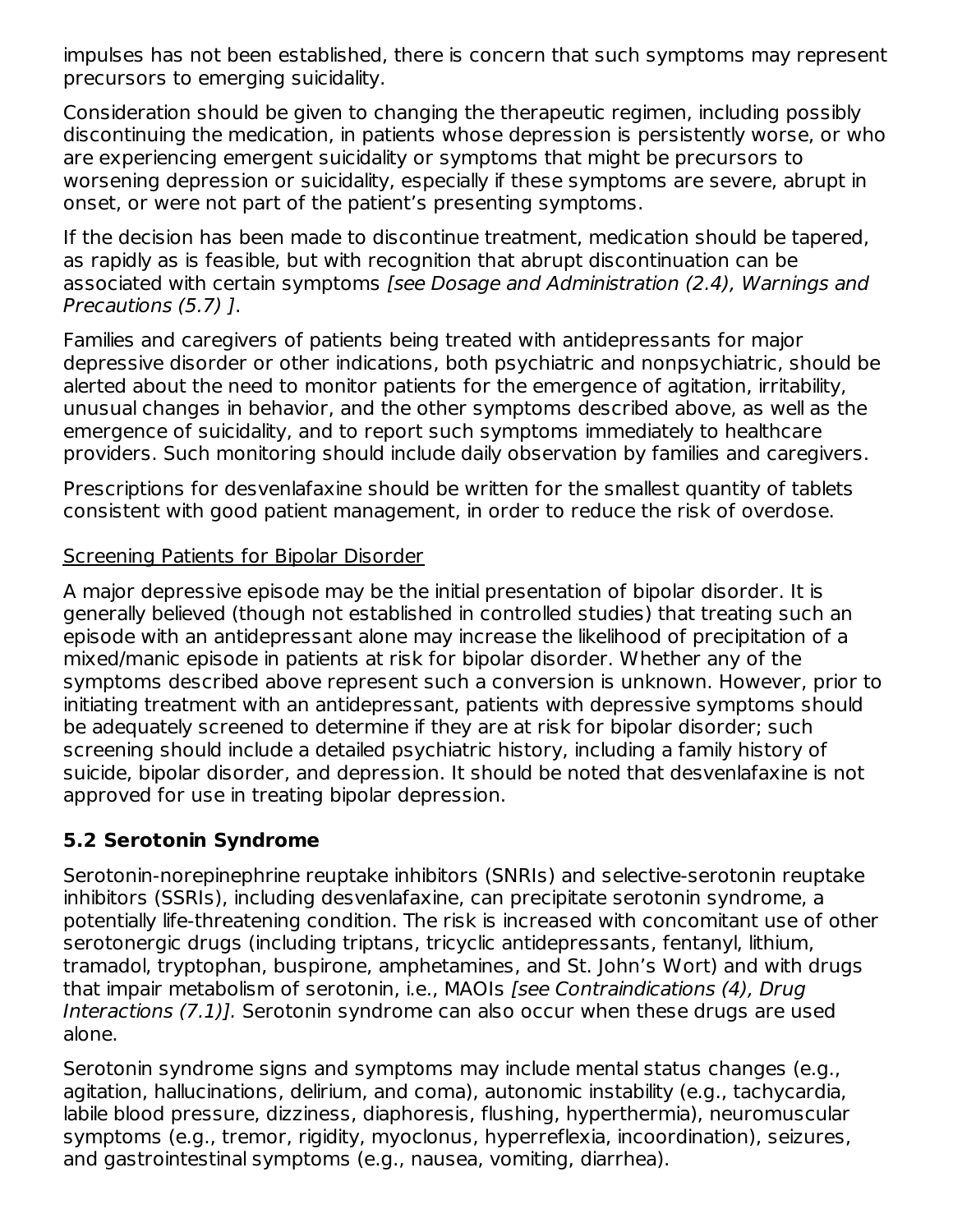The concomitant use of desvenlafaxine with MAOIs is contraindicated. In addition, do not initiate desvenlafaxine in a patient being treated with MAOIs such as linezolid or intravenous methylene blue. No reports involved the administration of methylene blue by other routes (such as oral tablets or local tissue injection). If it is necessary to initiate treatment with an MAOI such as linezolid or intravenous methylene blue in a patient taking desvenlafaxine, discontinue desvenlafaxine before initiating treatment with the MAOI [see Contraindications (4), Drug Interactions (7.1)].

Monitor all patients taking desvenlafaxine for the emergence of serotonin syndrome. Discontinue treatment with desvenlafaxine and any concomitant serotonergic agents immediately if the above symptoms occur, and initiate supportive symptomatic treatment. If concomitant use of desvenlafaxine with other serotonergic drugs is clinically warranted, inform patients of the increased risk for serotonin syndrome and monitor for symptoms.

## **5.3 Elevated Blood Pressure**

Patients receiving desvenlafaxine should have regular monitoring of blood pressure since increases in blood pressure were observed in clinical studies [see Adverse Reactions (6.1)]. Pre-existing hypertension should be controlled before initiating treatment with desvenlafaxine. Caution should be exercised in treating patients with preexisting hypertension, cardiovascular, or cerebrovascular conditions that might be compromised by increases in blood pressure. Cases of elevated blood pressure requiring immediate treatment have been reported with desvenlafaxine.

Sustained blood pressure increases could have adverse consequences. For patients who experience a sustained increase in blood pressure while receiving desvenlafaxine, either dose reduction or discontinuation should be considered *[see Adverse Reactions*  $(6.1)$ .

## **5.4 Increased Risk of Bleeding**

Drugs that interfere with serotonin reuptake inhibition, including desvenlafaxine, may increase the risk of bleeding events. Concomitant use of aspirin, nonsteroidal antiinflammatory drugs, warfarin, and other anticoagulants may add to this risk. Case reports and epidemiological studies (case-control and cohort design) have demonstrated an association between use of drugs that interfere with serotonin reuptake and the occurrence of gastrointestinal bleeding. Bleeding events related to SSRIs and SNRIs have ranged from ecchymosis, hematoma, epistaxis, and petechiae to life-threatening hemorrhages. Inform patients about the risk of bleeding associated with the concomitant use of desvenlafaxine and antiplatelet agents or anticoagulants. For patients taking warfarin, carefully monitor coagulation indices when initiating, titrating, or discontinuing desvenlafaxine.

## **5.5 Angle Closure Glaucoma**

The pupillary dilation that occurs following use of many antidepressant drugs including desvenlafaxine may trigger an angle closure attack in a patient with anatomically narrow angles who does not have a patent iridectomy. Avoid use of antidepressants, including desvenlafaxine, in patients with untreated anatomically narrow angles.

## **5.6 Activation of Mania/Hypomania**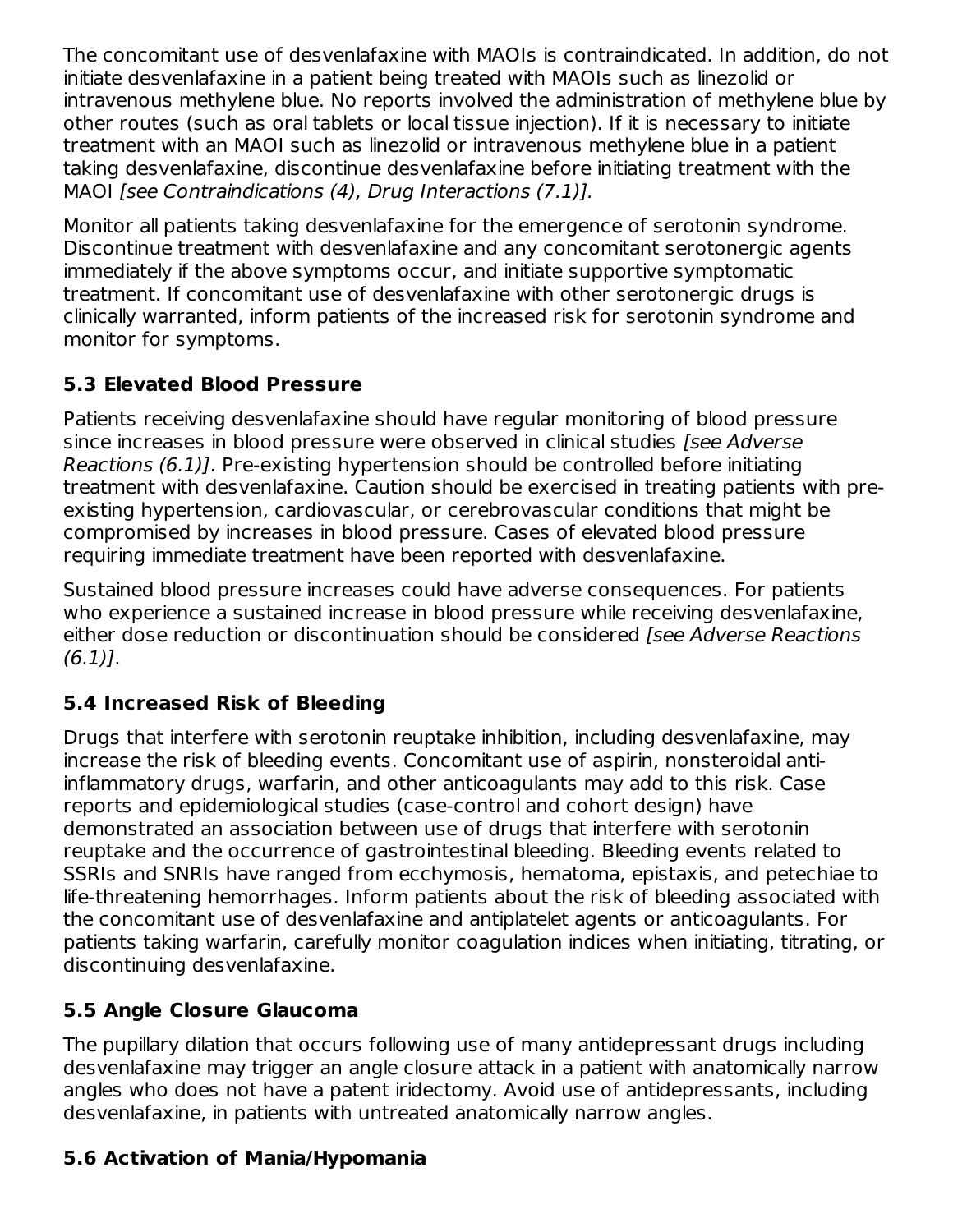During all MDD phase 2 and phase 3 studies, mania was reported for approximately 0.02% of patients treated with desvenlafaxine. Activation of mania/hypomania has also been reported in a small proportion of patients with major affective disorder who were treated with other marketed antidepressants. As with all antidepressants, desvenlafaxine should be used cautiously in patients with a history or family history of mania or hypomania.

## **5.7 Discontinuation Syndrome**

Adverse reactions after discontinuation of serotonergic antidepressants, particularly after abrupt discontinuation, include: nausea, sweating, dysphoric mood, irritability, agitation, dizziness, sensory disturbances (e.g., paresthesia, such as electric shock sensations), tremor, anxiety, confusion, headache, lethargy, emotional lability, insomnia, hypomania, tinnitus, and seizures [see Adverse Reactions (6.1)].

There have been postmarketing reports of serious discontinuation symptoms with desvenlafaxine, which can be protracted and severe. Completed suicide, suicidal thoughts, and severe aggression (including hostility, rage, and homicidal ideation) have been observed in patients during reduction in desvenlafaxine dosage, including during discontinuation. Other postmarketing reports describe visual changes (such as blurred vision or trouble focusing) and increased blood pressure after stopping or reducing the dose of desvenlafaxine.

Patients should be monitored when discontinuing treatment with desvenlafaxine. A gradual reduction in the dose, rather than abrupt cessation, is recommended. If intolerable symptoms occur following a decrease in the dose or upon discontinuation of treatment, then resuming the previously prescribed dose may be considered. Subsequently, the healthcare provider may continue decreasing the dose, but at a more gradual rate. In some patients, discontinuation may need to occur over a period of several months [see Dosage and Administration (2.5)].

## **5.8 Seizure**

Cases of seizure have been reported in pre-marketing clinical studies with desvenlafaxine. Desvenlafaxine has not been systematically evaluated in patients with a seizure disorder. Patients with a history of seizures were excluded from pre-marketing clinical studies. Desvenlafaxine should be prescribed with caution in patients with a seizure disorder.

## **5.9 Hyponatremia**

Hyponatremia may occur as a result of treatment with SSRIs and SNRIs, including desvenlafaxine. In many cases, this hyponatremia appears to be the result of the syndrome of inappropriate antidiuretic hormone secretion (SIADH). Cases with serum sodium lower than 110 mmol/L have been reported. Elderly patients may be at greater risk of developing hyponatremia with SSRIs and SNRIs. Also, patients taking diuretics or who are otherwise volume depleted can be at greater risk *[see Use in Specific* Populations (8.5) and Clinical Pharmacology (12.3)]. Discontinuation of desvenlafaxine should be considered in patients with symptomatic hyponatremia and appropriate medical intervention should be instituted.

Signs and symptoms of hyponatremia include headache, difficulty concentrating, memory impairment, confusion, weakness, and unsteadiness, which can lead to falls.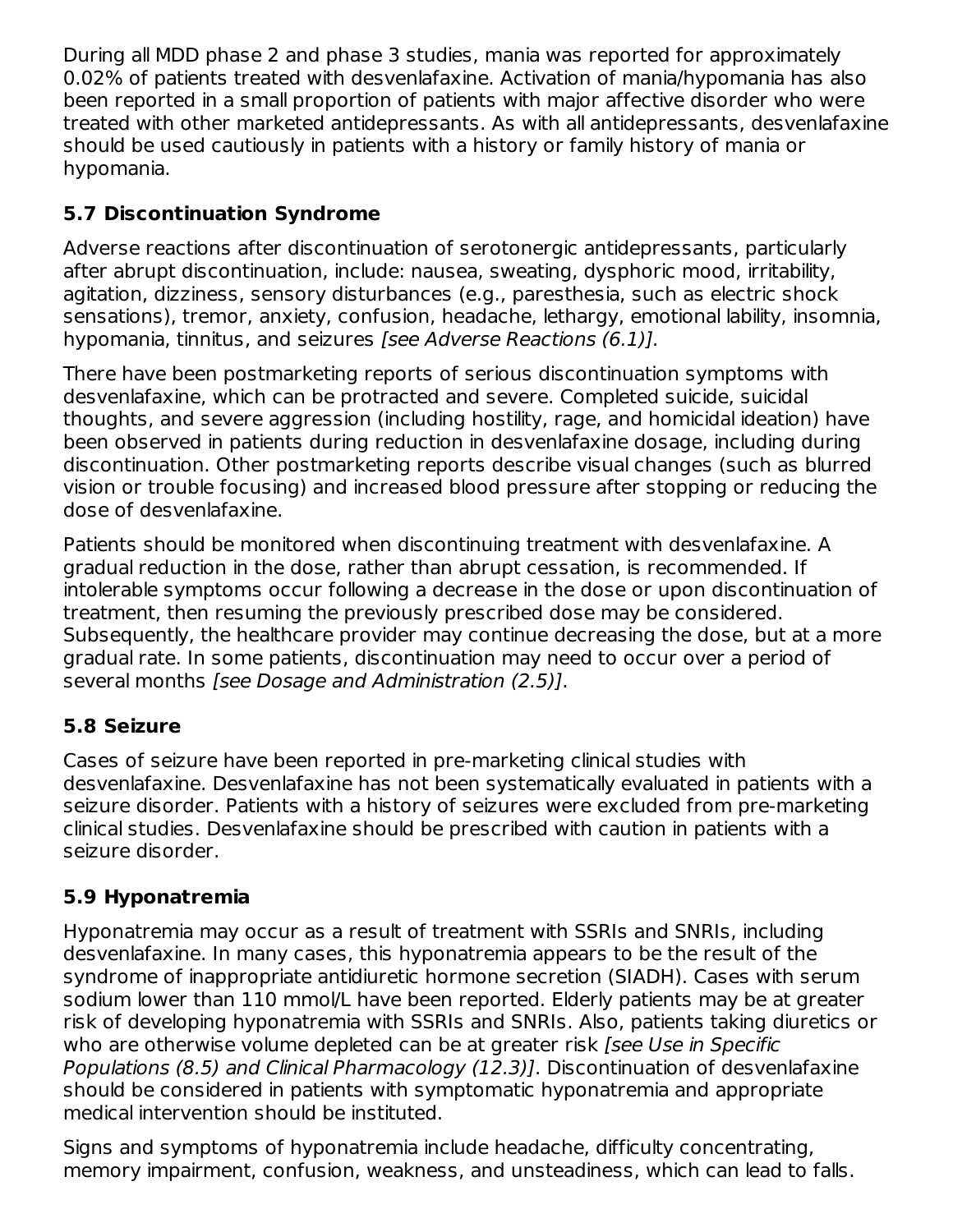Signs and symptoms associated with more severe and/or acute cases have included hallucination, syncope, seizure, coma, respiratory arrest, and death.

## **5.10 Interstitial Lung Disease and Eosinophilic Pneumonia**

Interstitial lung disease and eosinophilic pneumonia associated with venlafaxine (the parent drug of desvenlafaxine) therapy have been rarely reported. The possibility of these adverse events should be considered in patients treated with desvenlafaxine who present with progressive dyspnea, cough, or chest discomfort. Such patients should undergo a prompt medical evaluation, and discontinuation of desvenlafaxine should be considered.

## **5.11 Sexual Dysfunction**

Use of SNRIs, including desvenlafaxine, may cause symptoms of sexual dysfunction [see Adverse Reactions (6.1)]. In male patients, SNRI use may result in ejaculatory delay or failure, decreased libido, and erectile dysfunction. In female patients, SNRI use may result in decreased libido and delayed or absent orgasm.

It is important for prescribers to inquire about sexual function prior to initiation of desvenlafaxine and to inquire specifically about changes in sexual function during treatment, because sexual function may not be spontaneously reported. When evaluating changes in sexual function, obtaining a detailed history (including timing of symptom onset) is important because sexual symptoms may have other causes, including the underlying psychiatric disorder. Discuss potential management strategies to support patients in making informed decisions about treatment.

## **6 ADVERSE REACTIONS**

The following adverse reactions are discussed in greater detail in other sections of the label.

- Hypersensitivity [see Contraindications (4)]
- Suicidal Thoughts and Behaviors in Pediatric and Young Adult Patients [see Warnings and Precautions (5.1)]
- Serotonin Syndrome [see Warnings and Precautions (5.2)]
- Elevated Blood Pressure [see Warnings and Precautions (5.3)]
- Increased Risk of Bleeding [see Warnings and Precautions (5.4)]
- Angle Closure Glaucoma [see Warnings and Precautions (5.5)]
- Activation of Mania/Hypomania [see Warnings and Precautions (5.6)]
- Discontinuation Syndrome [see Warnings and Precautions (5.7)]
- Seizure [see Warnings and Precautions (5.8)]
- $\bullet$ Hyponatremia [see Warnings and Precautions (5.9)]
- Interstitial Lung Disease and Eosinophilic Pneumonia [see Warnings and Precautions (5.10)]
- Sexual Dysfunction [see Warnings and Precautions (5.11)]

## **6.1 Clinical Studies Experience**

Because clinical trials are conducted under widely varying conditions, adverse reaction rates observed in the clinical trials of a drug cannot be directly compared to rates in the clinical studies of another drug and may not reflect the rates observed in clinical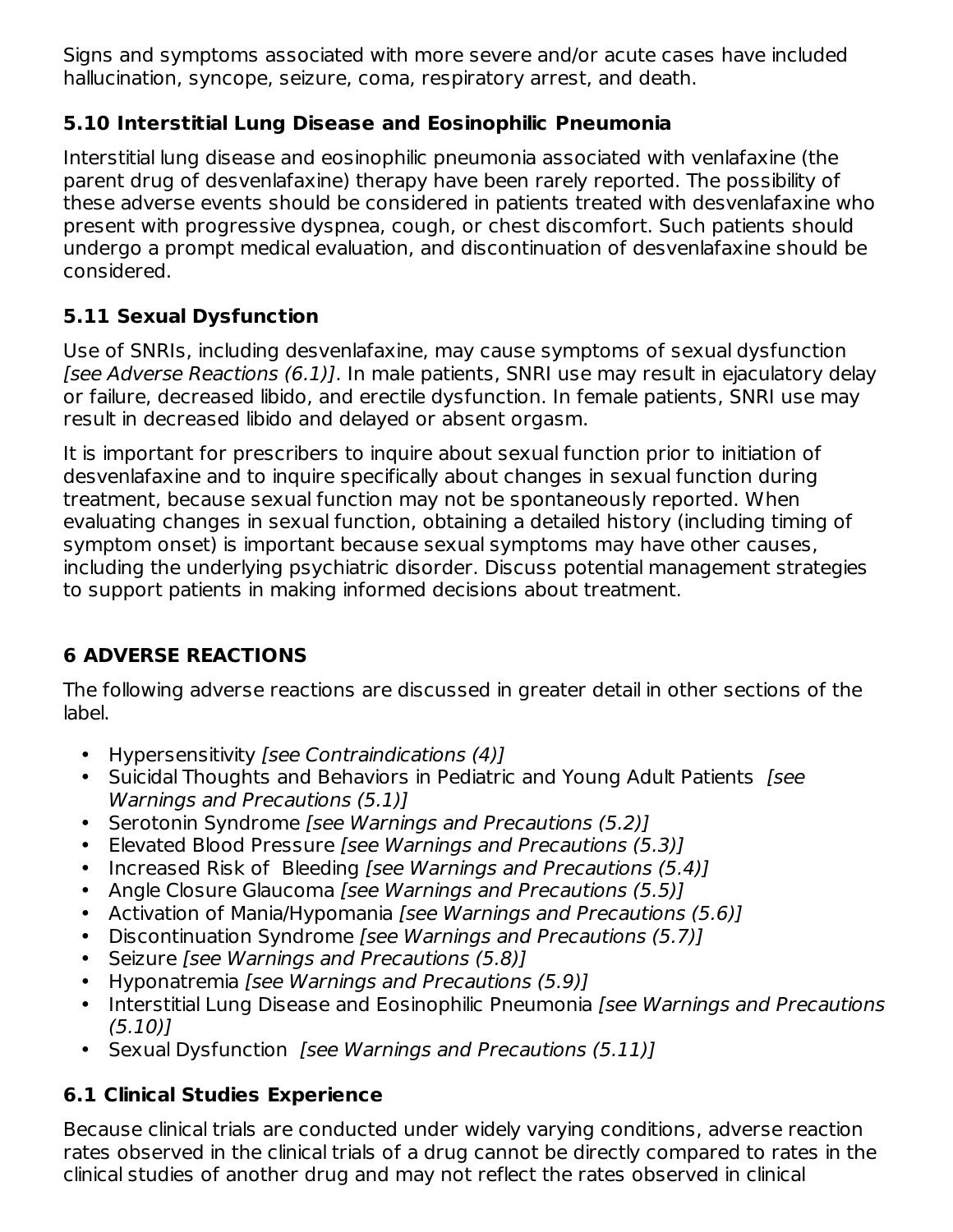### practice.

#### Patient Exposure

Desvenlafaxine was evaluated for safety in 8,394 patients diagnosed with major depressive disorder who participated in multiple-dose pre-marketing studies, representing 2,784 patient-years of exposure. Of the total 8,394 patients exposed to at least one dose of desvenlafaxine; 2,116 were exposed to desvenlafaxine for 6 months, representing 1,658 patient-years of exposure, and 421 were exposed for one year, representing 416 patient-years of exposure.

#### Adverse Reactions Reported as Reasons for Discontinuation of Treatment

In the pre-marketing pooled 8-week placebo-controlled studies in patients with MDD, 1,834 patients were exposed to desvenlafaxine (50 to 400 mg). Of the 1,834 patients, 12% discontinued treatment due to an adverse reaction, compared with 3% of the 1,116 placebo-treated patients. At the recommended dose of 50 mg, the discontinuation rate due to an adverse reaction for desvenlafaxine (4.1%) was similar to the rate for placebo (3.8%). For the 100 mg dose of desvenlafaxine the discontinuation rate due to an adverse reaction was 8.7%.

The most common adverse reactions leading to discontinuation in at least 2% and at a rate greater than placebo of the desvenlafaxine treated patients in the short-term studies, up to 8 weeks, were: nausea (4%); dizziness, headache and vomiting (2% each). In a longer-term study, up to 9 months, the most common was vomiting (2%).

#### Common Adverse Reactions in Placebo-Controlled MDD Studies

The most commonly observed adverse reactions in desvenlafaxine treated MDD patients in pre-marketing pooled 8-week, placebo-controlled, fixed-dose studies (incidence  $≥ 5\%$ and at least twice the rate of placebo in the 50 or 100 mg dose groups) were: nausea, dizziness, insomnia, hyperhidrosis, constipation, somnolence, decreased appetite, anxiety, and specific male sexual function disorders.

Table 2 shows the incidence of common adverse reactions that occurred in ≥2% of desvenlafaxine treated MDD patients and twice the rate of placebo at any dose in the pre-marketing pooled 8-week, placebo-controlled, fixed dose clinical studies.

#### **Table 2: Common Adverse Reactions (≥ 2% in any Fixed-Dose Group and Twice the Rate of Placebo) in Pre-marketing Pooled MDD 8-Week Placebo-Controlled Studies**

| <b>Percentage of Patients Reporting Reaction</b>         |                             |                    |                     |                       |                     |
|----------------------------------------------------------|-----------------------------|--------------------|---------------------|-----------------------|---------------------|
|                                                          |                             |                    |                     | <b>Desvenlafaxine</b> |                     |
| <b>System</b><br><b>Organ Class</b><br>Preferred<br>Term | <b>Placebo</b><br>$(n=636)$ | 50 mg<br>$(n=317)$ | 100 mg<br>$(n=424)$ | 200 mg<br>$(n=307)$   | 400 mg<br>$(n=317)$ |
| <b>Cardiac disorders</b>                                 |                             |                    |                     |                       |                     |
| <b>Blood</b>                                             |                             |                    |                     |                       |                     |
| pressure<br>increased                                    |                             |                    |                     |                       |                     |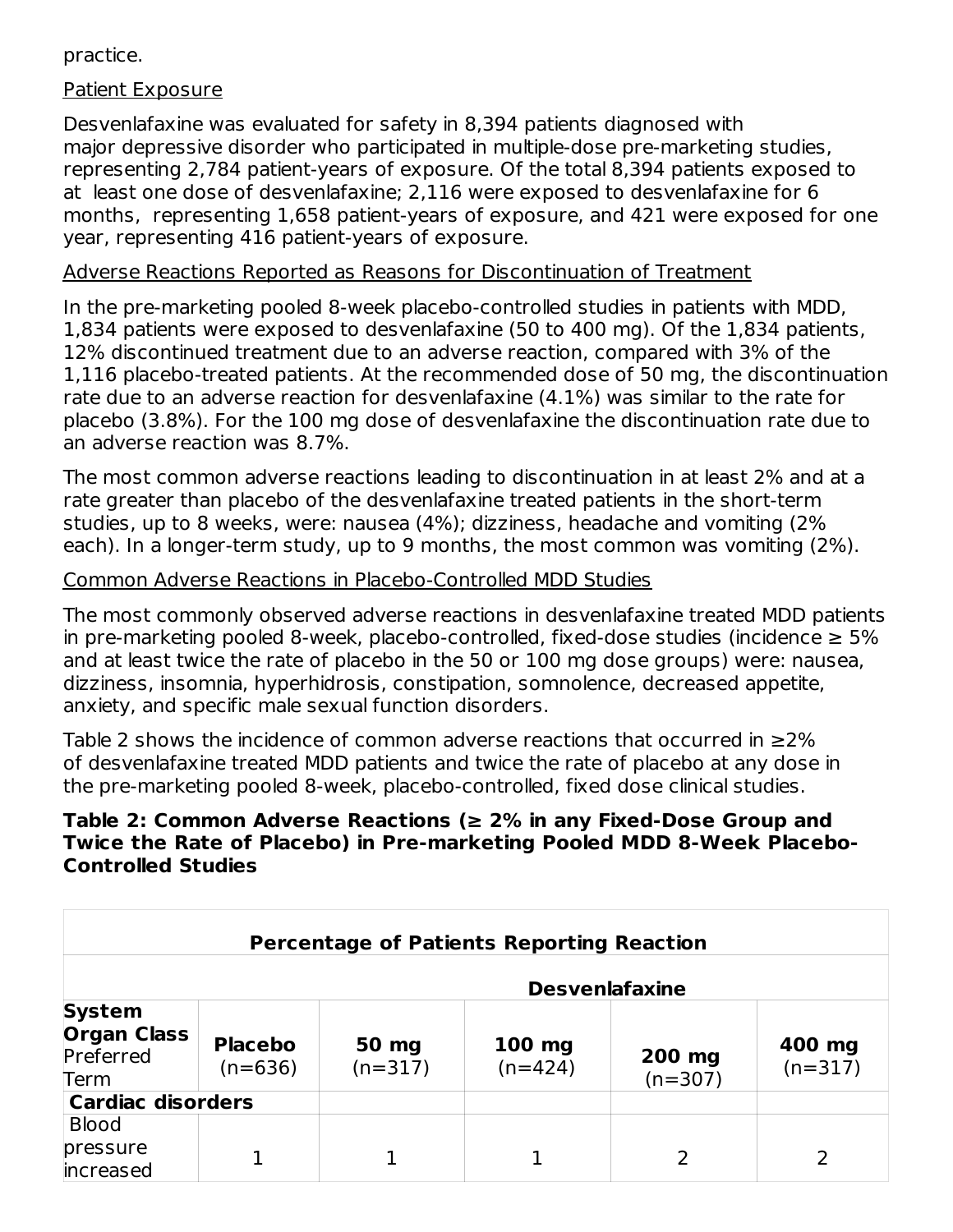| <b>Gastrointestinal disorders</b>               |                |                                                             |                |                |                |
|-------------------------------------------------|----------------|-------------------------------------------------------------|----------------|----------------|----------------|
| Nausea                                          |                |                                                             |                |                |                |
|                                                 | 10             | 22                                                          | 26             | 36             | 41             |
| Dry mouth                                       | 9              | 11                                                          | 17             | 21             | 25             |
| Constipation                                    | 4              | 9                                                           | 9              | 10             | 14             |
| Vomiting                                        | $\overline{3}$ | 3                                                           | 4              | 6              | 9              |
|                                                 |                | <b>General disorders and administration site conditions</b> |                |                |                |
| Fatigue                                         | 4              | $\overline{7}$                                              | $\overline{7}$ | 10             | 11             |
| Chills                                          | $\mathbf{1}$   | $\mathbf 1$                                                 | <1             | 3              | 4              |
| Feeling jittery                                 | 1.             | 1                                                           | $\overline{2}$ | 3              | 3              |
| <b>Metabolism and nutrition disorders</b>       |                |                                                             |                |                |                |
| Decreased<br>appetite                           | 2              | 5                                                           | 8              | 10             | 10             |
| <b>Nervous system disorders</b>                 |                |                                                             |                |                |                |
| <b>Dizziness</b>                                | 5              | 13                                                          | 10             | 15             | 16             |
| Somnolence                                      | 4              | 4                                                           | 9              | 12             | 12             |
| Tremor                                          | 2              | $\overline{2}$                                              | 3              | 9              | 9              |
| Disturbance<br>in attention                     | $<$ 1          | $<$ 1                                                       | $\mathbf{1}$   | $\overline{2}$ | 1              |
| Psychiatric disorders                           |                |                                                             |                |                |                |
| Insomnia                                        | 6              | 9                                                           | 12             | 14             | 15             |
| Anxiety                                         | $\overline{2}$ | 3                                                           | 5              | 4              | 4              |
| Nervousness                                     | $\mathbf{1}$   | $<$ 1                                                       | 1              | $\overline{2}$ | $\overline{2}$ |
| Abnormal<br>dreams                              |                | $\overline{2}$                                              | 3              | $\overline{2}$ | 4              |
| <b>Renal and urinary disorders</b>              |                |                                                             |                |                |                |
| Urinary<br>hesitation                           | 0              | <1                                                          | 1.             | $\overline{2}$ | $\overline{2}$ |
| Respiratory, thoracic and mediastinal disorders |                |                                                             |                |                |                |
| Yawning                                         | <1             | 1.                                                          | 1              | 4              | 3              |
|                                                 |                | Skin and subcutaneous tissue disorders                      |                |                |                |
| Hyperhidrosis                                   | 4              | 10                                                          | 11             | 18             | 21             |
| <b>Special Senses</b>                           |                |                                                             |                |                |                |
| Vicion blurrod                                  |                |                                                             |                |                |                |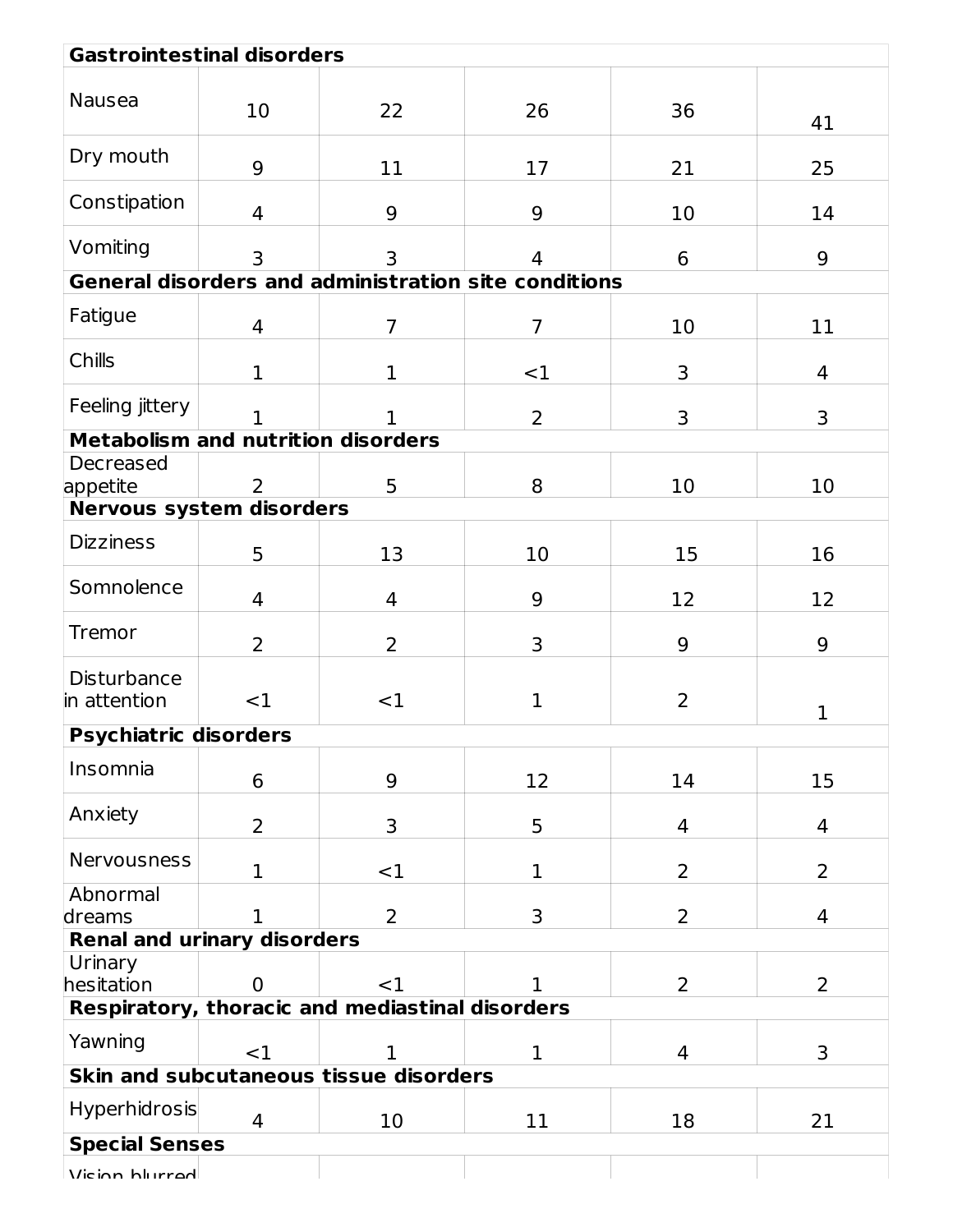| ווטוכו זי וועוכו   |        | 4 |   |   |
|--------------------|--------|---|---|---|
| Mydriasis          | <1     |   | 6 | 6 |
| Vertigo            |        |   | 5 |   |
| Tinnitus           |        |   |   |   |
| Dysgeusia          |        |   |   |   |
| Vascular disorders |        |   |   |   |
| Hot flush          | ${<}1$ |   |   |   |

### Sexual Function Adverse Reactions

Table 3 shows the incidence of sexual function adverse reactions that occurred in  $\geq 2\%$ of desvenlafaxine treated MDD patients in any fixed-dose group (pre-marketing pooled 8-week, placebo-controlled, fixed-dose, clinical studies) [see Warnings and Precautions  $(5.11)$ .

### **Table 3: Sexual Function Adverse Reactions (≥ 2% in Men or Women in any Desvenlafaxine Group) During the On-Therapy Period**

|                      |                             | <b>Desvenlafaxine</b> |                     |                       |                     |
|----------------------|-----------------------------|-----------------------|---------------------|-----------------------|---------------------|
|                      | <b>Placebo</b><br>$(n=239)$ | 50 mg<br>$(n=108)$    | 100 mg<br>(n=157)   | 200 mg<br>$(n=131)$   | 400 mg<br>$(n=154)$ |
| <b>Men only</b>      |                             |                       |                     |                       |                     |
| Anorgasmia           | $\overline{0}$              | $\overline{0}$        | 3                   | 5                     | 8                   |
| Libido decreased     | $\mathbf 1$                 | 4                     | 5                   | 6                     | 3                   |
| Orgasm abnormal      | $\mathbf 0$                 | $\overline{0}$        | $\mathbf 1$         | 2                     | 3                   |
| Ejaculation delayed  | $<$ 1                       | $\mathbf{1}$          | 5                   | $\overline{7}$        | 6                   |
| Erectile dysfunction | $\mathbf{1}$                | 3                     | 6                   | 8                     | 11                  |
| Ejaculation disorder | $\overline{0}$              | $\overline{0}$        | $\mathbf 1$         | $\overline{2}$        | 5                   |
| Ejaculation failure  | $\mathbf 0$                 | $\mathbf{1}$          | $\mathbf 0$         | 2                     | $\overline{2}$      |
| Sexual dysfunction   | $\mathbf 0$                 | $\mathbf{1}$          | $\mathbf 0$         | $\overline{0}$        | $\overline{2}$      |
|                      |                             |                       |                     | <b>Desvenlafaxine</b> |                     |
|                      | <b>Placebo</b><br>$(n=397)$ | 50 mg<br>$(n=209)$    | 100 mg<br>$(n=267)$ | 200 mg<br>$(n=176)$   | 400 mg<br>$(n=163)$ |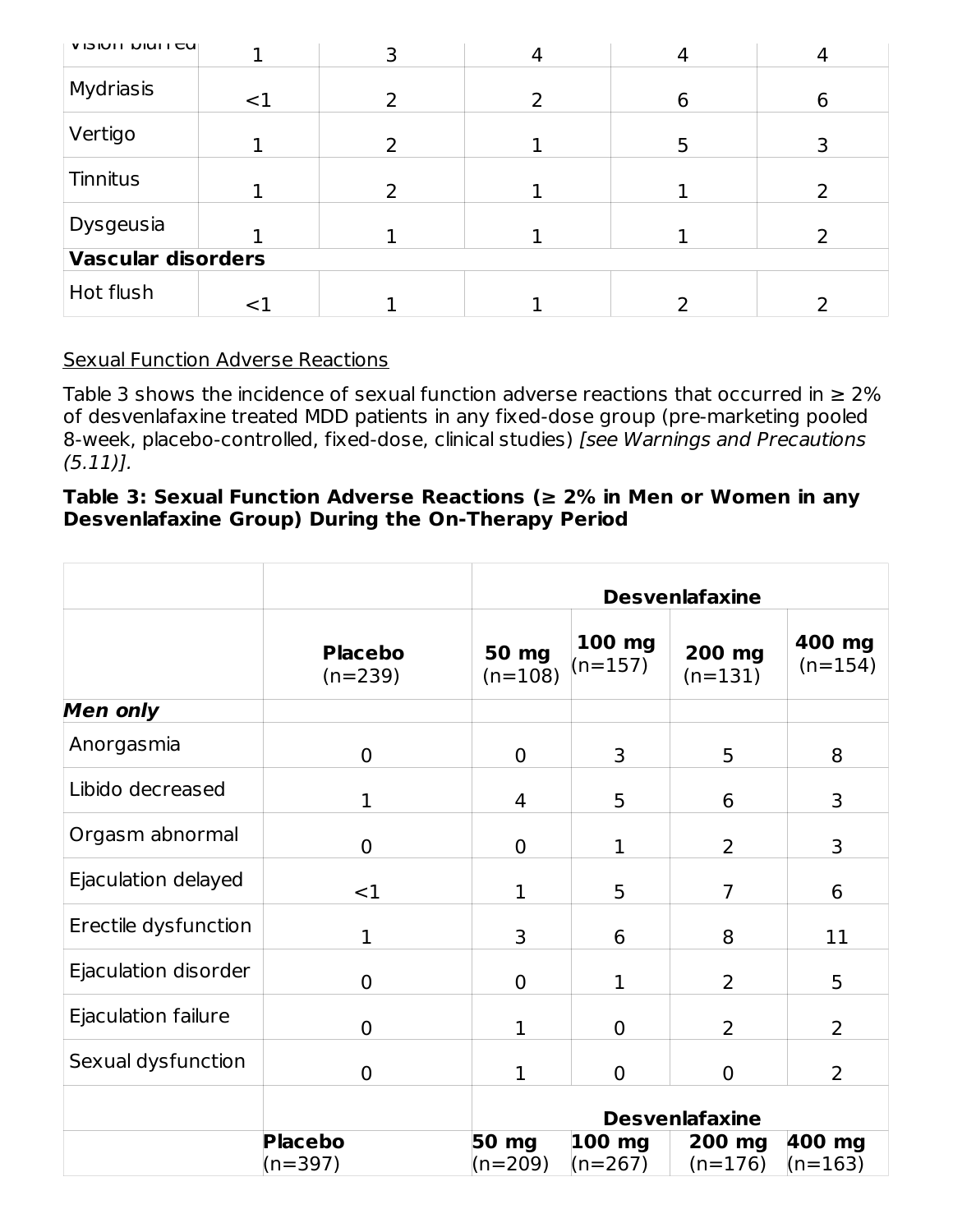| <b>Women only</b> |  |  |  |
|-------------------|--|--|--|
| Anorgasmia        |  |  |  |

Other Adverse Reactions Observed in Premarketing and Postmarketing Clinical Studies

Other infrequent adverse reactions, not described elsewhere in the label, occurring at an incidence of < 2% in MDD patients treated with desvenlafaxine were:

**Cardiac disorders –** Tachycardia.

**General disorders and administration site conditions –** Asthenia.

**Investigations –**Weight increased, liver function test abnormal, blood prolactin increased.

**Musculoskeletal and connective tissue disorders –**Musculoskeletal stiffness.

**Nervous system disorders –**Syncope, convulsion, dystonia.

**Psychiatric disorders –**Depersonalization, bruxism.

**Renal and urinary disorders –** Urinary retention.

**Skin and subcutaneous tissue disorders –** Rash, alopecia, photosensitivity reaction, angioedema.

In clinical studies, there were uncommon reports of ischemic cardiac adverse reactions, including myocardial ischemia, myocardial infarction, and coronary occlusion requiring revascularization; these patients had multiple underlying cardiac risk factors. More patients experienced these events during desvenlafaxine treatment as compared to placebo.

## **Laboratory, ECG and Vital Sign Changes Observed in MDD Clinical Studies**

The following changes were observed in pre-marketing placebo-controlled, short-term MDD studies with desvenlafaxine.

## **Lipids**

Elevations in fasting serum total cholesterol, LDL (low density lipoproteins) cholesterol, and triglycerides occurred in the controlled studies. Some of these abnormalities were considered potentially clinically significant.

The percentage of patients who exceeded a predetermined threshold value is shown in Table 4.

**Table 4: Incidence (%) of Patients With Lipid Abnormalities of Potential Clinical Significance\***

|                         |                |       |          | <b>Desvenlafaxine</b> |        |
|-------------------------|----------------|-------|----------|-----------------------|--------|
|                         | <b>Placebo</b> | 50 mg | $100$ mg | 200 mg                | 400 mg |
| Total Cholesterol       |                | 3     | 4        | 4                     | 10     |
| $\ast$ (Increase of ≥50 |                |       |          |                       |        |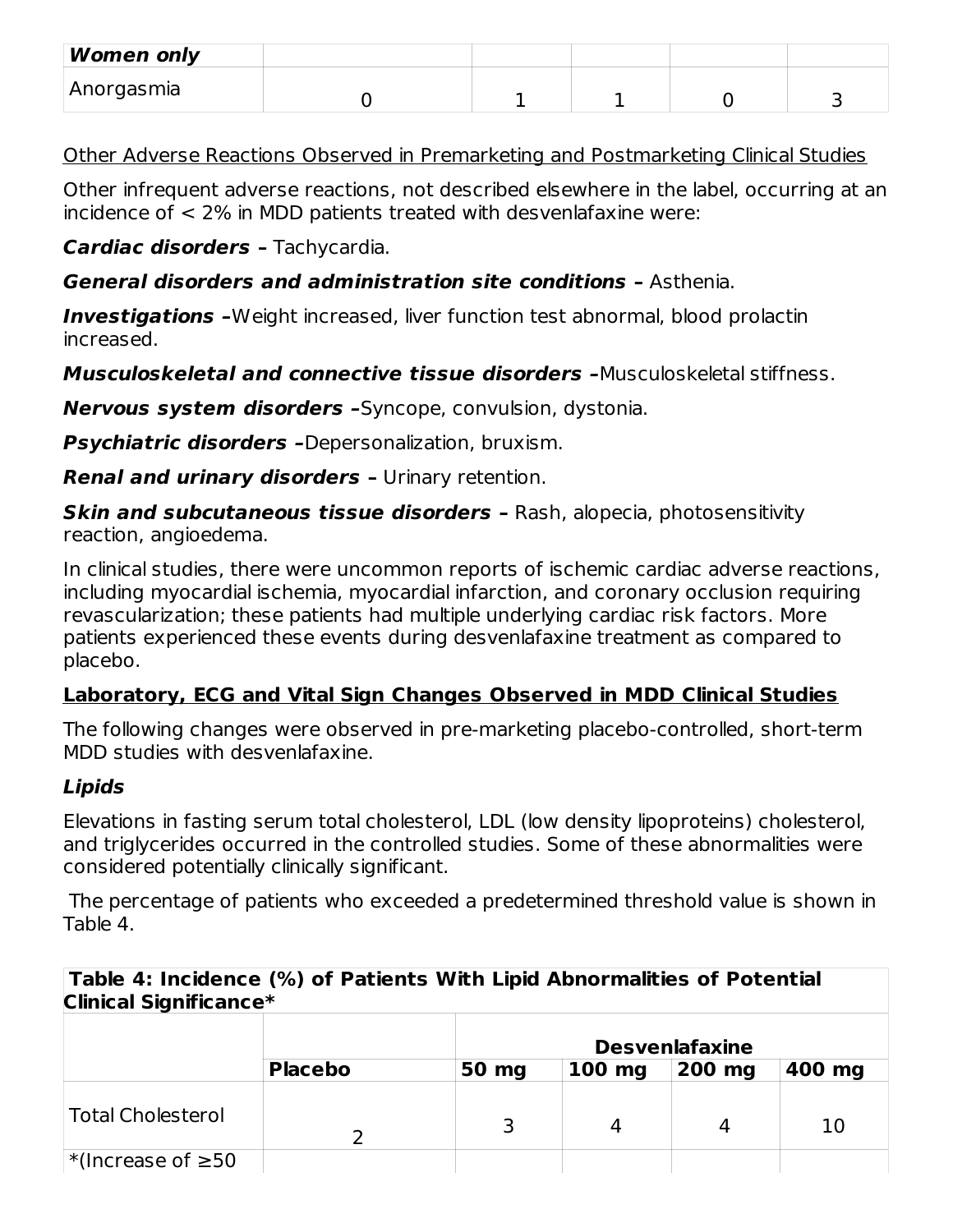| mg/dl and an<br>absolute value of<br>$\geq$ 261 mg/dl)                         |   |               |  |   |
|--------------------------------------------------------------------------------|---|---------------|--|---|
| LDL Cholesterol                                                                | O |               |  |   |
| *(Increase $\geq 50$<br>mg/dl and an<br>absolute value of<br>$\geq$ 190 mg/dl) |   |               |  |   |
| Triglycerides, fasting                                                         | 3 | $\mathcal{P}$ |  | 6 |
| $*$ (Fasting: ≥327<br>mg/dl                                                    |   |               |  |   |

## **Proteinuria**

Proteinuria, greater than or equal to trace, was observed in the pre-marketing fixeddose controlled studies (see Table 5). This proteinuria was not associated with increases in BUN or creatinine and was generally transient.

### **Table 5: Incidence (%) of Patients with Proteinuria in the Fixed-dose Clinical Studies**

|             |                |       | <b>Desvenlafaxine</b> |        |        |
|-------------|----------------|-------|-----------------------|--------|--------|
|             | <b>Placebo</b> | 50 mg | $100$ mg              | 200 mg | 400 mg |
| Proteinuria |                |       |                       |        |        |

## **Vital Sign Changes**

Table 6 summarizes the changes that were observed in placebo-controlled, short-term, pre-marketing studies with desvenlafaxine in patients with MDD (doses 50 to 400 mg).

#### **Table 6: Mean Changes in Vital Signs at Final on Therapy for All Short-term, Fixed-dose Controlled Studies**

|                       |                |        | <b>Desvenlafaxine</b> |        |        |
|-----------------------|----------------|--------|-----------------------|--------|--------|
|                       | <b>Placebo</b> | 50 mg  | 100 mg                | 200 mg | 400 mg |
| <b>Blood pressure</b> |                |        |                       |        |        |
| Supine systolic       |                |        |                       |        |        |
| bp (mm Hg)            | $-1.4$         | 1.2    | 2                     | 2.5    | 2.1    |
| Supine diastolic      |                |        |                       |        |        |
| bp (mm Hg)            | $-0.6$         | 0.7    | 0.8                   | 1.8    | 2.3    |
| <b>Pulse rate</b>     |                |        |                       |        |        |
| Supine pulse          |                |        |                       |        |        |
| (bpm)                 | $-0.3$         | 1.3    | 1.3                   | 0.9    | 4.1    |
| Weight (kg)           | 0              | $-0.4$ | $-0.6$                | $-0.9$ | $-1.1$ |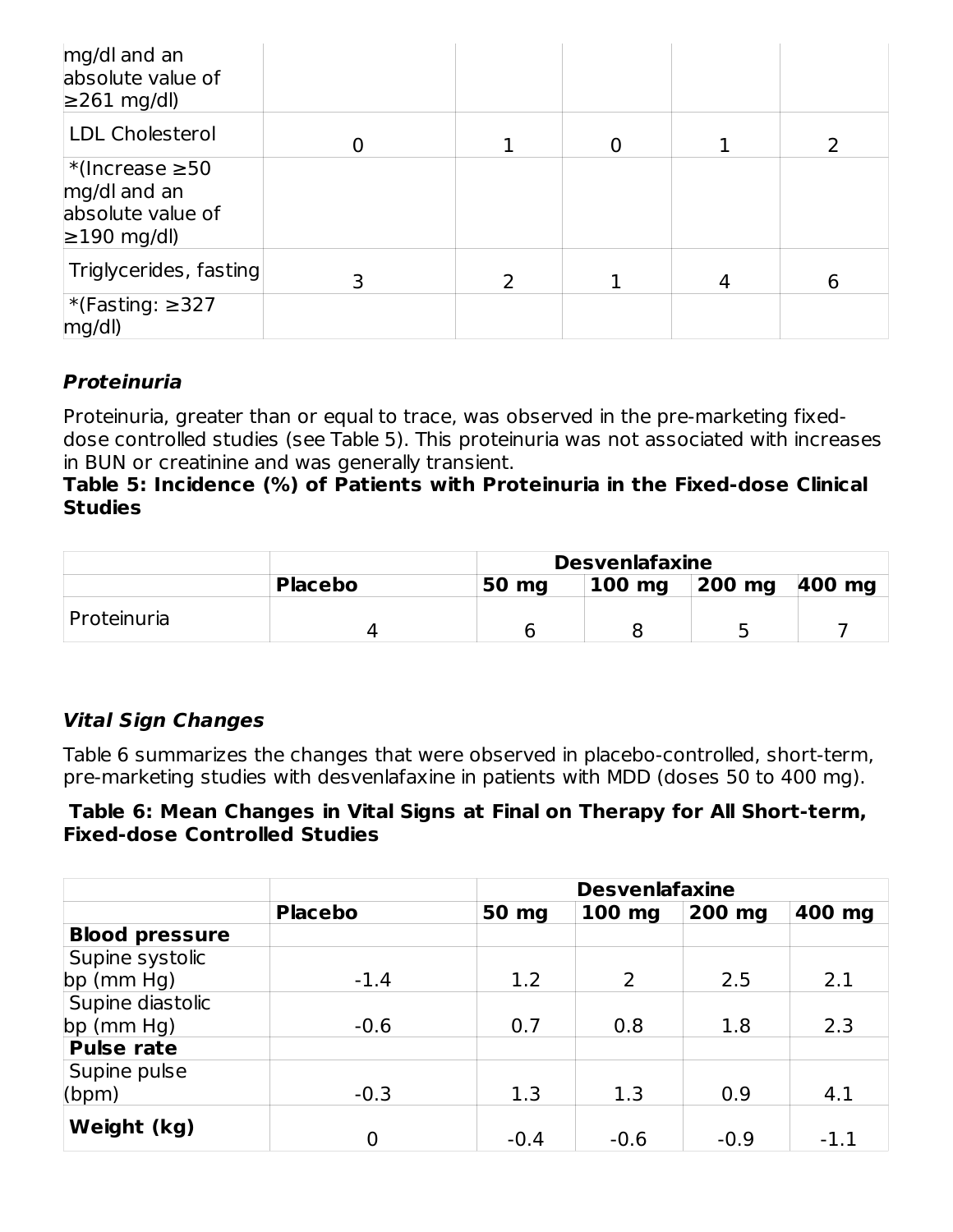Treatment with desvenlafaxine at all doses from 50 mg per day to 400 mg per day in controlled studies was associated with sustained hypertension, defined as treatmentemergent supine diastolic blood pressure (SDBP) ≥90 mm Hg and ≥10 mm Hg above baseline for 3 consecutive on-therapy visits (see Table 7). Analyses of patients in desvenlafaxine pre-marketing short-term controlled studies who met criteria for sustained hypertension revealed a consistent increase in the proportion of patients who developed sustained hypertension. This was seen at all doses with a suggestion of a higher rate at 400 mg per day.

### **Table 7: Proportion of Patients with Sustained Elevation of Supine Diastolic Blood Pressure**

| <b>Treatment Group</b>        | <b>Proportion of Patients with Sustained</b><br><b>Hypertension</b> |
|-------------------------------|---------------------------------------------------------------------|
| Placebo                       | 0.5%                                                                |
| Desvenlafaxine 50 mg per day  | 1.3%                                                                |
| Desvenlafaxine 100 mg per day | 0.7%                                                                |
| Desvenlafaxine 200 mg per day | 1.1%                                                                |
| Desvenlafaxine 400 mg per day | 2.3%                                                                |

## **Orthostatic Hypotension**

In the pre-marketing short-term, placebo-controlled clinical studies with doses of 50 to 400 mg, systolic orthostatic hypotension (decrease ≥30 mm Hg from supine to standing position) occurred more frequently in patients ≥65 years of age receiving desvenlafaxine (8%, 7/87) versus placebo (2.5%, 1/40), compared to patients <65 years of age receiving desvenlafaxine (0.9%, 18/1,937) versus placebo (0.7%, 8/1,218).

## **6.2 Postmarketing Experience**

The following adverse reaction has been identified during post-approval use of desvenlafaxine. Because these reactions are reported voluntarily from a population of uncertain size, it is not always possible to reliably estimate their frequency or establish a causal relationship to drug exposure:

**Skin and subcutaneous tissue disorders** – Stevens-Johnson syndrome **Gastrointestinal disorders –** Pancreatitis acute **Cardiovascular system –** Takotsubo cardiomyopathy

## **7 DRUG INTERACTIONS**

## **7.1 Drugs Having Clinically Important Interactions with Desvenlafaxine**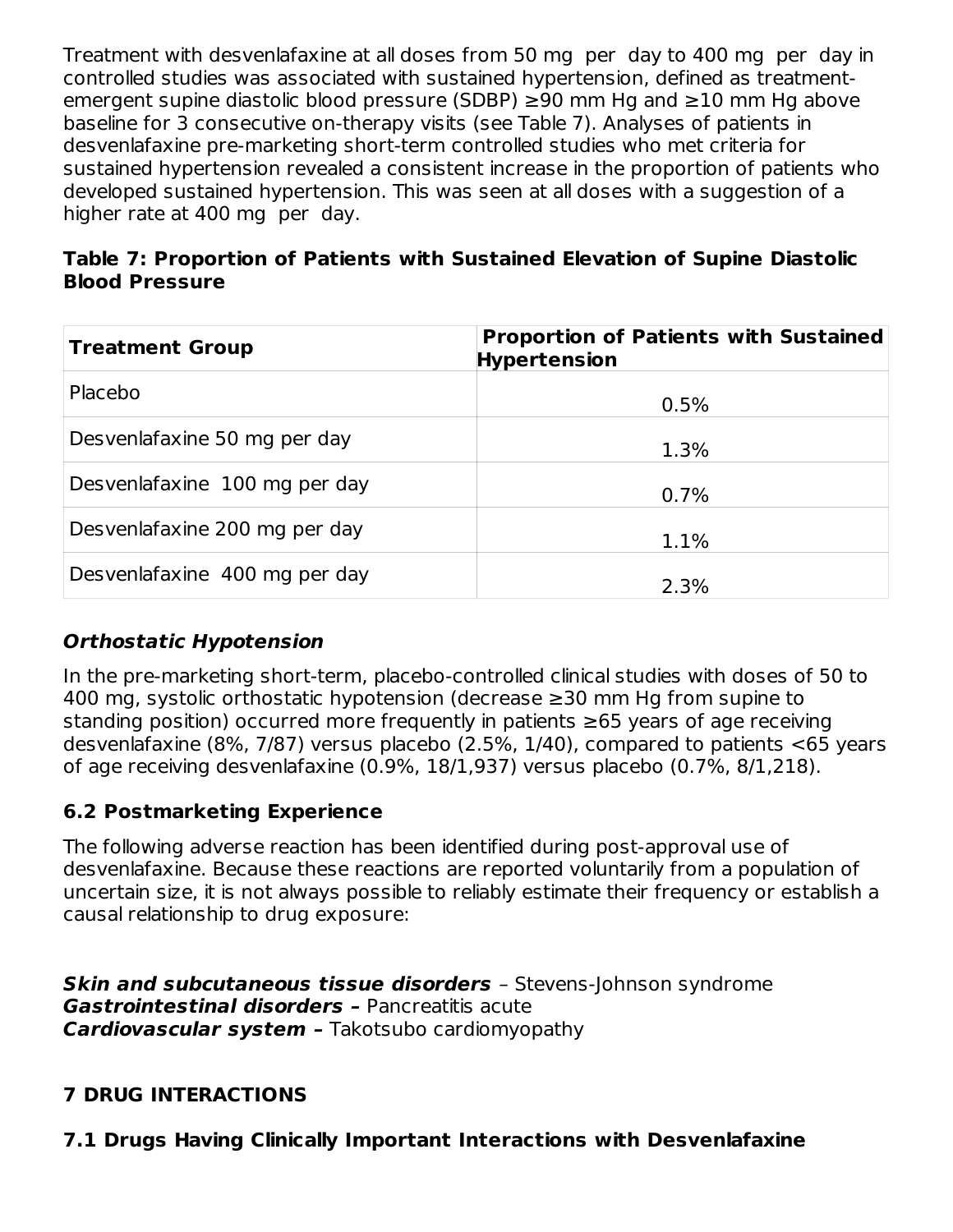# **Table 8: Clinically Important Drug Interactions with Desvenlafaxine**

| Monoamine Oxidase Inhibitors (MAOI)            |                                                                                            |
|------------------------------------------------|--------------------------------------------------------------------------------------------|
|                                                | The concomitant use of SSRIs and SNRIs                                                     |
| Clinical Impact                                | including desvenlafaxine with MAOIs                                                        |
|                                                | increases the risk of serotonin syndrome.                                                  |
|                                                | Concomitant use of desvenlafaxine is                                                       |
|                                                | contraindicated:                                                                           |
|                                                | • With an MAOI intended to treat psychiatric                                               |
|                                                | disorders or within 7 days of stopping                                                     |
|                                                | treatment with desvenlafaxine.                                                             |
| Intervention                                   | • Within 14 days of stopping an MAOI                                                       |
|                                                | intended to treat psychiatric disorders.                                                   |
|                                                | • In a patient who is being treated with                                                   |
|                                                | linezolid or intravenous methylene blue.                                                   |
|                                                | [see Dosage and Administration (2.7),                                                      |
|                                                | Contraindications (4) and Warnings and                                                     |
|                                                | Precautions (5.2)].                                                                        |
| Examples                                       | selegiline, tranylcypromine, isocarboxazid,                                                |
|                                                | phenelzine, linezolid, methylene blue                                                      |
| Other Serotonergic Drugs                       |                                                                                            |
|                                                | Concomitant use of desvenlafaxine with                                                     |
| Clinical Impact                                | other serotonergic drugs increases the risk                                                |
|                                                | of serotonin syndrome.                                                                     |
|                                                | Monitor for symptoms of serotonin                                                          |
|                                                | syndrome when desvenlafaxine is used                                                       |
|                                                | concomitantly with other drugs that may                                                    |
| <i><u><b>Intervention</b></u></i>              | affect the serotonergic neurotransmitter                                                   |
|                                                | systems. If serotonin syndrome occurs,                                                     |
|                                                | consider discontinuation of desvenlafaxine                                                 |
|                                                | and/or concomitant serotonergic drugs [see                                                 |
|                                                | <b>Warnings and Precautions (5.2)].</b>                                                    |
|                                                | other SNRIs, SSRIs, triptans, tricyclic                                                    |
| Examples                                       | antidepressants, fentanyl, lithium, tramadol,                                              |
|                                                | buspirone, amphetamines, tryptophan, and                                                   |
|                                                | St. John's Wort                                                                            |
| Drugs that Interfere with Hemostasis           | Concomitant use of desvenlafaxine with an                                                  |
|                                                |                                                                                            |
|                                                | antiplatelet or anticoagulant drug may                                                     |
| Clinical Impact                                | potentiate the risk of bleeding. This may be<br>due to the effect of desvenlafaxine on the |
|                                                |                                                                                            |
|                                                | release of serotonin by platelets.                                                         |
|                                                | Closely monitor for bleeding for patients                                                  |
| Intervention                                   | receiving an antiplatelet or anticoagulant                                                 |
|                                                | drug when desvenlafaxine is initiated or                                                   |
|                                                | discontinued [see Warnings and Precautions                                                 |
| Examples                                       | $(5.4)$ .<br>NSAIDs, aspirin, and warfarin                                                 |
| Drugs that are Primarily Metabolized by CYP2D6 |                                                                                            |
|                                                |                                                                                            |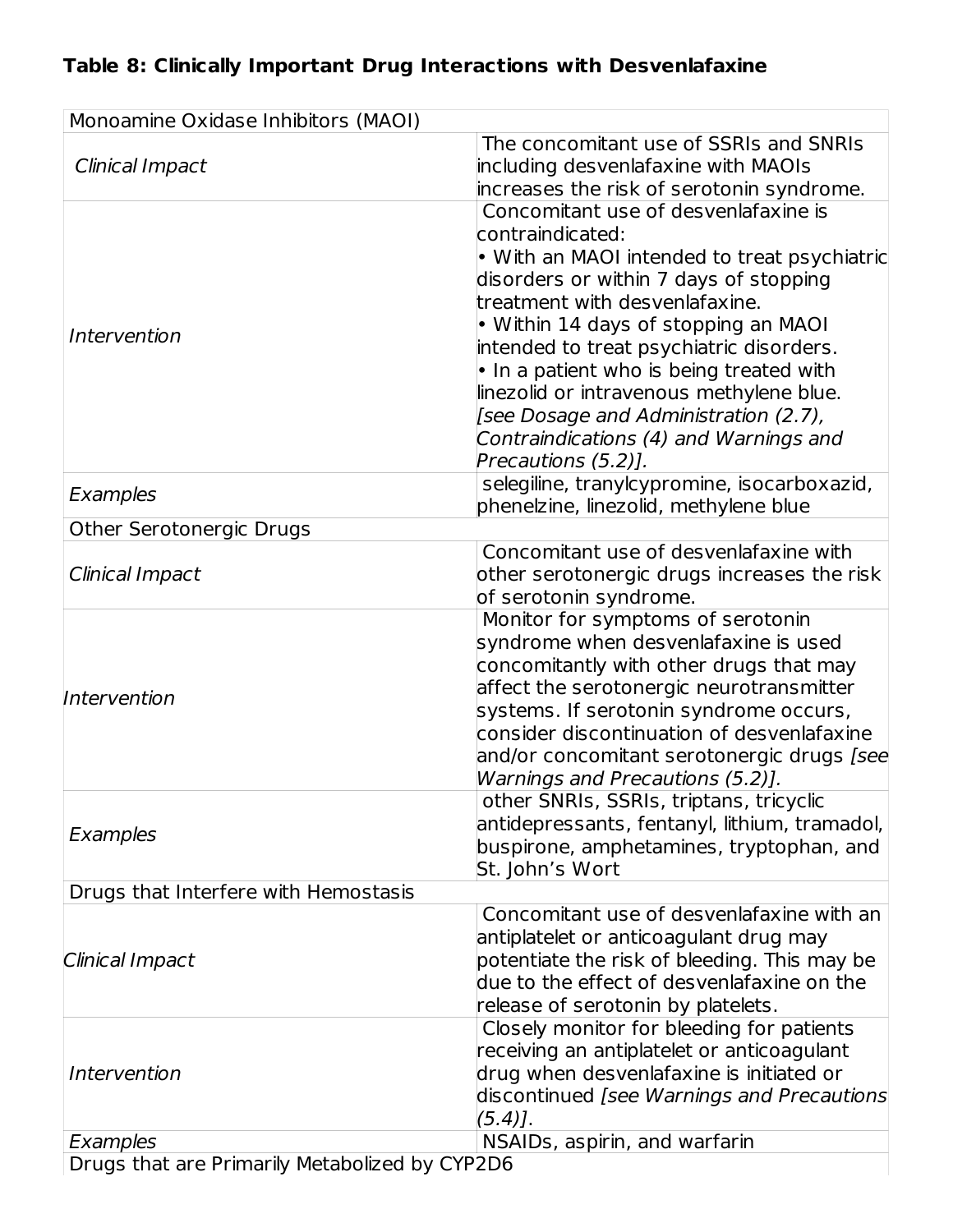|                                   | Concomitant use of desvenlafaxine                      |
|-----------------------------------|--------------------------------------------------------|
|                                   | increases $C_{\text{max}}$ and AUC of a drug primarily |
| Clinical Impact                   | metabolized by CYP2D6 which may increase               |
|                                   | the risk of toxicity of the CYP2D6 substrate           |
|                                   | drug [see Clinical Pharmacology (12.3)].               |
|                                   | Original dose should be taken when co-                 |
|                                   | administered with desvenlafaxine 100 mg or             |
| <i><u><b>Intervention</b></u></i> | lower. Reduce the dose of these drugs by               |
|                                   | up to one-half if co-administered with 400             |
|                                   | mg of desvenlafaxine.                                  |
|                                   | desipramine, atomoxetine,                              |
| Examples                          | dextromethorphan, metoprolol, nebivolol,               |
|                                   | perphenazine, tolterodine                              |

## **7.2 Drugs Having No Clinically Important Interactions with Desvenlafaxine**

Based on pharmacokinetic studies, no dosage adjustment is required for drugs that are mainly metabolized by CYP3A4 (e.g., midazolam), or for drugs that are metabolized by both CYP2D6 and CYP3A4 (e.g., tamoxifen, aripiprazole), when administered concomitantly with desvenlafaxine [see Clinical Pharmacology (12.3)].

## **7.3 Alcohol**

A clinical study has shown that desvenlafaxine does not increase the impairment of mental and motor skills caused by ethanol. However, as with all CNS-active drugs, patients should be advised to avoid alcohol consumption while taking desvenlafaxine.

## **7.4 Drug-Laboratory Test Interactions**

False-positive urine immunoassay screening tests for phencyclidine (PCP) and amphetamine have been reported in patients taking desvenlafaxine. This is due to lack of specificity of the screening tests. False positive test results may be expected for several days following discontinuation of desvenlafaxine therapy. Confirmatory tests, such as gas chromatography/mass spectrometry, will distinguish desvenlafaxine from PCP and amphetamine.

## **8 USE IN SPECIFIC POPULATIONS**

## **8.1 Pregnancy**

### Pregnancy Exposure Registry

There is a pregnancy exposure registry that monitors pregnancy outcomes in women exposed to antidepressants during pregnancy. Healthcare providers are encouraged to register patients by calling the National Pregnancy Registry for Antidepressants at 1- 844-405-6185.

### Risk Summary

There are no published studies on desvenlafaxine in pregnant women; however published epidemiologic studies of pregnant women exposed to venlafaxine, the parent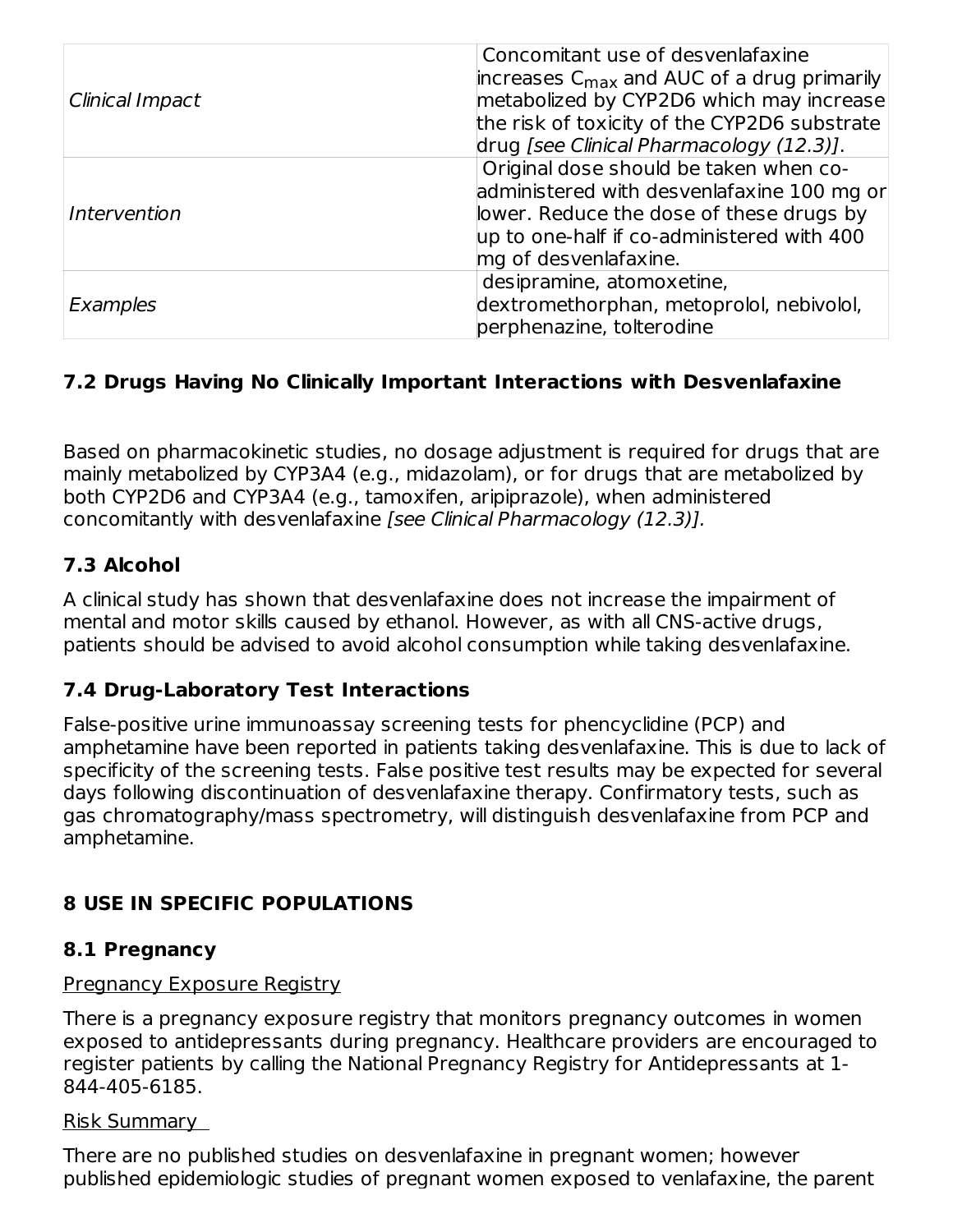published epidemiologic studies of pregnant women exposed to venlafaxine, the parent compound, have not reported a clear association with adverse developmental outcomes (see Data). There are risks associated with untreated depression in pregnancy and with exposure to SNRIs and SSRIs, including desvenlafaxine, during pregnancy (see Clinical Considerations).

In reproductive developmental studies in rats and rabbits treated with desvenlafaxine succinate, there was no evidence of teratogenicity at a plasma exposure (AUC) that is up to 19-times (rats) and 0.5-times (rabbits) the exposure at an adult human dose of 100 mg per day. However, fetotoxicity and pup deaths were observed in rats at 4.5 times the AUC exposure observed with an adult human dose of 100 mg per day.

The estimated background risk of major birth defects and miscarriage for the indicated population is unknown. All pregnancies have a background risk of birth defect, loss, or other adverse outcomes. In the U.S. general population, the estimated background risk of major birth defects and miscarriage in clinically recognized pregnancies is 2 to 4% and 15 to 20%, respectively.

#### Clinical Considerations

### Disease-Associated Maternal and/or Embryo/Fetal Risk

A prospective longitudinal study of 201 women with a history of major depression who were euthymic at the beginning of pregnancy, showed that women who discontinued antidepressant medication during pregnancy were more likely to experience a relapse of major depression than women who continued antidepressant medication.

### Maternal Adverse Reactions

Exposure to SNRIs in mid to late pregnancy may increase the risk for preeclampsia, and exposure to SNRIs near delivery may increase the risk for postpartum hemorrhage.

### Fetal/Neonatal Adverse Reactions

Exposure to SNRIs or SSRIs in late pregnancy may lead to an increased risk for neonatal complications requiring prolonged hospitalization, respiratory support, and tube feeding. Monitor neonates who were exposed to desvenlafaxine in the third trimester of pregnancy for drug discontinuation syndrome (see Data).

### Data

### Human Data

Published epidemiological studies of pregnant women exposed to the parent compound venlafaxine have not reported a clear association with major birth defects or miscarriage. Methodological limitations of these observational studies include possible exposure and outcome misclassification, lack of adequate controls, adjustment for confounders, and confirmatory studies; therefore, these studies cannot establish or exclude any drug-associated risk during pregnancy.

Retrospective cohort studies based on claims data have shown an association between venlafaxine use and preeclampsia, compared to depressed women who did not take an antidepressant during pregnancy. One study that assessed venlafaxine exposure in the second trimester or first half of the third trimester and preeclampsia showed an increased risk compared to unexposed depressed women [adjusted (adj) RR 1.57, 95% CI 1.29 to 1.91]. Preeclampsia was observed at venlafaxine doses equal to or greater than 75 mg/day and a duration of treatment >30 days. Another study that assessed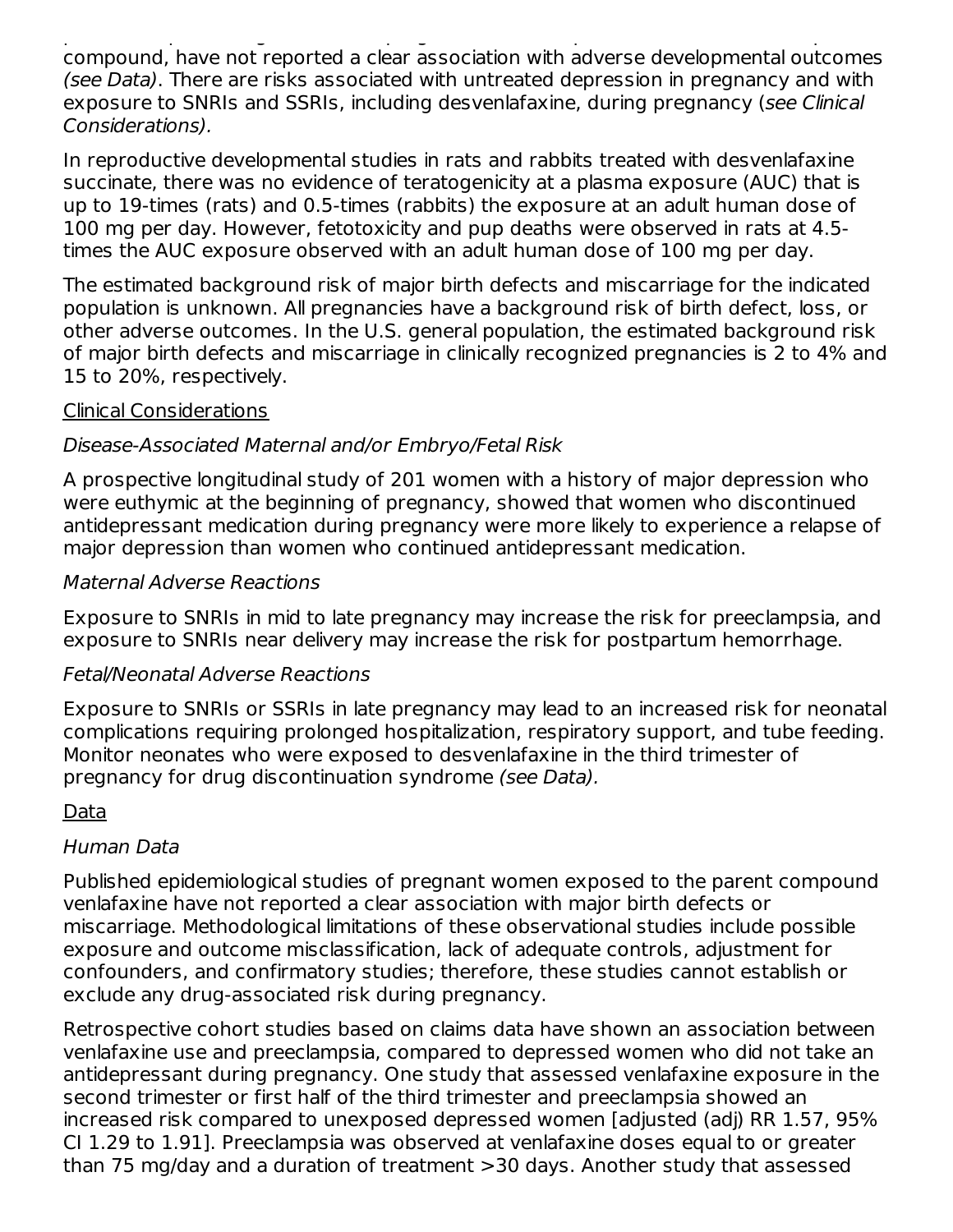venlafaxine exposure in gestational weeks 10 to 20 and preeclampsia showed an increased risk at doses equal to or greater than 150 mg/day. Available data are limited by possible outcome misclassification and possible confounding due to depression severity and other confounders.

Retrospective cohort studies based on claims data have suggested an association between venlafaxine use near the time of delivery or through delivery and postpartum hemorrhage. One study showed an increased risk for postpartum hemorrhage when venlafaxine exposure occurred through delivery, compared to unexposed depressed women [adj RR 2.24 (95% CI 1.69 to 2.97)]. There was no increased risk in women who were exposed to venlafaxine earlier in pregnancy. Limitations of this study include possible confounding due to depression severity and other confounders. Another study showed an increased risk for postpartum hemorrhage when SNRI exposure occurred for at least 15 days in the last month of pregnancy or through delivery, compared to unexposed women (adj RR 1.64 to 1.76). The results of this study may be confounded by the effects of depression.

Neonates exposed to SNRIs or SSRIs, late in the third trimester have developed complications requiring prolonged hospitalization, respiratory support, and tube feeding. Such complications can arise immediately upon delivery. Reported clinical findings have included respiratory distress, cyanosis, apnea, seizures, temperature instability, feeding difficulty, vomiting, hypoglycemia, hypotonia, hypertonia, hyperreflexia, tremor, jitteriness, irritability, and constant crying. These features are consistent with either a direct toxic effect of SSRIs and SNRIs or, possibly, a drug discontinuation syndrome. It should be noted that, in some cases, the clinical picture is consistent with serotonin syndrome [see Warnings and Precautions (5.2)].

## Animal Data

When desvenlafaxine succinate was administered orally to pregnant rats and rabbits during the period of organogenesis at doses up to 300 mg/kg/day and 75 mg/kg/day, respectively, no teratogenic effects were observed. These doses were associated with a plasma exposure (AUC) 19 times (rats) and 0.5 times (rabbits) the AUC exposure at an adult human dose of 100 mg per day. However, fetal weights were decreased and skeletal ossification was delayed in rats in association with maternal toxicity at the highest dose, with an AUC exposure at the no-effect dose that is 4.5-times the AUC exposure at an adult human dose of 100 mg per day.

When desvenlafaxine succinate was administered orally to pregnant rats throughout gestation and lactation, there was a decrease in pup weights and an increase in pup deaths during the first four days of lactation at the highest dose of 300 mg/kg/day. The cause of these deaths is not known. The AUC exposure at the no-effect dose for rat pup mortality was 4.5-times the AUC exposure at an adult human dose of 100 mg per day. Post-weaning growth and reproductive performance of the progeny were not affected by maternal treatment with desvenlafaxine succinate at exposures 19 times the AUC exposure at an adult human dose of 100 mg per day.

## **8.2 Lactation**

## Risk Summary

Available limited data from published literature show low levels of desvenlafaxine in human milk, and have not shown adverse reactions in breastfed infants (see Data).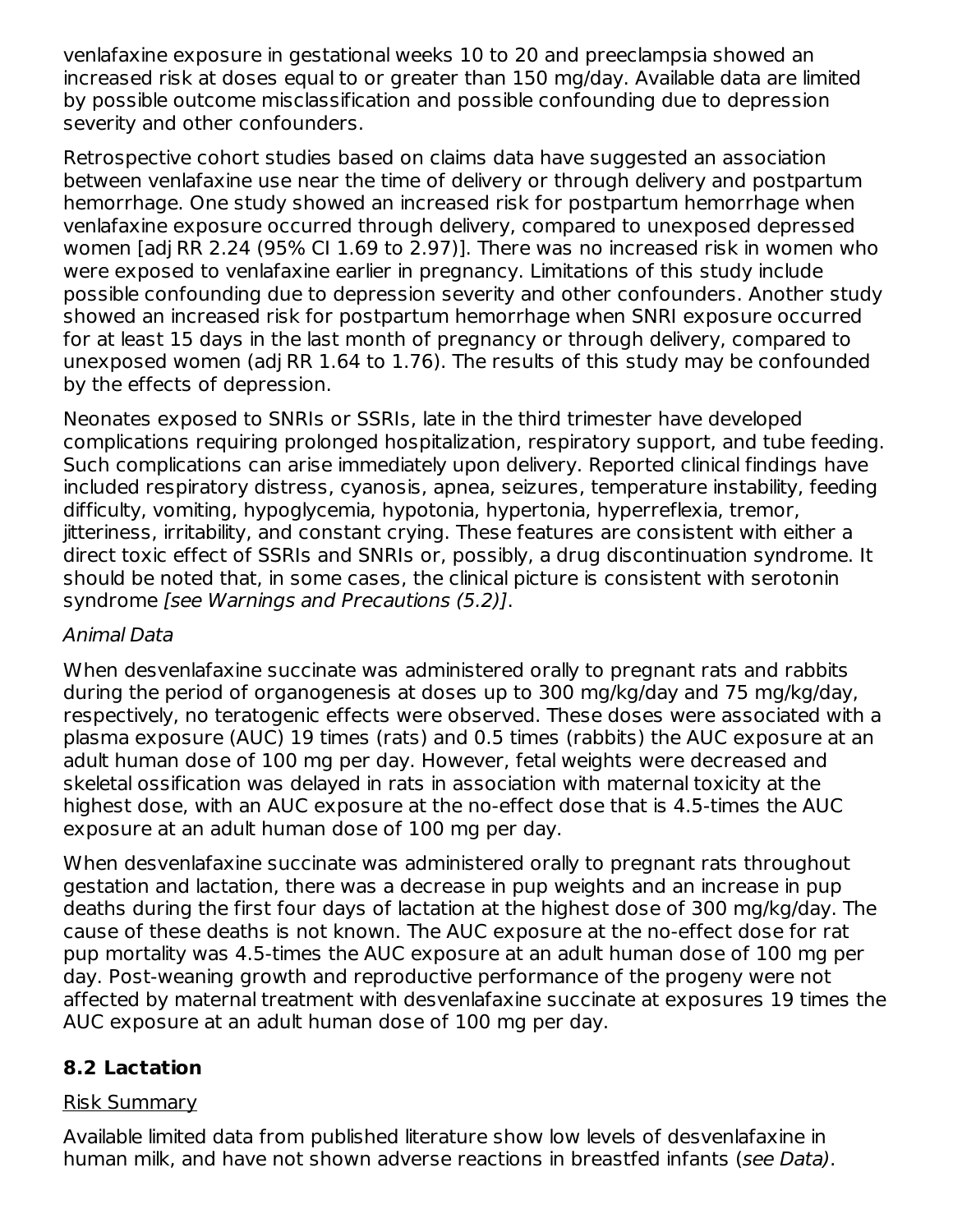There are no data on the effects of desvenlafaxine on milk production.

The developmental and health benefits of breastfeeding should be considered along with the mother's clinical need for desvenlafaxine and any potential adverse effects on the breastfed child from desvenlafaxine or from the underlying maternal condition.

### Data

A lactation study was conducted in 10 breastfeeding women (at a mean of 4.3 months post-partum) who were being treated with a 50 to 150 mg daily dose of desvenlafaxine for postpartum depression. Sampling was performed at steady state (up to 8 samples) over a 24 hour dosing period, and included foremilk and hindmilk. The mean relative infant dose was calculated to be 6.8% (range of 5.5 to 8.1%). No adverse reactions were seen in the infants.

## **8.4 Pediatric Use**

The safety and effectiveness of desvenlafaxine have not been established in pediatric patients for the treatment of MDD.

Efficacy was not demonstrated in two adequate and well controlled, 8-week, randomized, double-blind, placebo-controlled, parallel group studies conducted in 587 patients (7 to 17 years of age) for the treatment of MDD.

Antidepressants, such as desvenlafaxine, increase the risk of suicidal thoughts and behaviors in pediatric patients [see the Boxed Warning and Warnings and Precautions (5.1)]. Desvenlafaxine was associated with a decrease in body weight in placebocontrolled trials in pediatric patients with MDD. The incidence of weight loss (≥3.5% of baseline weight) was 22%, 14%, and 7% for patients treated with low dose desvenlafaxine, high dose desvenlafaxine, and placebo, respectively.

The risks associated with longer term desvenlafaxine use were assessed in 6-month, open-label extension studies in pediatric patients (7 to 17 years of age) with MDD. Pediatric patients (7 to 17 years of age) had mean changes in weight that approximated expected changes, based on data from age-and sex-matched peers.

In clinical trials, when compared to adult patients receiving the same dose of desvenlafaxine, exposure to desvenlafaxine was similar in adolescent patients 12 to 17 years of age, and was about 30% higher in pediatric patients 7 to 11 years of age.

## Juvenile Animal Studies

In a juvenile animal study, male and female rats were treated with desvenlafaxine (75, 225 and 675 mg/kg/day) starting on postnatal day (PND) 22 through 112. Behavioral deficits (longer time immobile in a motor activity test, longer time swimming in a straight channel test, and lack of habituation in an acoustic startle test) were observed in males and females but were reversed after a recovery period. A No Adverse Effect Level (NOAEL) was not identified for these deficits. The Low Adverse Effect Level (LOAEL) was 75 mg/kg/day which was associated with plasma exposure (AUC) twice the levels measured with a pediatric dose of 100 mg/day.

In a second juvenile animal study, male and female rats were administered desvenlafaxine (75, 225 or 675 mg/kg/day) for 8 to 9 weeks starting on PND 22 and were mated with naïve counterparts. Delays in sexual maturation and decreased fertility, number of implantation sites and total live embryos were observed in treated females at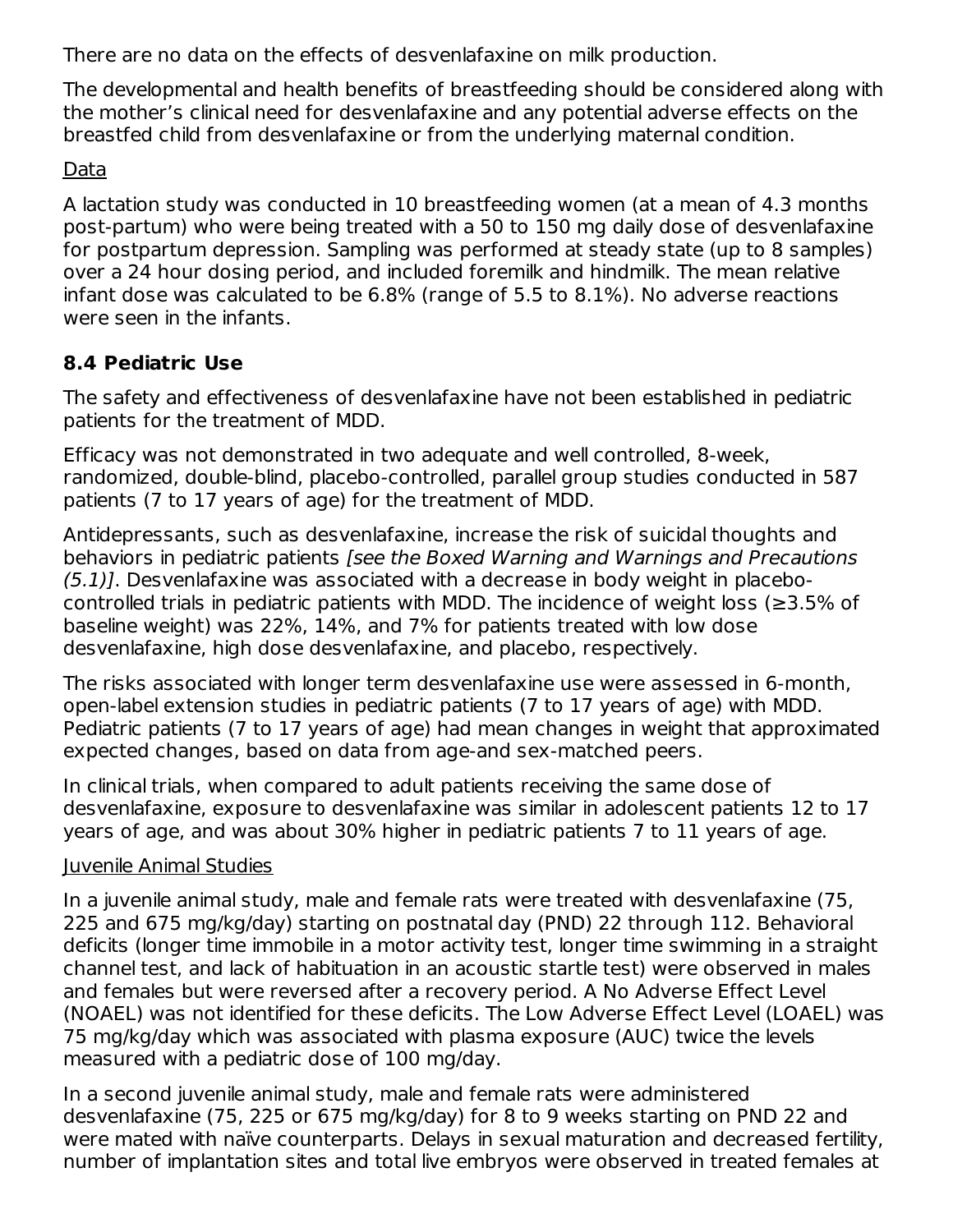all doses. The LOAEL for these findings is 75 mg/kg/day which was associated with an AUC twice the levels measured with a pediatric dose of 100 mg/day. These findings were reversed at the end of a 4-week recovery period. The relevance of these findings to humans is not known.

## **8.5 Geriatric Use**

Of the 4,158 patients in pre-marketing clinical studies with desvenlafaxine, 6% were 65 years of age or older. No overall differences in safety or efficacy were observed between these patients and younger patients; however, in the short-term placebocontrolled studies, there was a higher incidence of systolic orthostatic hypotension in patients ≥65 years of age compared to patients <65 years of age treated with desvenlafaxine [see Adverse Reactions (6.1)]. For elderly patients, possible reduced renal clearance of desvenlafaxine should be considered when determining dose [see Dosage and Administration (2.2) and Clinical Pharmacology (12.3)].

SSRIs and SNRIs, including desvenlafaxine, have been associated with cases of clinically significant hyponatremia in elderly patients, who may be at greater risk for this adverse event [see Warnings and Precautions (5.9)].

## **8.6 Renal Impairment**

Adjust the maximum recommended dosage in patients with moderate or severe renal impairment (CLcr 15 to 50 mL/min, C-G), or end-stage renal disease (CLcr < 15 mL/min, C-G) [see Dosage and Administration (2.2) and Clinical Pharmacology (12.3)].

## **8.7 Hepatic Impairment**

Adjust the maximum recommended dosage in patients with moderate to severe hepatic impairment (Child-Pugh score 7 to 15) [see Dosage and Administration (2.3) and Clinical Pharmacology (12.3)].

## **9 DRUG ABUSE AND DEPENDENCE**

## **9.1 Controlled Substance**

Desvenlafaxine is not a controlled substance.

## **10 OVERDOSAGE**

## **10.1 Human Experience with Overdosage**

There is limited clinical trial experience with desvenlafaxine succinate overdosage in humans. However, desvenlafaxine is the major active metabolite of venlafaxine. Overdose experience reported with venlafaxine (the parent drug of desvenlafaxine) is presented below; the identical information can be found in the Overdosage section of the venlafaxine package insert.

In postmarketing experience, overdose with venlafaxine (the parent drug of desvenlafaxine) has occurred predominantly in combination with alcohol and/or other drugs. The most commonly reported events in overdosage include tachycardia, changes in level of consciousness (ranging from somnolence to coma), mydriasis, seizures, and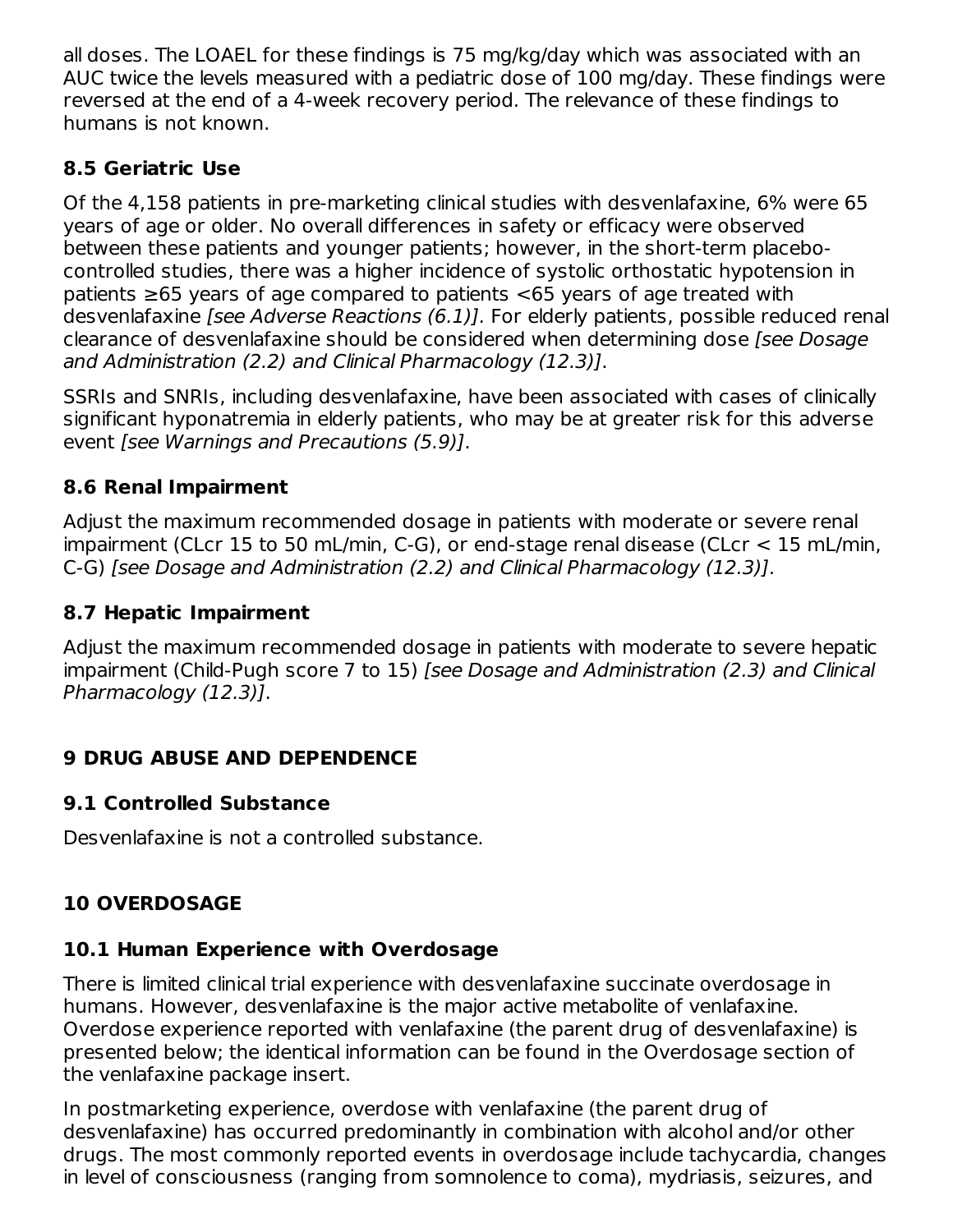vomiting. Electrocardiogram changes (e.g., prolongation of QT interval, bundle branch block, QRS prolongation), sinus and ventricular tachycardia, bradycardia, hypotension, rhabdomyolysis, vertigo, liver necrosis, serotonin syndrome, and death have been reported.

Published retrospective studies report that venlafaxine overdosage may be associated with an increased risk of fatal outcomes compared to that observed with SSRI antidepressant products, but lower than that for tricyclic antidepressants. Epidemiological studies have shown that venlafaxine-treated patients have a higher preexisting burden of suicide risk factors than SSRI-treated patients. The extent to which the finding of an increased risk of fatal outcomes can be attributed to the toxicity of venlafaxine in overdosage, as opposed to some characteristic(s) of venlafaxine-treated patients, is not clear.

## **10.2 Management of Overdosage**

No specific antidotes for desvenlafaxine are known. In managing over dosage, consider the possibility of multiple drug involvement. In case of overdose, call Poison Control Center at 1-800-222-1222 for latest recommendations.

# **11 DESCRIPTION**

Desvenlafaxine is an extended-release tablet for oral administration that contains desvenlafaxine succinate, a structurally novel SNRI for the treatment of MDD. Desvenlafaxine (O-desmethylvenlafaxine) is the major active metabolite of the antidepressant venlafaxine, a medication used to treat major depressive disorder.

Desvenlafaxine is designated RS-4-[2-dimethylamino-1-(1-

hydroxycyclohexyl)ethyl]phenol and has the empirical formula of  $\mathsf{C}_{16}\mathsf{H}_{25}\mathsf{NO}_{2}$  (free base) and C $_{16}$ H $_{25}$ NO $_{2}$ •C $_{4}$ H $_{6}$ O $_{4}$ •H $_{2}$ O (succinate monohydrate). Desvenlafaxine succinate monohydrate has a molecular weight of 399.48. The structural formula is shown below.



Desvenlafaxine succinate is a white to off-white powder that is soluble in water. The solubility of desvenlafaxine succinate is pH dependent. Its octanol:aqueous system (at pH 7) partition coefficient is 0.21.

Desvenlafaxine is formulated as an extended-release tablet for once-a-day oral administration.

Each tablet contains 38 mg, 76 mg or 152 mg of desvenlafaxine succinate equivalent to 25 mg, 50 mg or 100 mg of desvenlafaxine, respectively.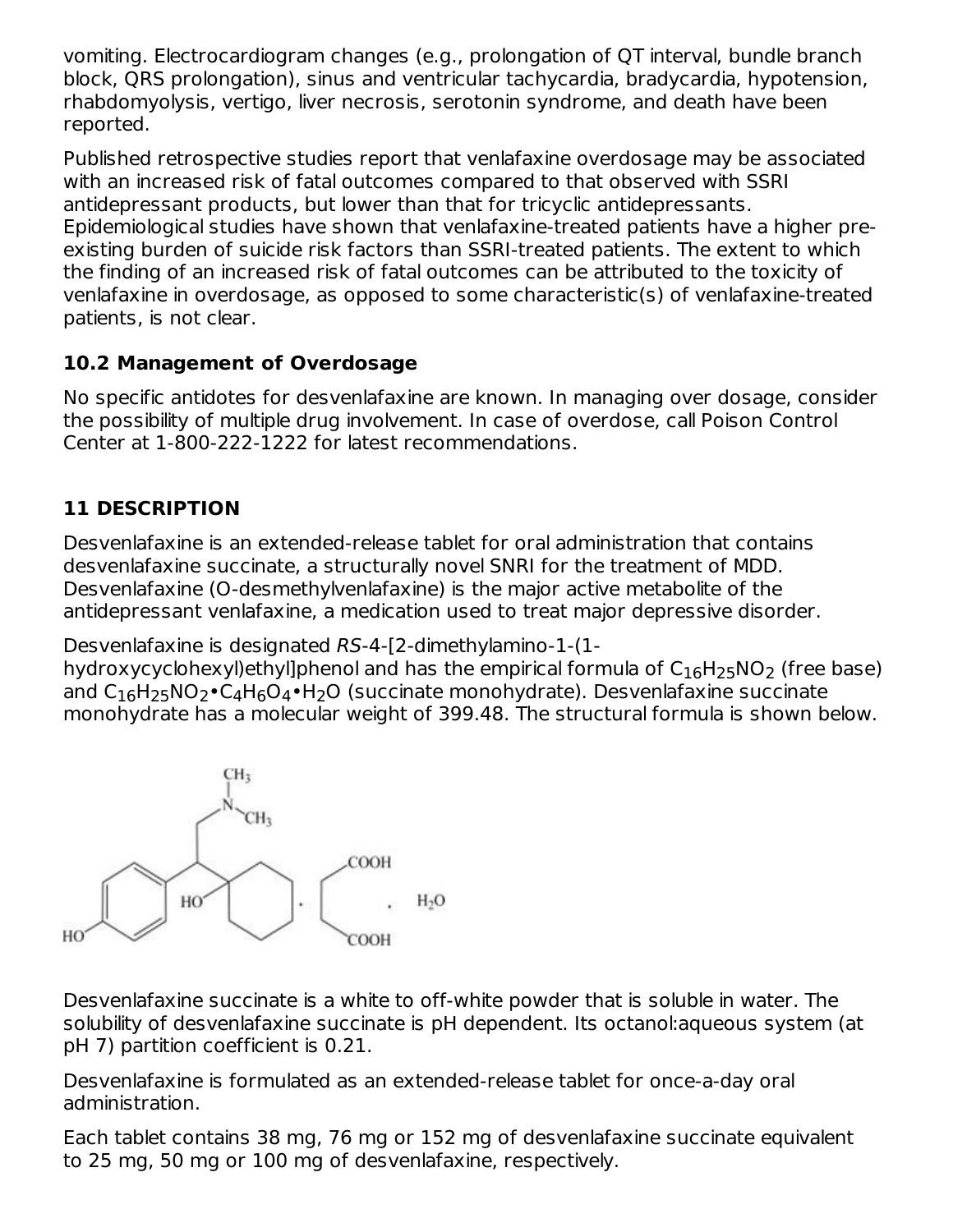Inactive ingredients for the 25 mg tablet consist of hypromellose, magnesium stearate, microcrystalline cellulose, povidone, talc and film coating, which consists of hypromellose, iron oxide yellow, iron oxide red, iron oxide black, polyethylene glycol, talc, and titanium dioxide.

Inactive ingredients for the 50 mg tablet consist of hypromellose, magnesium stearate, microcrystalline cellulose, povidone, talc and film coating, which consists of hypromellose, iron oxide red, polyethylene glycol, talc, and titanium dioxide.

Inactive ingredients for the 100 mg tablet consist of hypromellose, magnesium stearate, microcrystalline cellulose, povidone, talc and film coating, which consists of hypromellose, iron oxide black, iron oxide red, polyethylene glycol, talc, and titanium dioxide.

# **12 CLINICAL PHARMACOLOGY**

## **12.1 Mechanism of Action**

The exact mechanism of the antidepressant action of desvenlafaxine is unknown, but is thought to be related to the potentiation of serotonin and norepinephrine in the central nervous system, through inhibition of their reuptake. Non-clinical studies have shown that desvenlafaxine is a potent and selective SNRI.

## **12.2 Pharmacodynamics**

Desvenlafaxine lacked significant affinity for numerous receptors, including muscariniccholinergic, H $_1$ -histaminergic, or  $\alpha_1$ -adrenergic receptors *in vitro*. Desvenlafaxine also lacked monoamine oxidase (MAO) inhibitory activity.

## ECG changes

Electrocardiograms were obtained from 1,492 desvenlafaxine treated patients with major depressive disorder and 984 placebo-treated patients in clinical studies lasting up to 8 weeks. No clinically relevant differences were observed between desvenlafaxine treated and placebo-treated patients for QT, QTc, PR, and QRS intervals. In a thorough QTc study with prospectively determined criteria, desvenlafaxine did not cause QT prolongation. No difference was observed between placebo and desvenlafaxine treatments for the QRS interval.

## **12.3 Pharmacokinetics**

The single-dose pharmacokinetics of desvenlafaxine are linear and dose-proportional in a dose range of 50 to 600 mg (1 to 12 times the recommended approved dosage) per day. With once-daily dosing, steady-state plasma concentrations are achieved within approximately 4 to 5 days. At steady-state, multiple-dose accumulation of desvenlafaxine is linear and predictable from the single-dose pharmacokinetic profile.

## Absorption

The absolute oral bioavailability of desvenlafaxine after oral administration is about 80%.

Effect of Food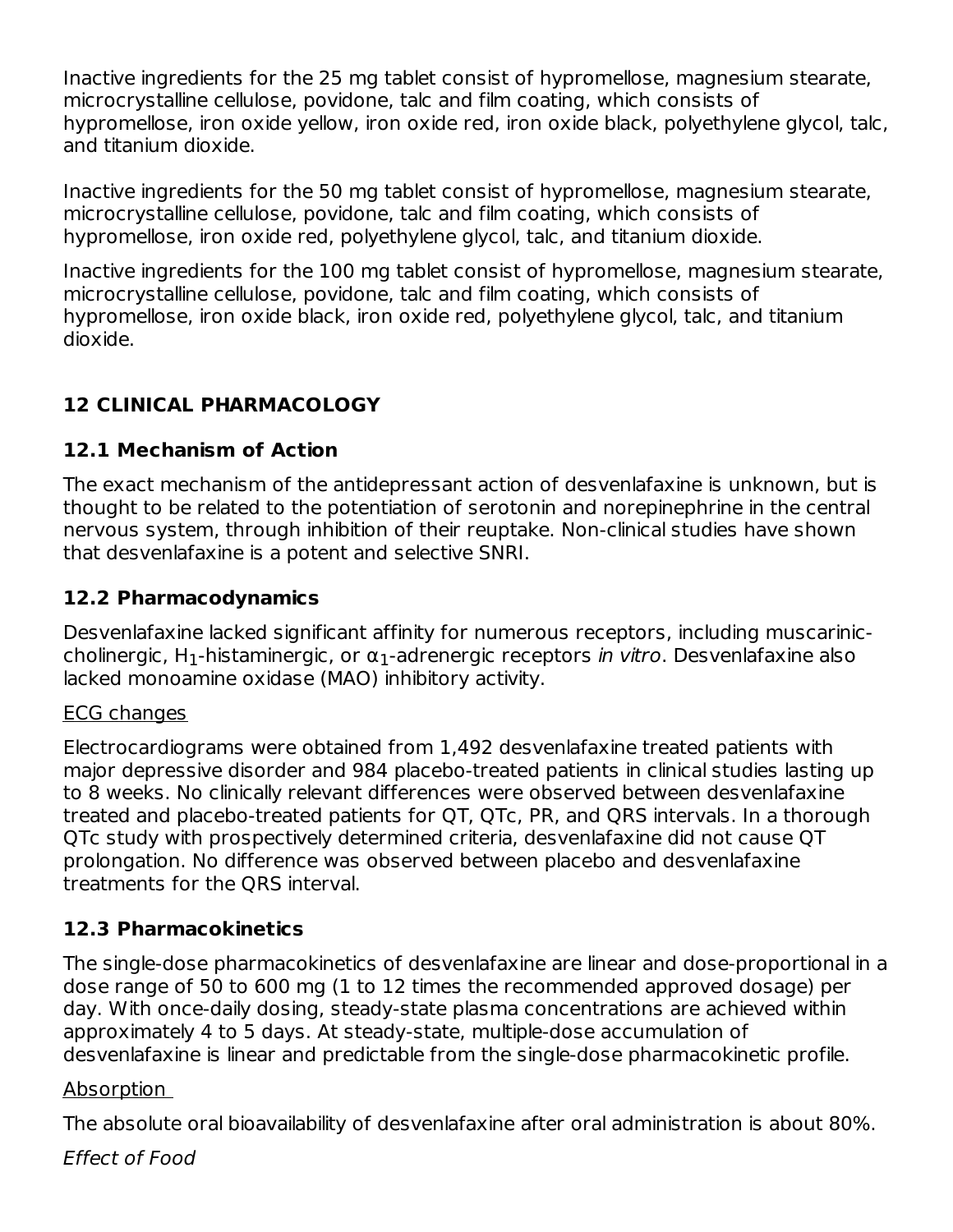Ingestion of a high-fat meal (800 to 1000 calories) increased desvenlafaxine C $_{\sf max}$ about 16% and had no effect on AUC.

#### **Distribution**

Steady-state volume of distribution of desvenlafaxine is 3.4 L/kg. Plasma protein binding of desvenlafaxine is 30% and is independent of drug concentration.

### Elimination

#### Metabolism

Desvenlafaxine is primarily metabolized by conjugation (mediated by UGT isoforms) and, to a minor extent, through oxidative metabolism. CYP3A4 mediates the oxidative metabolism (N-demethylation) of desvenlafaxine. The CYP2D6 metabolic pathway is not involved. The pharmacokinetics of desvenlafaxine was similar in subjects with CYP2D6 poor and extensive metabolizer phenotype.

#### Excretion

Approximately 45% of desvenlafaxine is excreted unchanged in urine at 72 hours after oral administration. Approximately 19% of the administered dose is excreted as the glucuronide metabolite and <5% as the oxidative metabolite (N,Odidesmethylvenlafaxine) in urine.

#### Specific Populations

No clinically significant differences in the exposures of desvenlafaxine were observed based on ethnicity (White, Black, Hispanic).

The effect of intrinsic patient factors on the pharmacokinetics of desvenlafaxine is presented in Figure 1.

### **Figure 1. Impact of Intrinsic Factors (Renal, Hepatic Impairment and Population Description) on Desvenlafaxine Pharmacokinetics**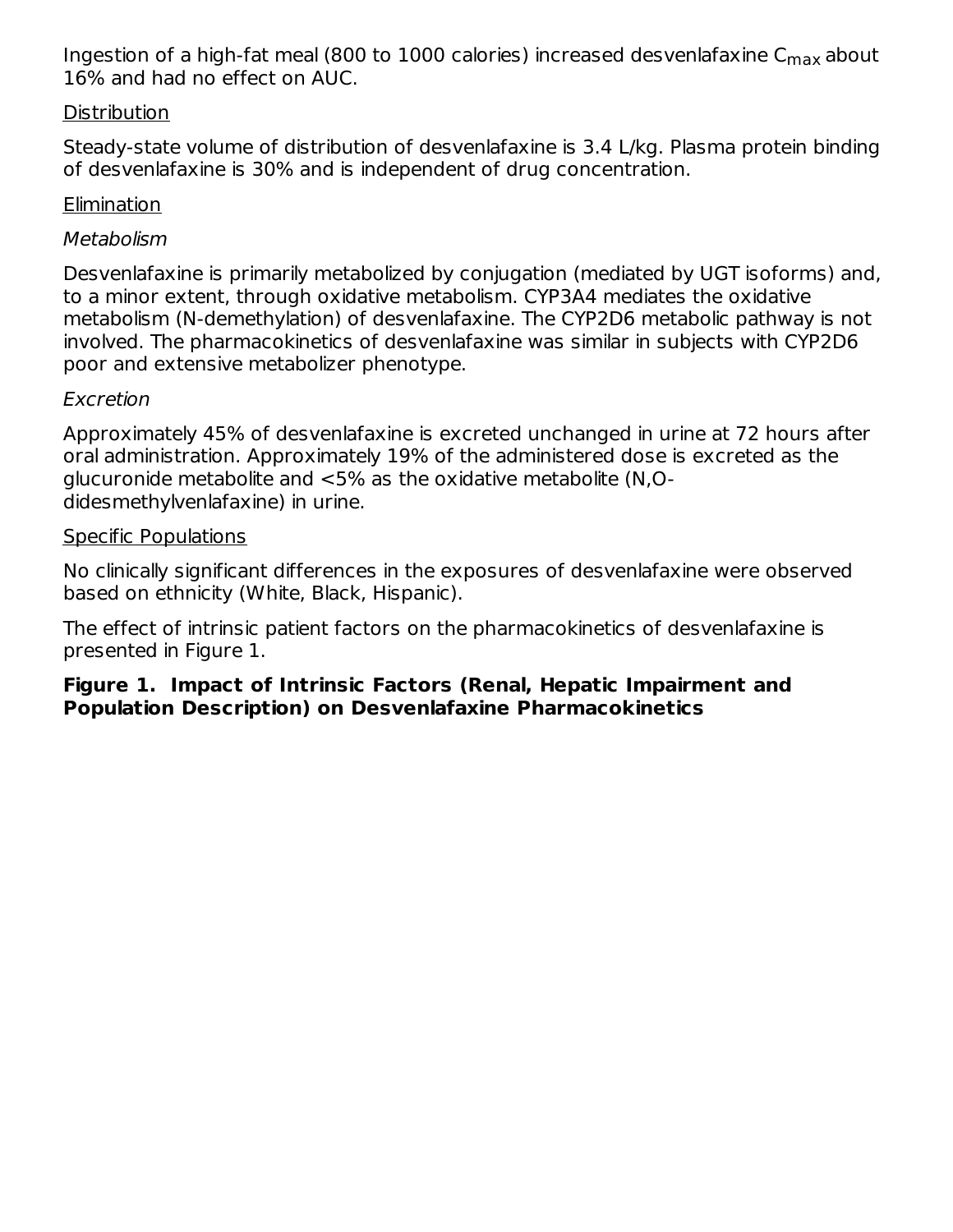

## Drug Interaction Studies

Clinical Studies

### **Other Drugs on Desvenlafaxine**

The effect of ketoconazole on the exposures of desvenlafaxine is summarized in Figure 2.

## **Figure 2. Effect of Other Drugs on Desvenlafaxine Pharmacokinetics**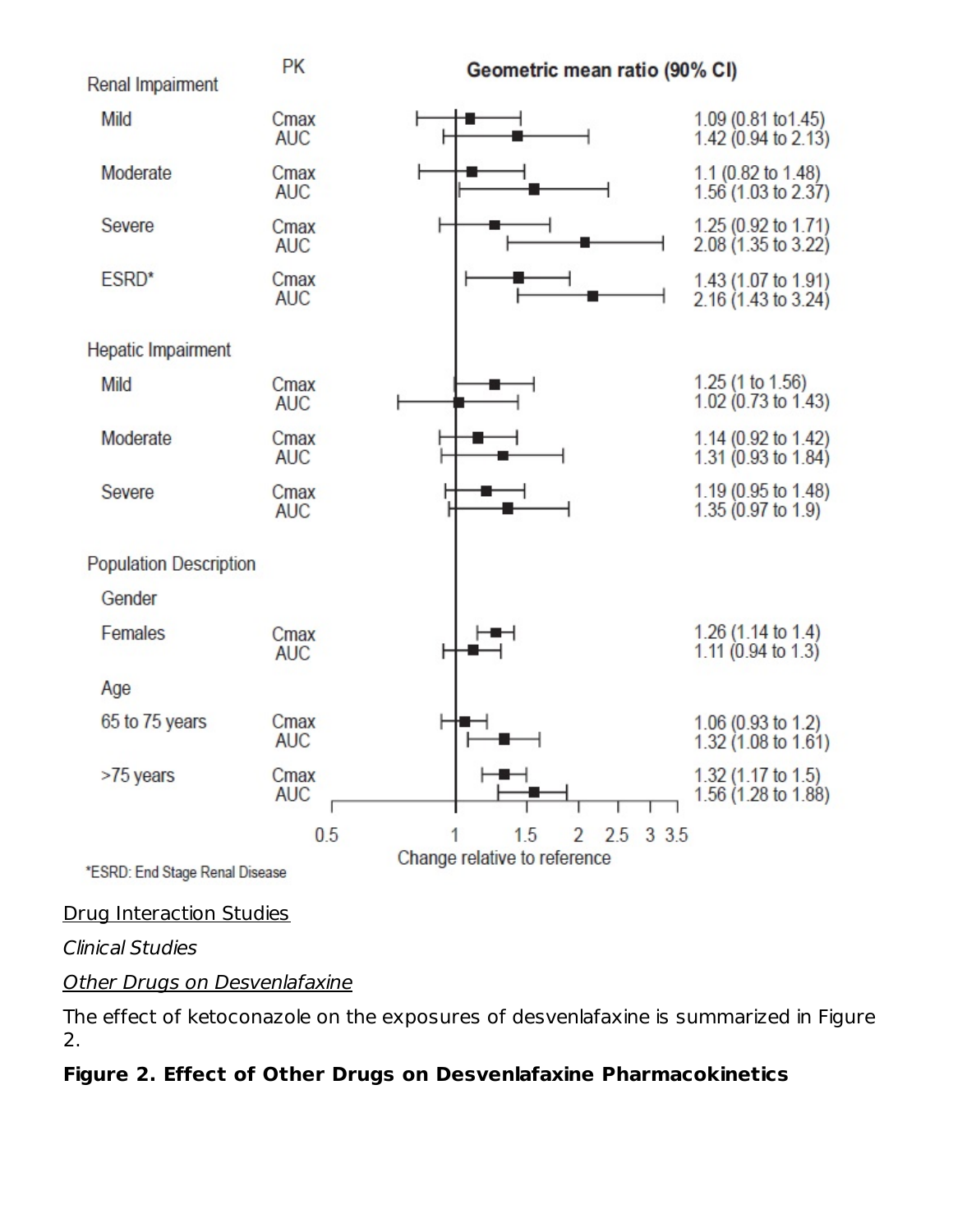

#### Desvenlafaxine on Other Drugs

The effects of desvenlafaxine on the exposures of other drugs are summarized in Figure 3.

### **Figure 3. Effects of Desvenlafaxine on Pharmacokinetics of Other Drugs**



#### In Vitro Studies

Based on in vitro data, drugs that inhibit CYP isozymes 1A1, 1A2, 2A6, 2D6, 2C8, 2C9, 2C19, and 2E1 are not expected to have significant impact on the pharmacokinetic profile of desvenlafaxine.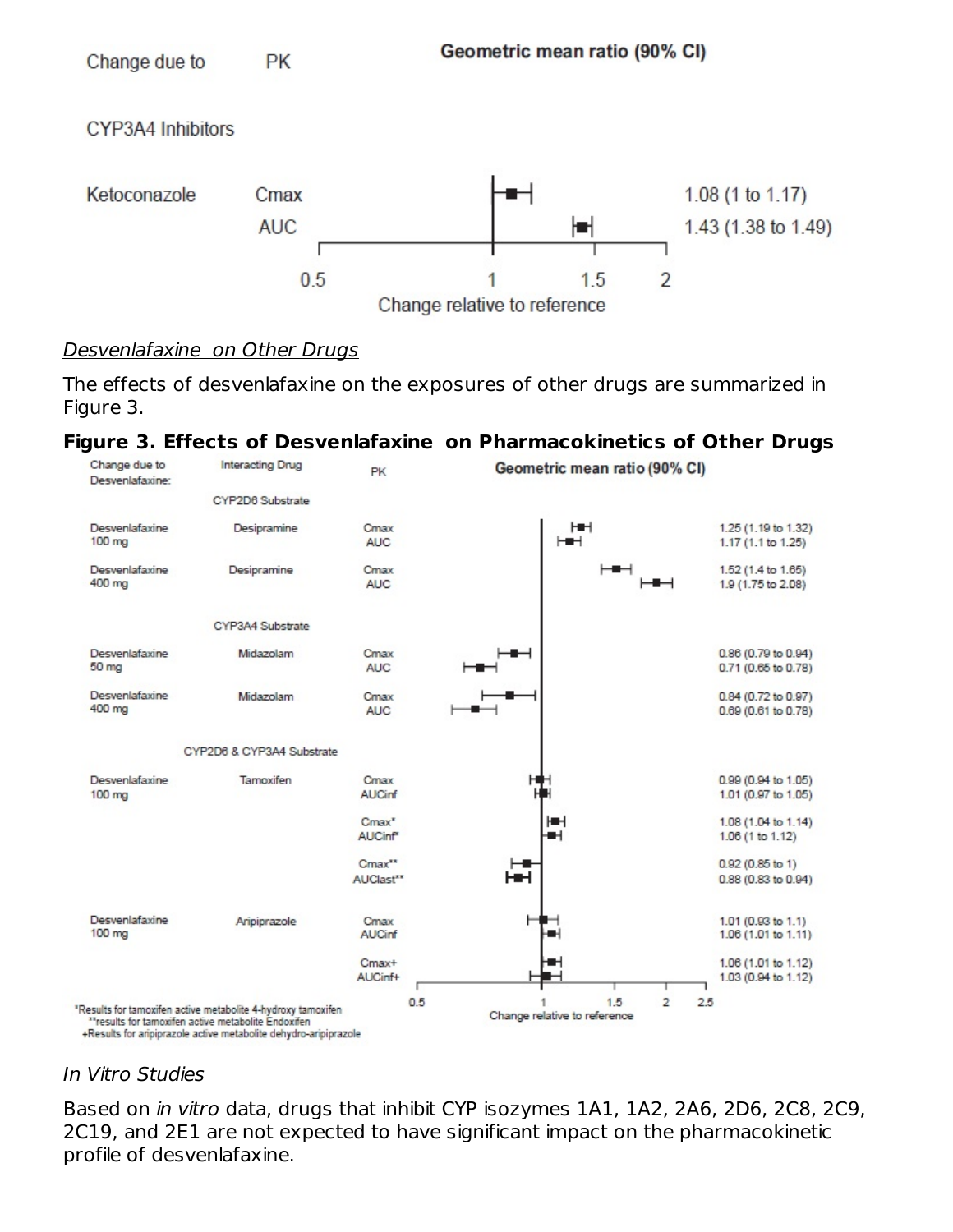Desvenlafaxine does not inhibit CYP1A2, 2A6, 2C8, 2C9, 2C19 CYP2D6, or CYP3A4 isozymes. Desvenlafaxine does not induce CYP3A4 either.

Desvenlafaxine is not a substrate or an inhibitor for the P-glycoprotein (P-gp) transporter.

## **13 NONCLINICAL TOXICOLOGY**

## **13.1 Carcinogenesis, Mutagenesis, Impairment of Fertility**

### **Carcinogenesis**

Desvenlafaxine succinate administered by oral gavage to mice and rats for 2 years did not increase the incidence of tumors in either study.

Mice received desvenlafaxine succinate at dosages up to 500/300 mg/kg/day (dosage lowered after 45 weeks of dosing). The AUC exposure at 300 mg/kg/day dose is estimated at 10 times the AUC exposure at an adult human dose of 100 mg per day.

Rats received desvenlafaxine succinate at dosages up to 300 mg/kg/day (males) or 500 mg/kg/day (females). The AUC exposure at the highest dose is estimated at 11 (males) or 26 (females) times the AUC exposure at an adult human dose of 100 mg per day.

### **Mutagenesis**

Desvenlafaxine was not mutagenic in the *in vitro* bacterial mutation assay (Ames test) and was not clastogenic in an in vitro chromosome aberration assay in cultured CHO cells, an in vivo mouse micronucleus assay, or an in vivo chromosome aberration assay in rats. Additionally, desvenlafaxine was not genotoxic in the *in vitro* CHO mammalian cell forward mutation assay and was negative in the *in vitro* BALB/c-3T3 mouse embryo cell transformation assay.

### Impairment of Fertility

When desvenlafaxine succinate was administered orally to male and female rats, fertility was reduced at the high dose of 300 mg/kg/day, which is 10 (males) and 19 (females) times the AUC exposure at an adult human dose of 100 mg per day. There was no effect on fertility at 100 mg/kg/day, which is 3 (males) or 5 (females) times the AUC exposure at an adult human dose of 100 mg per day. These studies did not address reversibility of the effect on fertility. The relevance of these findings to humans is not known.

## **14 CLINICAL STUDIES**

## Major Depressive Disorder

The efficacy of desvenlafaxine as a treatment for depression was established in four 8 week, randomized, double-blind, placebo-controlled, fixed-dose studies (at doses of 50 mg per day to 400 mg per day) in adult outpatients who met the Diagnostic and Statistical Manual of Mental Disorders (DSM-IV) criteria for major depressive disorder. In the first study, patients received 100 mg (n = 114), 200 mg (n = 116), or 400 mg (n = 113) of desvenlafaxine once daily, or placebo ( $n = 118$ ). In a second study, patients received either 200 mg ( $n = 121$ ) or 400 mg ( $n = 124$ ) of desvenlafaxine once daily, or placebo (n = 124). In two additional studies, patients received 50 mg (n = 150 and n =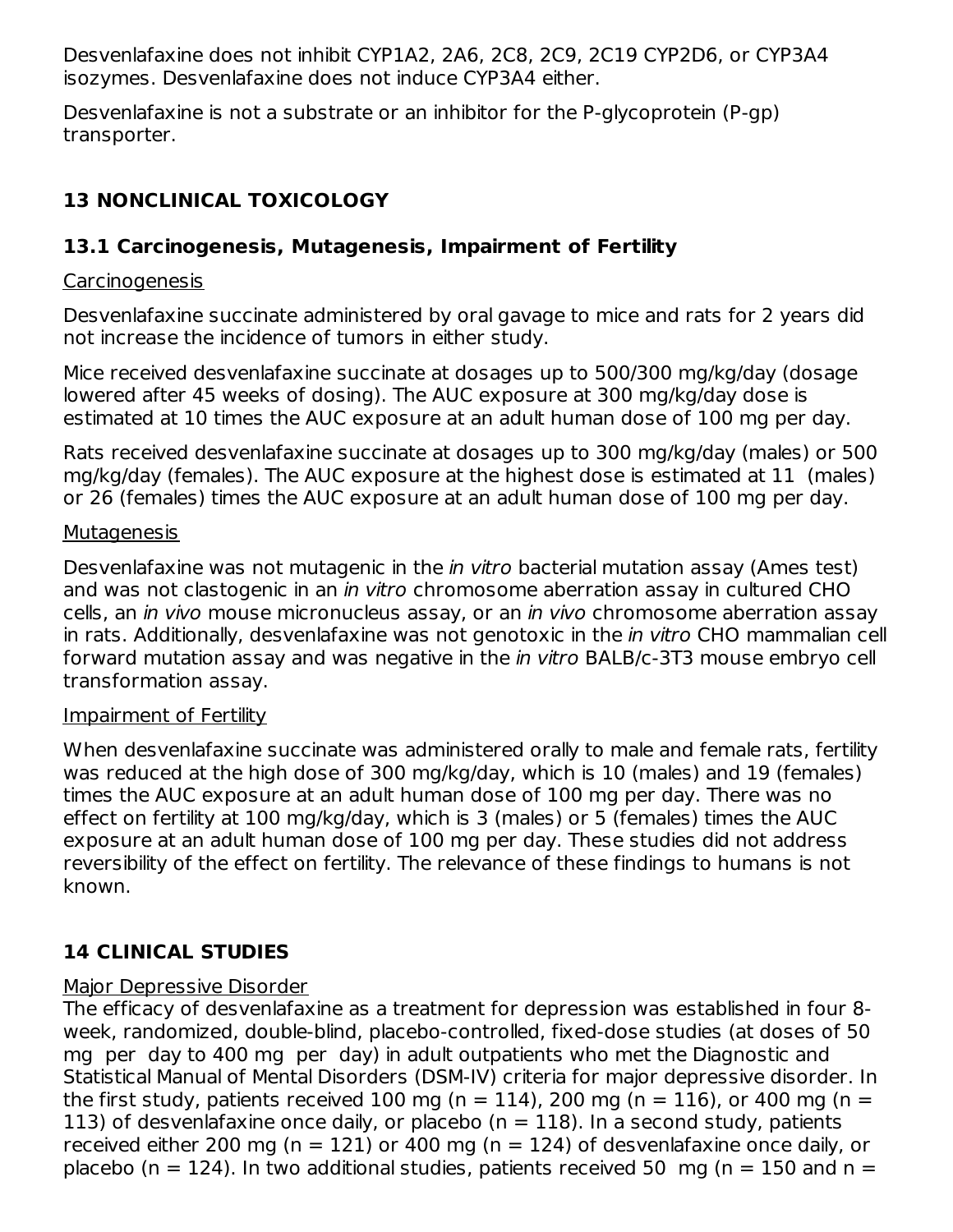164) or 100 mg ( $n = 147$  and  $n = 158$ ) of desvenlafaxine once daily, or placebo ( $n =$ 150 and  $n = 161$ ).

Desvenlafaxine showed superiority over placebo as measured by improvement in the 17-item Hamilton Rating Scale for Depression (HAM-D $_{\rm 17}$ ) total score in four studies and overall improvement, as measured by the Clinical Global Impressions Scale - Improvement (CGI-I), in three of the four studies. In studies directly comparing 50 mg per day and 100 mg per day there was no suggestion of a greater effect with the higher dose and adverse reactions and discontinuations were more frequent at higher doses [see Dosage and Administration (2.1)].

## **Table 9: Primary Efficacy (HAM-D ) Results for Short-term Studies 17**

|                     |                                                                      |                | <b>DESVENLAFAXINE</b>                       |                                |                                  |                               |
|---------------------|----------------------------------------------------------------------|----------------|---------------------------------------------|--------------------------------|----------------------------------|-------------------------------|
| <b>Study</b><br>No. | <b>Primary</b><br><b>Endpoint:</b><br>$HAM-D_{17}$                   | <b>Placebo</b> | 50<br>mg/day                                | 100<br>mg/day                  | 200<br>mg/day                    | 400<br>mg/day                 |
| $\mathbf 1$         | <b>Baseline</b><br>Score<br>(SD <sup>a</sup> )                       | 23.1(2.5)      |                                             |                                | $23.2$ (2.5) 22.9 (2.4) 23 (2.2) |                               |
|                     | <b>Difference</b><br>from<br>Placebo<br>$(95\% \text{ CI} \text{C})$ |                |                                             | $-2.9b$<br>$(-5.1, -$<br>(0.8) | $-2$                             | $-3.1b$<br>$(-5.2, -0.9)$     |
| 2                   | <b>Baseline</b><br>Score<br>(SD <sup>a</sup> )                       | 25.3(3.3)      |                                             |                                |                                  | 24.8 (2.9) 25.2 (3.2)         |
|                     | <b>Difference</b><br>from<br>Placebo<br>$(95\% \text{ CI}^{\circ})$  |                |                                             |                                | $-3.3b$ $-2.8b$                  | $(-5.3, -1.2)$ $(-4.8, -0.7)$ |
| 3                   | <b>Baseline</b><br>Score<br>(SD <sup>a</sup> )                       | 23(2.6)        | 23.4(2.6)                                   | 23.4(2.6)                      |                                  |                               |
|                     | <b>Difference</b><br>from<br>Placebo<br>$(95\% \text{ CI}^{\circ})$  |                | $-1.9b$<br>$(-3.5, -0.3)$                   | $-1.5$                         |                                  |                               |
| $\overline{4}$      | <b>Baseline</b><br>Score<br>(SD <sup>a</sup> )                       | 24.3(2.6)      | 24.3(2.4)                                   | 24.4(2.7)                      |                                  |                               |
|                     | <b>Difference</b><br>from<br>Placebo<br>(95% CI <sup>c</sup> )       |                | $-2.5^{b}$<br>$(-4.1, -0.9)$ $(-4.7, -1.4)$ | $-3b$                          |                                  |                               |

<sup>a</sup> Standard deviation;

 $^{\rm b}$  Adjusted p-value  $< 0.05$ ;

<sup>c</sup> Difference between least squares means at final evaluation, calculated as drug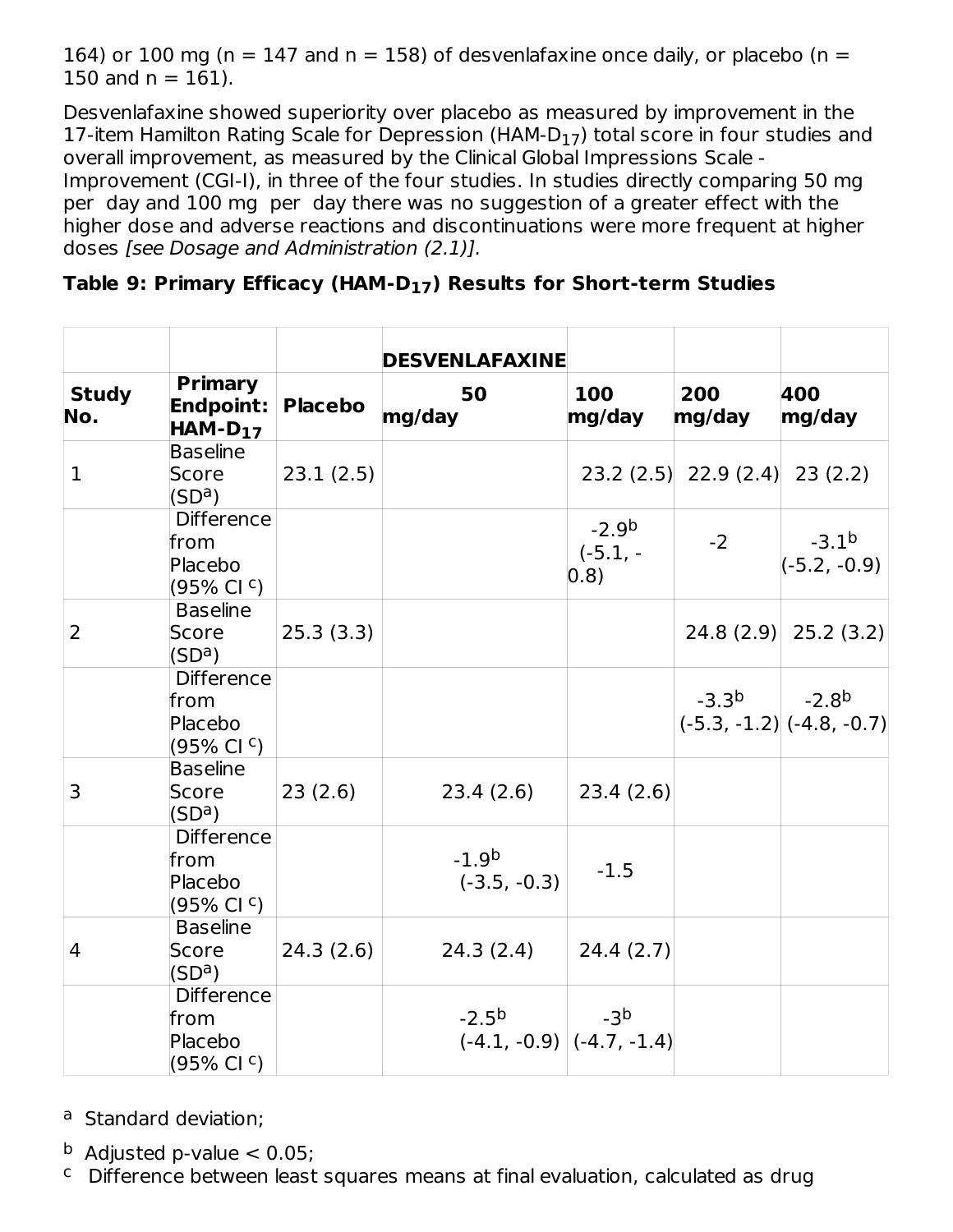Analyses of the relationships between treatment outcome and age and treatment outcome and gender did not suggest any differential responsiveness on the basis of these patient characteristics. There was insufficient information to determine the effect of race on outcome in these studies.

In a longer-term trial (Study 5), adult outpatients meeting DSM-IV criteria for major depressive disorder, who responded to 8 weeks of open-label acute treatment with 50 mg per day desvenlafaxine and subsequently remained stable for 12 weeks on desvenlafaxine, were assigned randomly in a double-blind manner to remain on active treatment or switch to placebo for up to 26 weeks of observation for relapse. Response during the open-label phase was defined as a HAM-D $_{17}$  total score of  $\leq 11$  and CGI-I  $\leq 2$ at the day 56 evaluation; stability was defined as  ${\sf HAM\text{-}D_{17}}$  total score of  $\le 11$  and CGI-I ≤ 2 at week 20 and not having a HAM-D<sub>17</sub> total score of ≥ 16 or a CGI-I score ≥ 4 at any office visit. Relapse during the double-blind phase was defined as follows: (1) a HAM-D<sub>17</sub> total score of  $\geq 16$  at any office visit, (2) discontinuation for unsatisfactory efficacy response, (3) hospitalized for depression, (4) suicide attempt, or (5) suicide. Patients receiving continued desvenlafaxine treatment experienced statistically significantly longer time to relapse compared with placebo. At 26 weeks, the Kaplan-Meier estimated proportion of relapse was 14% with desvenlafaxine treatment versus 30% with placebo.





In another longer-term trial (Study 6), adult outpatients meeting DSM-IV criteria for major depressive disorder and who responded to 12 weeks of acute treatment with desvenlafaxine were assigned randomly to the same dose (200 or 400 mg per day) they had received during acute treatment or to placebo for up to 26 weeks of observation for relapse. Response during the open-label phase was defined as a  ${\sf HAM}\text{-}\mathsf{D}_{17}$  total score of ≤ 11 at the day 84 evaluation. Relapse during the double-blind phase was defined as follows: (1) a HAM-D $_{17}$  total score of  $\geq 16$  at any office visit, (2) a CGI-I score of  $\geq 6$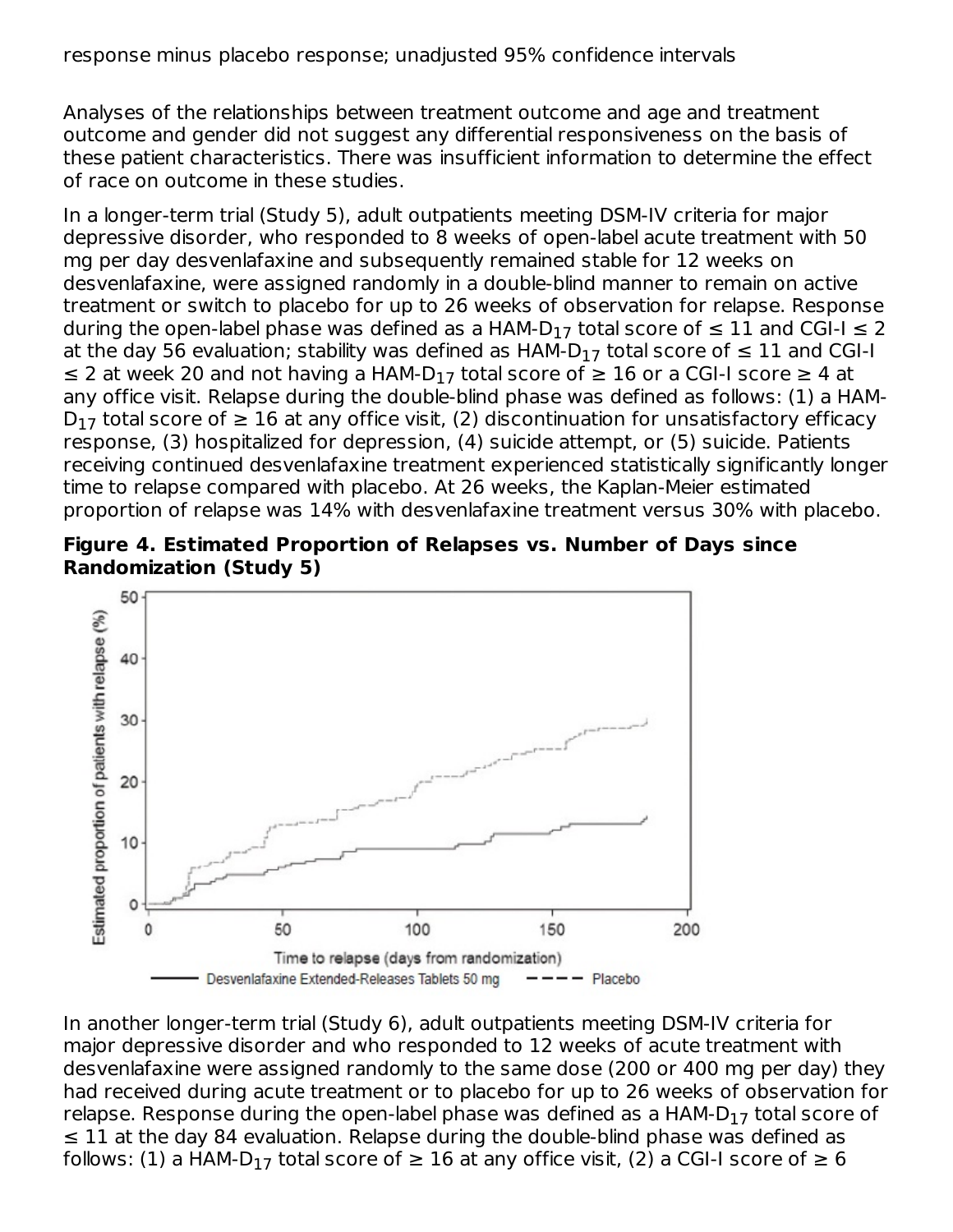(versus day 84) at any office visit, or (3) discontinuation from the trial due to unsatisfactory response. Patients receiving continued desvenlafaxine treatment experienced statistically significantly longer time to relapse over the subsequent 26 weeks compared with those receiving placebo. At 26 weeks, the Kaplan-Meier estimated proportion of relapse was 29% with desvenlafaxine treatment versus 49% with placebo. **Figure 5. Estimated Proportion of Relapses vs. Number of Days since Randomization (Study 6)**



In a postmarketing study, the efficacy of desvenlafaxine extended-release tablets at a dose lower than 50 mg per day was evaluated in an 8-week, multicenter, randomized, double-blind, placebo-controlled, fixed-dose study in adult outpatients with Major Depressive Disorder. The treatment arms were 25 mg (n=232), 50 mg (n=236), and placebo (n=231). The 50 mg dose was superior to placebo, as measured by the mean change from baseline on the HAM-D $_{\rm 17}$ . The 25 mg dose was not superior to placebo.

### **16 HOW SUPPLIED/STORAGE AND HANDLING**

Desvenlafaxine Extended-Release Tablets are available as follows:

### **50 mg, light pink colored, round, biconvex tablets, debossed with 'L349' on one side and plain on other side.**

NDC 68788-7194-3 bottle of 30 tablets

Store at 20 $^{\circ}$  to 25 $^{\circ}$ C (68 $^{\circ}$  to 77 $^{\circ}$ F); excursions permitted to 15 $^{\circ}$  to 30 $^{\circ}$ C (59 $^{\circ}$  to 86 $^{\circ}$ F). [See USP Controlled Room Temperature]

Each tablet contains 38 mg, 76 mg or 152 mg of desvenlafaxine succinate equivalent to 25 mg, 50 mg or 100 mg of desvenlafaxine, respectively.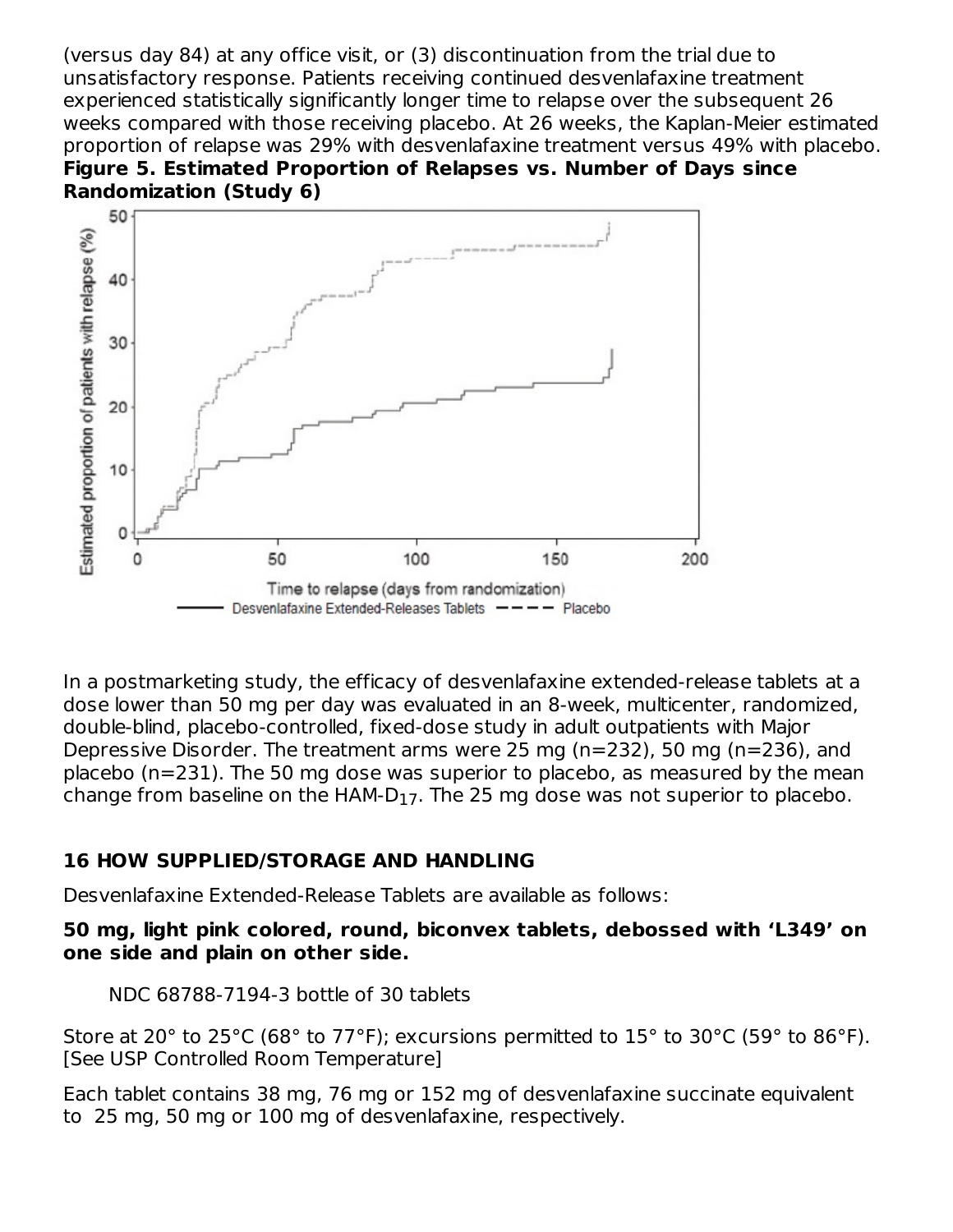## **17 PATIENT COUNSELING INFORMATION**

Advise the patient to read the FDA-approved patient labeling (Medication Guide).

#### Suicidal Thoughts and Behaviors

Advise patients and caregivers to look for the emergence of suicidality, especially early during treatment and when the dose is adjusted up or down, and instruct them to report such symptoms to the healthcare provider [see Boxed Warning and Warnings] and Precautions (5.1)].

#### Concomitant Medication

Advise patients taking desvenlafaxine extended-release tablets not to use concomitantly other products containing desvenlafaxine or venlafaxine. Healthcare professionals should instruct patients not to take desvenlafaxine with an MAOI or within 14 days of stopping an MAOI and to allow 7 days after stopping desvenlafaxine before starting an MAOI *[see Contraindications (4)]*.

#### Serotonin Syndrome

Caution patients about the risk of serotonin syndrome, particularly with the concomitant use of desvenlafaxine with other serotonergic agents (including triptans, tricyclic antidepressants, fentanyl, lithium, tramadol, amphetamines, tryptophan, buspirone, and St. John's Wort supplements) [see Warnings and Precautions (5.2)].

#### Elevated Blood Pressure

Advise patients that they should have regular monitoring of blood pressure when taking desvenlafaxine [see Warnings and Precautions (5.3)].

### Increased Risk of Bleeding

Inform patients about the concomitant use of desvenlafaxine with NSAIDs, aspirin, other antiplatelet drugs, warfarin, or other coagulants because the combined use of has been associated with an increased risk of bleeding. Advise patients to inform their healthcare providers if they are taking or planning to take any prescription or over-the-counter medications that increase the risk of bleeding [see Warnings and Precautions (5.4)].

### Activation of Mania/Hypomania

Advise patients, their families and caregivers to observe for signs of activation of mania/hypomania [see Warnings and Precautions (5.6)].

### Discontinuation Syndrome

Advise patients not to abruptly stop taking desvenlafaxine without talking first with their healthcare professional. Patients should be aware that discontinuation effects may occur when stopping desvenlafaxine, and a dose of 25 mg per day is available for discontinuing therapy [see Warnings and Precautions (5.7) and Adverse Reactions (6.1)].

### Sexual Dysfunction

Advise patients that use of desvenlafaxine may cause symptoms of sexual dysfunction in both male and female patients. Inform patients that they should discuss any changes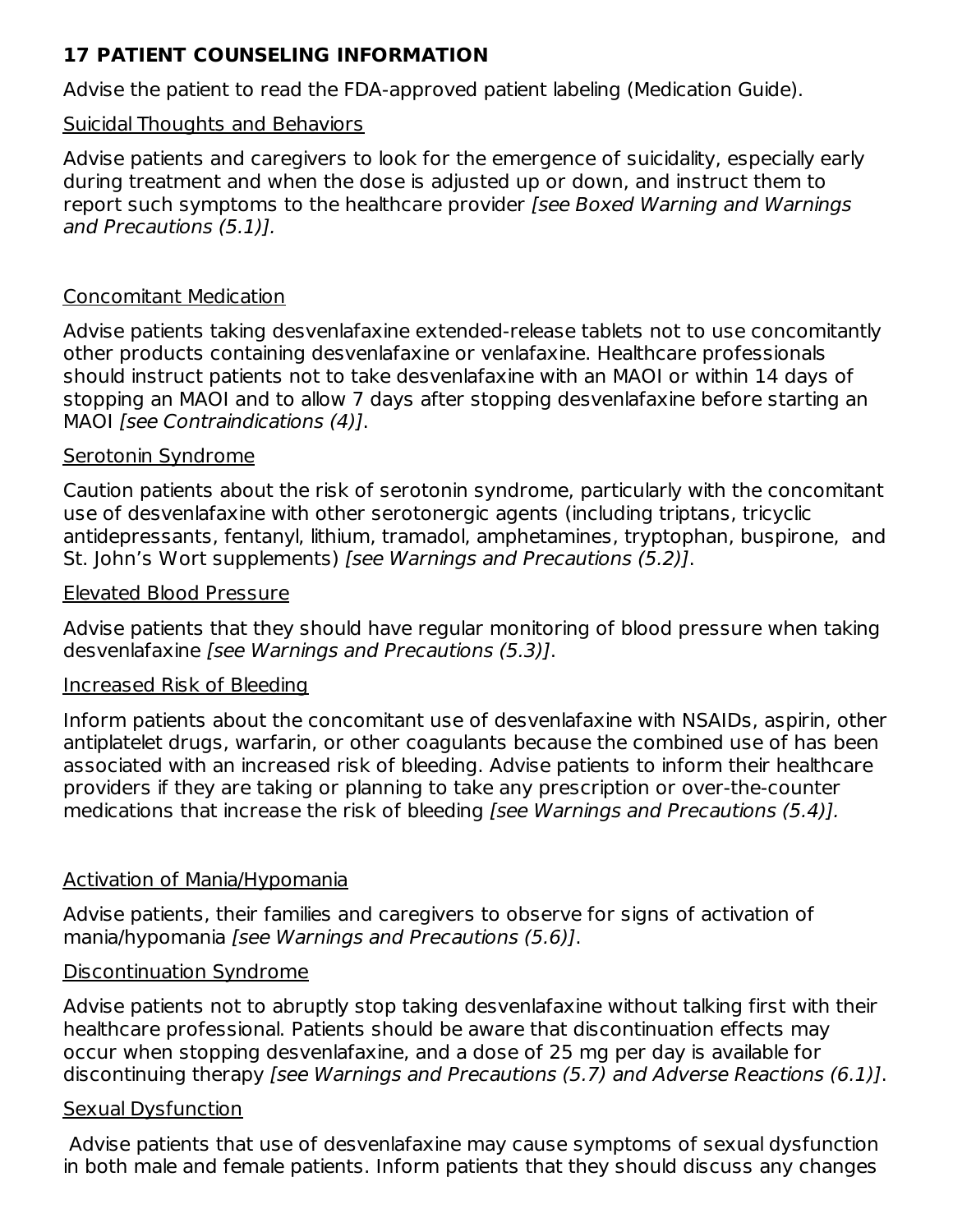in sexual function and potential management strategies with their healthcare provider [see Warnings and Precautions (5.11)].

### Switching Patients from Other Antidepressants to Desvenlafaxine

Discontinuation symptoms have been reported when switching patients from other antidepressants, including venlafaxine, to desvenlafaxine. Tapering of the initial antidepressant may be necessary to minimize discontinuation symptoms.

#### Interference with Cognitive and Motor Performance

Caution patients about operating hazardous machinery, including automobiles, until they are reasonably certain that desvenlafaxine therapy does not adversely affect their ability to engage in such activities.

### Alcohol

Advise patients to avoid alcohol while taking desvenlafaxine [see Drug Interactions (7.3)].

### Allergic Reactions

Advise patients to notify their physician if they develop allergic phenomena such as rash, hives, swelling, or difficulty breathing.

### **Pregnancy**

Advise patients to notify their physician if they become pregnant or intend to become pregnant during therapy. Advise patients that there is a pregnancy exposure registry that monitors pregnancy outcomes in women exposed to desvenlafaxine during pregnancy [see Use in Specific Populations (8.1)].

### Residual Inert Matrix Tablet

Patients receiving desvenlafaxine may notice an inert matrix tablet passing in the stool or via colostomy. Patients should be informed that the active medication has already been absorbed by the time the patient sees the inert matrix tablet.

## **MEDICATION GUIDE**

**Desvenlafaxine Extended-Release Tablets (des VEN la FAX een)**

## **What is the most important information I should know about desvenlafaxine?**

**Desvenlafaxine can cause serious side effects, including:**

- **Increased risk of suicidal thoughts or actions in some children and young adults within the first few months of treatment. Desvenlafaxine is not for use in children.**
- Depression or other serious mental illnesses are the most important causes of suicidal thoughts or actions.

## **How can I watch for and try to prevent suicidal thoughts and actions?**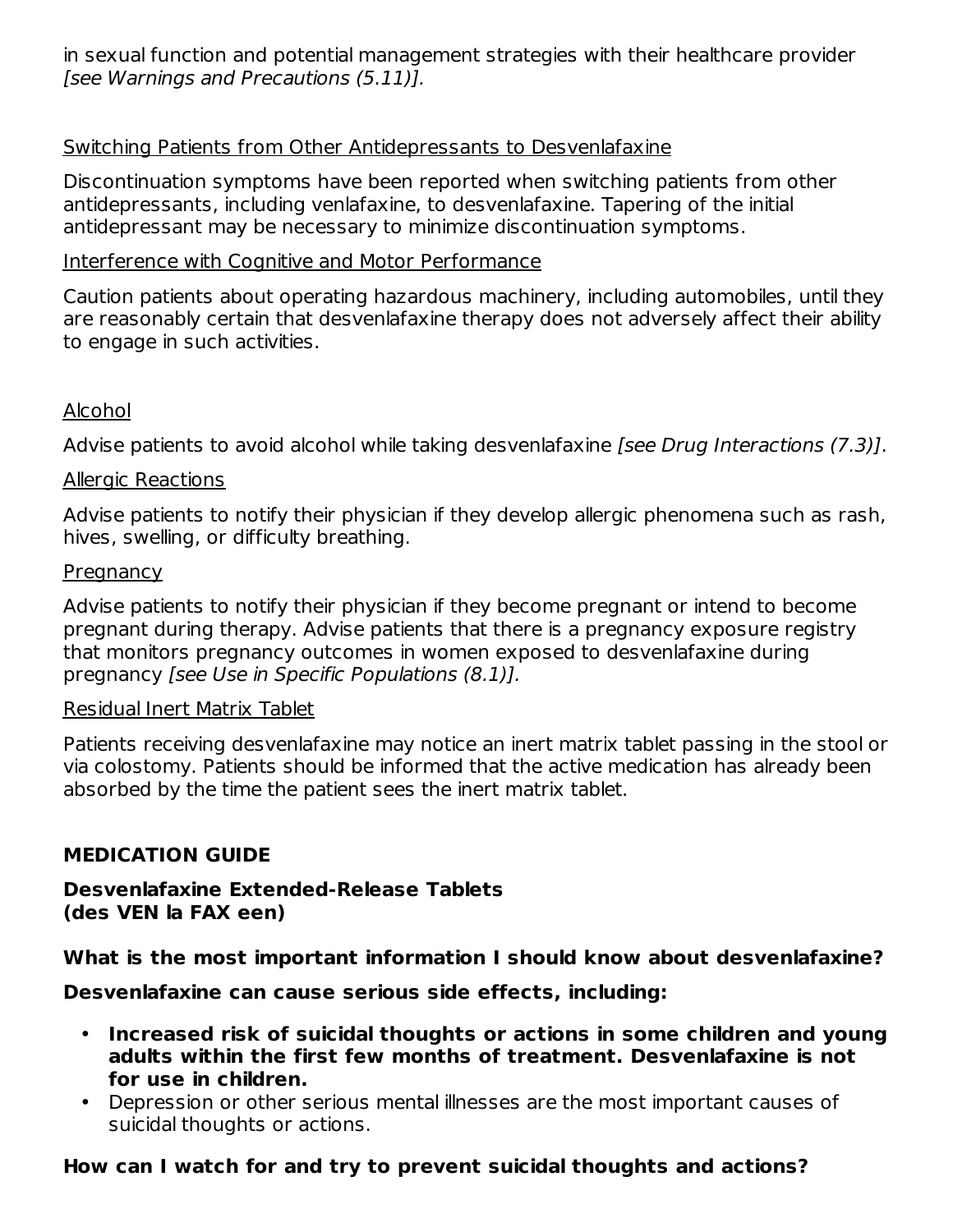o Pay close attention to any changes, especially sudden changes, in mood, behaviors, thoughts, or feelings. This is very important when an antidepressant medicine is started or when the dose is changed.

o Call the healthcare provider right away to report new or sudden changes in mood, behavior, thoughts, or feelings.

o Keep all follow-up visits with the healthcare provider as scheduled. Call the healthcare provider between visits as needed, especially if you have concerns about symptoms.

### **Call your healthcare provider right away if you have any of the following symptoms, especially if they are new, worse, or worry you:**

| o thoughts about suicide or dying   | o trouble sleeping (insomnia)                            |
|-------------------------------------|----------------------------------------------------------|
| o attempts to commit suicide        | o new or worse irritability                              |
| o new or worse depression           | o acting aggressive, being angry, or violent             |
| o new or worse anxiety              | o acting on dangerous impulses                           |
| o feeling very agitated or restless | o an extreme increase in activity and talking<br>(mania) |
| o panic attacks                     | o other unusual changes in behavior or<br>mood           |

### **What is desvenlafaxine?**

• Desvenlafaxine is a prescription medicine used to treat adults with a certain type of depression called major depressive disorder (MDD). Desvenlafaxine belongs to a class of medicines known as serotonin and norepinephrine reuptake inhibitors (SNRIs).

### **Do not take desvenlafaxine if you:**

- are allergic to desvenlafaxine succinate, venlafaxine hydrochloride, or any of the ingredients in desvenlafaxine extended-release tablets. See the end of this Medication Guide for a complete list of ingredients in desvenlafaxine extendedrelease tablets.
- take a monoamine oxidase inhibitor (MAOI).
- have stopped taking an MAOI in the last 14 days. Ask your healthcare provider or pharmacist if you are not sure if you take an MAOI.
- are being treated with the antibiotic linezolid or the intravenous methylene blue.

### **Do not start taking an MAOI for at least 7 days after you stop treatment with desvenlafaxine.**

### **Before taking desvenlafaxine tell your healthcare provider about all your medical conditions, including if you:**

- have high blood pressure
- have heart problems
- have cerebrovascular problems or had a stroke
- have or had bleeding problems
- have, or have a family history of, bipolar disorder, mania or hypomania
- have high cholesterol or high triglycerides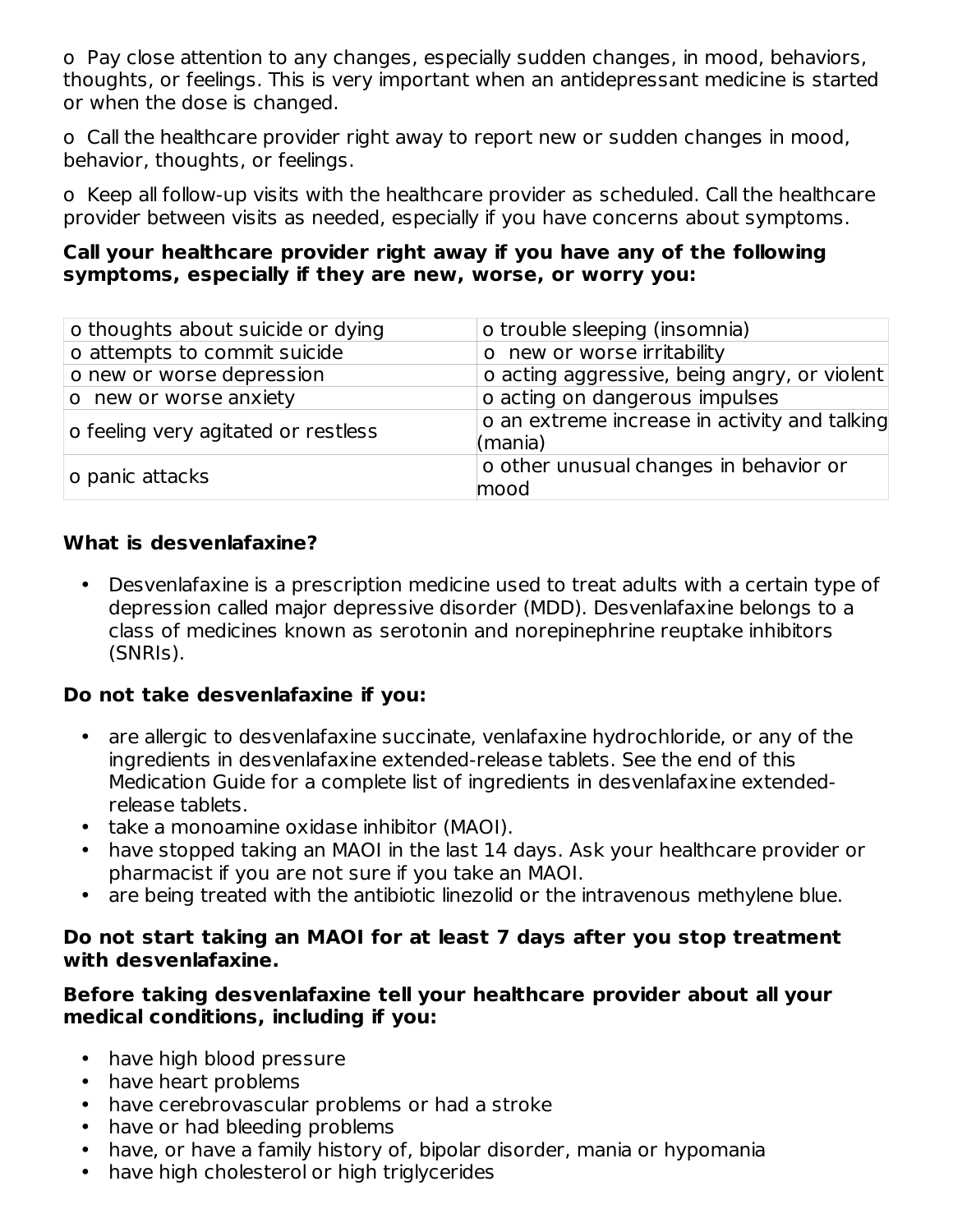- have or had depression, suicidal thoughts or behavior
- have kidney or liver problems
- have or had seizures or convulsions
- have low sodium levels in your blood
- are pregnant or plan to become pregnant. Talk to your healthcare provider about the risk to your unborn baby if you take desvenlafaxine during pregnancy.

o Tell your healthcare provider if you become pregnant or think you are pregnant during treatment with desvenlafaxine.

If you become pregnant during treatment with desvenlafaxine, talk to your healthcare provider about registering with the National Pregnancy Registry for Antidepressants. You can register by calling 1-844-405-6185.

are breastfeeding or plan to breastfeed. Desvenlafaxine can pass into your breast milk. Talk to your healthcare provider about the best way to feed your baby during treatment with desvenlafaxine.

#### **Tell your healthcare provider about all the medicines you take, including prescription and over-the-counter medicines, vitamins, and herbal supplements.**

**Desvenlafaxine and other medicines may affect each other causing possible serious side effects. Desvenlafaxine may affect the way other medicines work and other medicines may affect the way desvenlafaxine works.**

## **Especially tell your healthcare provider if you take:**

- other MAOIs
- medicines to treat migraine headaches known as triptans
- tricyclic antidepressants
- fentanyl
- lithium
- tramadol
- tryptophan
- buspirone
- amphetamines
- St. John's Wort
- other medicines containing desvenlafaxine or venlafaxine
- medicines that can affect blood clotting such as aspirin, nonsteroidal antiinflammatory drugs (NSAIDs), warfarin
- medicines used to treat mood, anxiety, psychotic, or thought disorders, including selective serotonin reuptake inhibitors (SSRIs) and serotonin norepinephrine reuptake inhibitors (SNRIs)

Ask your healthcare provider if you are not sure if you are taking any of these medicines. Your healthcare provider can tell you if it is safe to take desvenlafaxine with your other medicines.

Do not start or stop any other medicines during treatment with desvenlafaxine without talking to your healthcare provider first. Stopping desvenlafaxine suddenly may cause you to have serious side effects. See, "What are the possible side effects of desvenlafaxine?"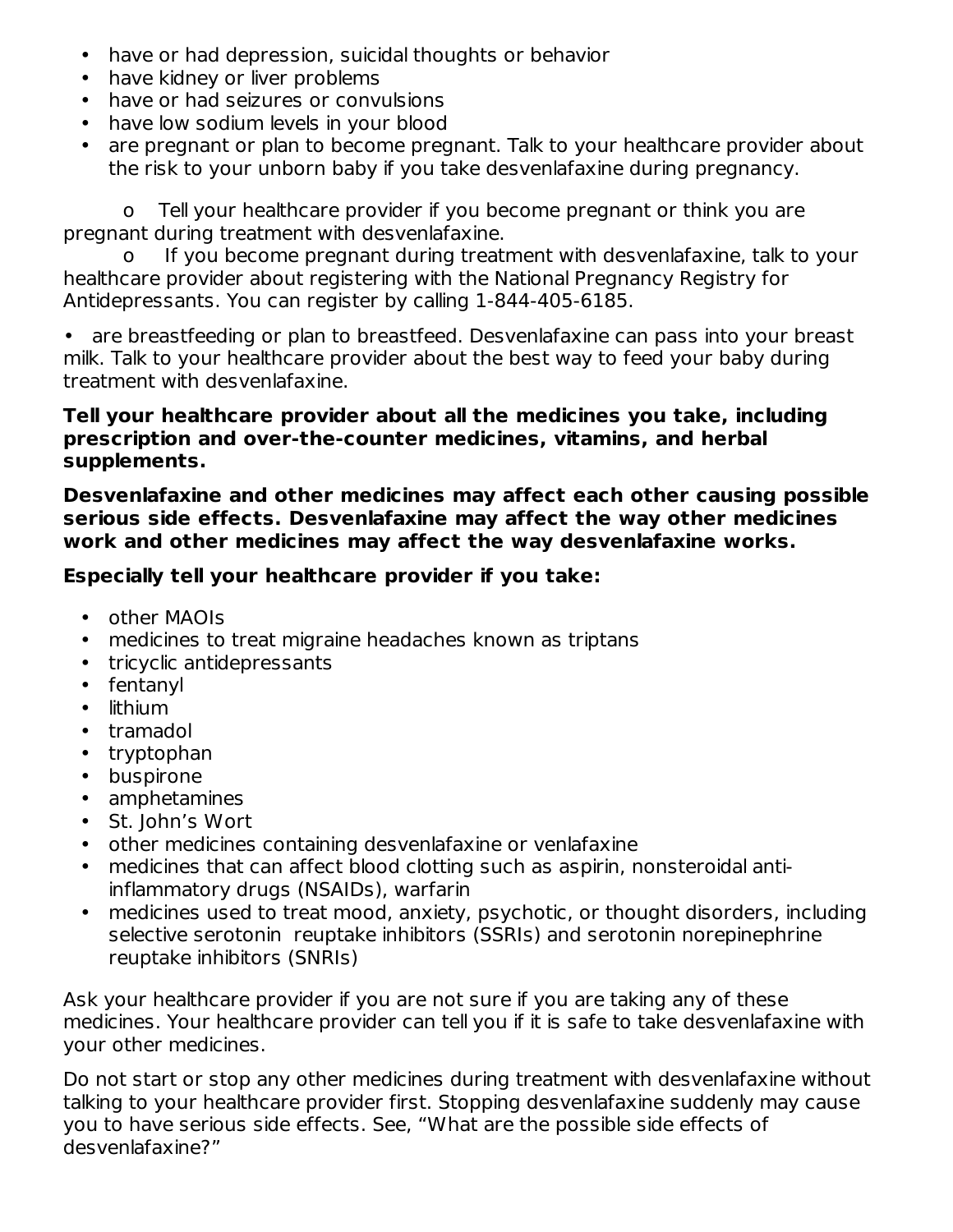Know the medicines you take. Keep a list of them to show to your healthcare providers when you get a new medicine.

### **How should I take desvenlafaxine?**

- Take desvenlafaxine exactly as your healthcare provider tells you to.
- Take desvenlafaxine 1 time a day at about the same time each day.
- Desvenlafaxine may be taken either with or without food.
- Swallow desvenlafaxine tablets whole, with fluid. Do not divide, crush, chew, or dissolve desvenlafaxine tablets.
- When you take desvenlafaxine, you may see something in your stool that looks like a tablet. This is the empty shell from the tablet after the medicine has been absorbed by your body.
- If over-exposure occurs, call your Poison Control Center at 1-800-222-1222 or go to the nearest hospital emergency room right away.

## **What should I avoid while taking desvenlafaxine?**

- Do not drive a car or operate heavy machinery until you know how desvenlafaxine affects you.
- You should not drink alcohol while taking desvenlafaxine.

## **What are the possible side effects of desvenlafaxine?**

Desvenlafaxine can cause serious side effects, including:

•

- **See, "What is the most important information I should know about desvenlafaxine?"**
- **Serotonin syndrome.** A potentially life-threatening problem called serotonin syndrome can happen when you take desvenlafaxine with certain other medicines. See, "Do not take desvenlafaxine if you:" Call your healthcare provider or go to the nearest hospital emergency room right away if you have any of the following signs and symptoms of serotonin syndrome:

| $ o\>$ agitation                                 | o seeing or hearing things that are not real<br>(hallucinations) |
|--------------------------------------------------|------------------------------------------------------------------|
| o confusion                                      | o coma                                                           |
| o fast heart beat                                | o changes in blood pressure                                      |
| o dizziness                                      | o sweating                                                       |
| o flushing                                       | o high body temperature (hyperthermia)                           |
| o tremors, stiff muscles, or muscle<br>twitching | o loss of coordination                                           |
| o seizures                                       | nausea, vomiting, diarrhea<br>$\Omega$                           |

**• New or worsened high blood pressure (hypertension).** Your healthcare provider should check your blood pressure before and during treatment with desvenlafaxine. If you have high blood pressure, it should be controlled before you start treatment with desvenlafaxine.

• **Increased chance of bleeding or bruising.** Taking desvenlafaxine with aspirin, NSAIDs, or blood thinners may add to this risk. Tell your healthcare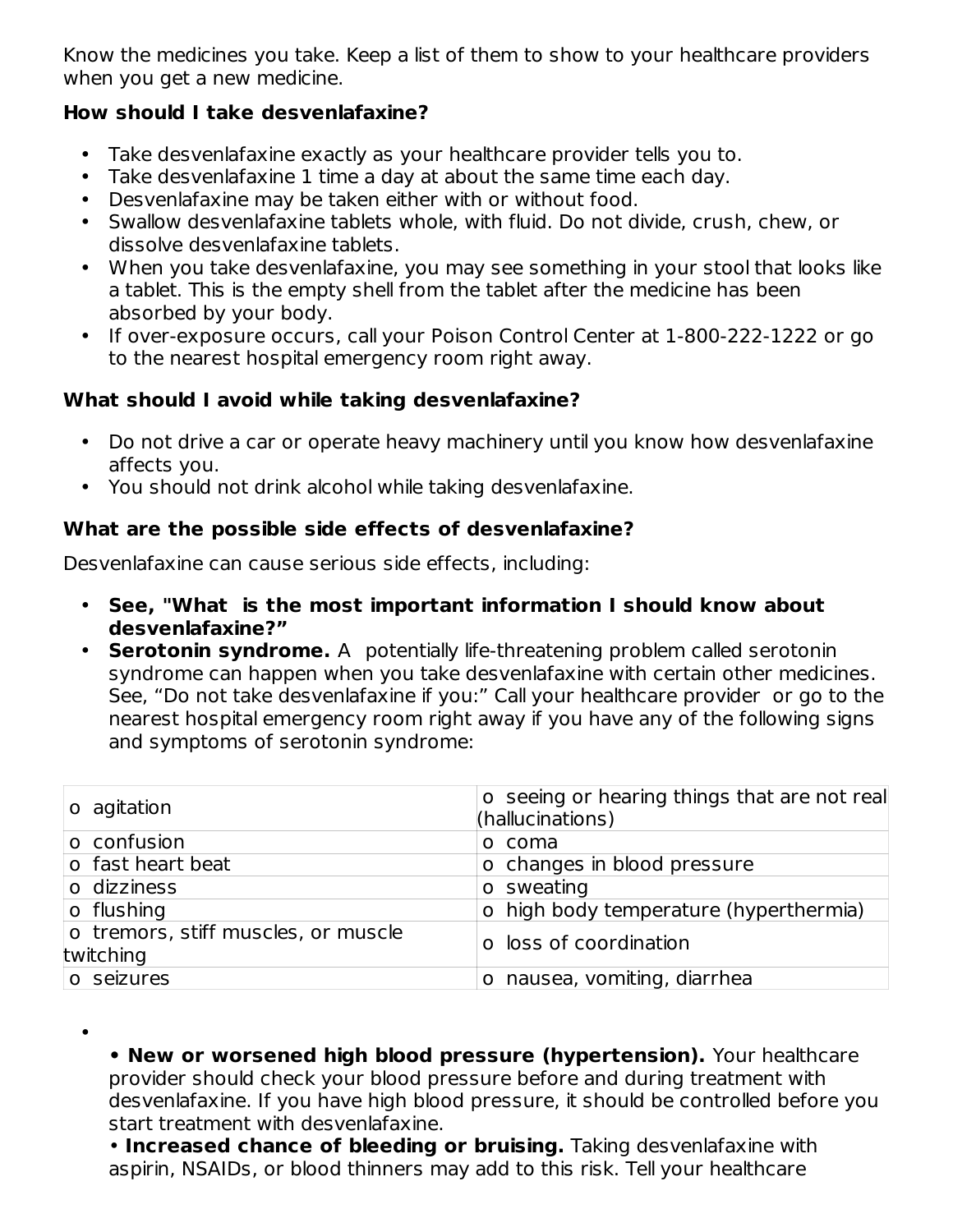provider right away about any unusual bleeding or bruising.

• **Eye problems (angle closure glaucoma).** Many antidepressant medicines, including desvenlafaxine, may cause a certain type of eye problem called angleclosure glaucoma. Call your healthcare provider if you have changes in your vision or eye pain.

• **Discontinuation syndrome.** Suddenly stopping desvenlafaxine when you take higher doses may cause you to have serious side effects. Your healthcare provider may want to decrease your dose slowly. Symptoms may include the following, some of which can be severe and last for a long time:

| O        | dizziness                                     | $\mathsf{o}$ | ringing in your ears<br>(tinnitus)    | O        | headache                                                                   |
|----------|-----------------------------------------------|--------------|---------------------------------------|----------|----------------------------------------------------------------------------|
| O        | irritability and agitation                    | O            | nausea                                | $\Omega$ | diarrhea                                                                   |
| O        | anxiety                                       | $\mathsf{O}$ | problems sleeping                     | 0        | abnormal dreams                                                            |
| 0        | aggressiveness (including<br>hostility, rage) |              | tiredness                             | 0        | changes in your mood                                                       |
| $\Omega$ | tremor                                        | $\Omega$     | confusion                             | O        | hypomania                                                                  |
| $\Omega$ | sweating                                      | $\Omega$     | electric shock sensation<br>(parents) | O        | problems with eyesight<br>(such as blurred vision and<br>trouble focusing) |
|          | seizures                                      |              |                                       | O        | increase in blood<br>pressure                                              |

- **Seizures (convulsions).**
- **Low sodium levels in your blood (hyponatremia).** Low sodium levels can happen during treatment with desvenlafaxine. Low sodium levels in your blood may be serious and may cause death. Signs and Symptoms of low sodium levels in your blood may include:
- headache
- difficulty concentrating
- memory changes
- confusion
- weakness and unsteadiness on your feet which can lead to falls

### **In severe or more sudden cases, signs and symptoms include:**

- hallucinations (seeing or hearing things that are not real)
- fainting
- seizures
- coma
- **Lung problems.** Some people who have taken the medicine venlafaxine which is the same kind of medicine as the medicine in desvenlafaxine have had lung problems. Symptoms of lung problems include difficulty breathing, cough, or chest discomfort. Tell your healthcare provider right away if you have any of these symptoms.
- **Sexual Problems (dysfunction).** Taking serotonin and norepinephrine reuptake inhibitors (SNRIs), including desvenlafaxine, may cause sexual problems. Symptoms in males may include:
	- o Delayed ejaculation or inability to have an ejaculation
	- o Decreased sex drive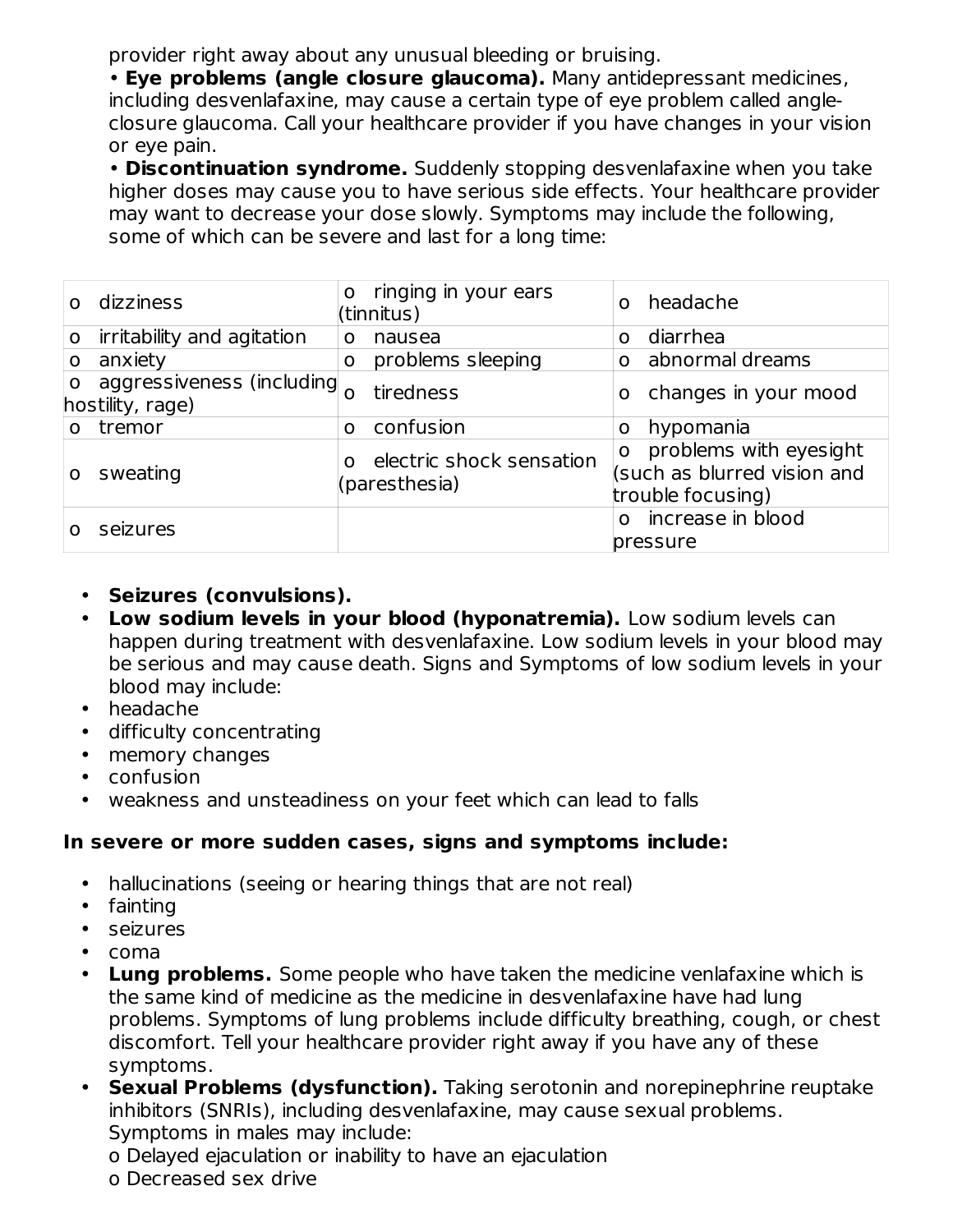o Problems getting or keeping an erection

Symptoms in females may include:

o Decreased sex drive

o Delayed orgasm or inability to have an orgasm

Talk to your healthcare provider if you develop any changes in your sexual function or if you have any questions or concerns about sexual problems during treatment with desvenlafaxine. There may be treatments your healthcare provider can suggest.

## **The most common side effects of desvenlafaxine include:**

| $\bullet$ nausea           | $\bullet$ dizziness |
|----------------------------|---------------------|
| • problems sleeping        | $\bullet$ sweating  |
| • constipation             | • feeling sleepy    |
| • decreased appetite       | • anxiety           |
| • sexual function problems |                     |

These are not all the possible side effects of desvenlafaxine.

Call your doctor for medical advice about side effects. You may report side effects to FDA at 1-800-FDA-1088.

## **How should I store desvenlafaxine?**

- Store desvenlafaxine at room temperature between 68°F to 77°F (20°C to 25°C).
- **Keep desvenlafaxine and all medicines out of the reach of children.**

## **General Information about the safe and effective use of desvenlafaxine**

Medicines are sometimes prescribed for purposes other than those listed in a Medication Guide. Do not take desvenlafaxine for a condition for which it was not prescribed. Do not give desvenlafaxine to other people, even if they have the same symptoms that you have. It may harm them. You can ask your pharmacist or healthcare provider for information about desvenlafaxine that is written for healthcare professionals.

For more information call Breckenridge Pharmaceutical, Inc. at 1-800-367-3395 or go to www.bpirx.com.

## **What are the ingredients in desvenlafaxine extended-release tablets?**

**Active ingredient:** desvenlafaxine

## **Inactive ingredients:**

**25 mg tablet:** hypromellose, magnesium stearate, microcrystalline cellulose, povidone, talc and film coating, which consists of hypromellose, iron oxide yellow, iron oxide red, iron oxide black, polyethylene glycol, talc, and titanium dioxide.

**50 mg tablet:** hypromellose, magnesium stearate, microcrystalline cellulose, povidone, talc and film coating, which consists of hypromellose, iron oxide red, polyethylene glycol, talc, and titanium dioxide.

**100 mg tablet:** hypromellose, magnesium stearate, microcrystalline cellulose,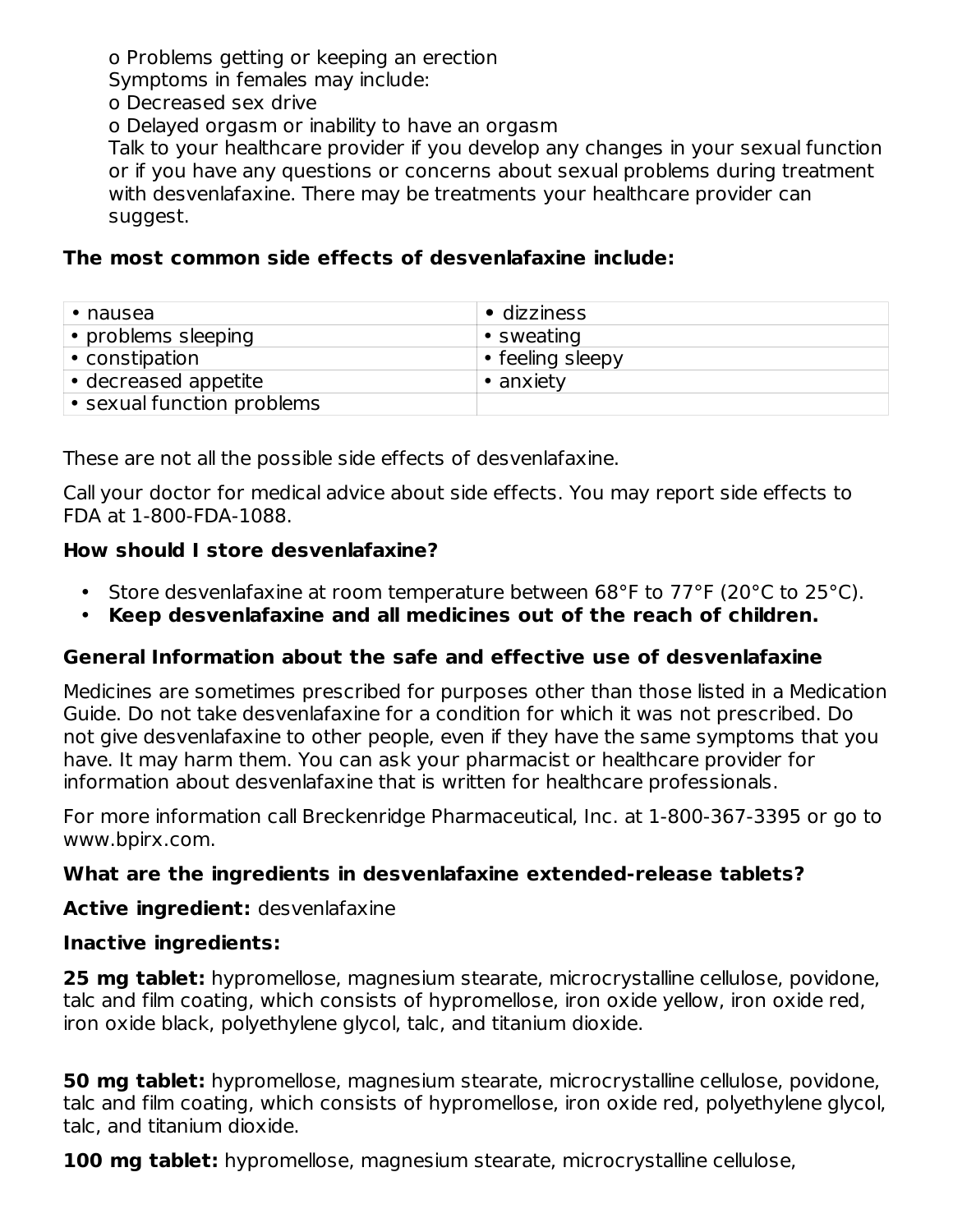povidone, talc and film coating, which consists of hypromellose, iron oxide black, iron oxide red, polyethylene glycol, talc, and titanium dioxide.

This Medication Guide has been approved by the U.S. Food and Drug Administration.

Distributed by:

Breckenridge Pharmaceutical, Inc. Berlin, CT 06037

Manufactured by:

Alembic Pharmaceuticals Limited(Formulation Division),

Village Panelav, P. O. Tajpura, Near Baska,

Taluka-Halol, Panchmahal, Gujarat, India.

Revised: 12/2021

### **Repackaged By: Preferred Pharmaceuticals Inc.**

### **PACKAGE LABEL.PRINCIPAL DISPLAY PANEL - 50 mg**

**NDC 51991-311-33 Desvenlafaxine Extended-Release Tablets 50 mg PHARMACIST: Dispense the accompanying Medication Guide to each patient. breckenridge** A Towa Company

**Repackaged By: Preferred Pharmaceuticals Inc. Rx Only**

#### **Unit of use**



## **DESVENLAFAXINE**

desvenlafaxine succinate tablet, extended release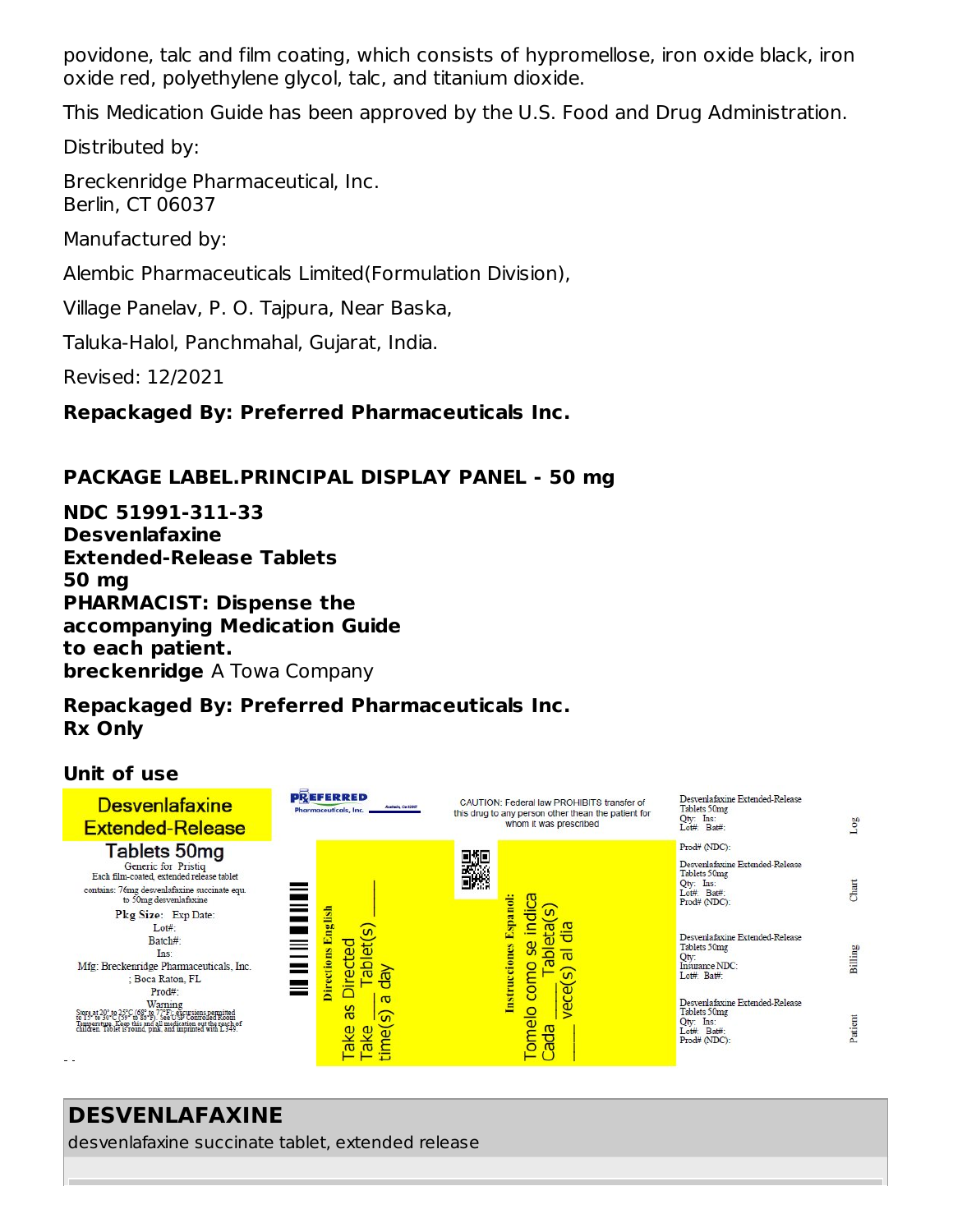| <b>Product Information</b>                                      |                                                                     |                                                                      |              |                                       |                                    |                  |                                     |
|-----------------------------------------------------------------|---------------------------------------------------------------------|----------------------------------------------------------------------|--------------|---------------------------------------|------------------------------------|------------------|-------------------------------------|
| <b>HUMAN PRESCRIPTION</b><br><b>Product Type</b><br><b>DRUG</b> |                                                                     |                                                                      | (Source)     | <b>Item Code</b>                      | NDC:68788-7194(NDC:51991-<br>311)  |                  |                                     |
|                                                                 | <b>Route of Administration</b><br>ORAL                              |                                                                      |              |                                       |                                    |                  |                                     |
|                                                                 |                                                                     |                                                                      |              |                                       |                                    |                  |                                     |
| <b>Active Ingredient/Active Moiety</b>                          |                                                                     |                                                                      |              |                                       |                                    |                  |                                     |
|                                                                 |                                                                     | <b>Ingredient Name</b>                                               |              |                                       | <b>Basis of</b><br><b>Strength</b> |                  | <b>Strength</b>                     |
| <b>UNII:NG99554ANW)</b>                                         |                                                                     | <b>DESVENLAFAXINE SUCCINATE (UNII: ZB22ENF0XR) (DESVENLAFAXINE -</b> |              |                                       | <b>DESVENLAFAXINE</b>              |                  | 50 mg                               |
|                                                                 |                                                                     |                                                                      |              |                                       |                                    |                  |                                     |
| <b>Inactive Ingredients</b>                                     |                                                                     |                                                                      |              |                                       |                                    |                  |                                     |
|                                                                 |                                                                     | <b>Ingredient Name</b>                                               |              |                                       |                                    |                  | <b>Strength</b>                     |
|                                                                 |                                                                     | HYPROMELLOSE, UNSPECIFIED (UNII: 3NXW29V3WO)                         |              |                                       |                                    |                  |                                     |
| <b>POVIDONE K90 (UNII: RDH86HJV5Z)</b>                          |                                                                     | MICROCRYSTALLINE CELLULOSE (UNII: OP1R32D61U)                        |              |                                       |                                    |                  |                                     |
| TALC (UNII: 7SEV7J4R1U)                                         |                                                                     |                                                                      |              |                                       |                                    |                  |                                     |
| MAGNESIUM STEARATE (UNII: 70097M6I30)                           |                                                                     |                                                                      |              |                                       |                                    |                  |                                     |
| TITANIUM DIOXIDE (UNII: 15FIX9V2JP)                             |                                                                     |                                                                      |              |                                       |                                    |                  |                                     |
| POLYETHYLENE GLYCOL 6000 (UNII: 30IQX730WE)                     |                                                                     |                                                                      |              |                                       |                                    |                  |                                     |
| <b>FERRIC OXIDE RED (UNII: 1K09F3G675)</b>                      |                                                                     |                                                                      |              |                                       |                                    |                  |                                     |
|                                                                 |                                                                     |                                                                      |              |                                       |                                    |                  |                                     |
|                                                                 |                                                                     |                                                                      |              |                                       |                                    |                  |                                     |
| <b>Product Characteristics</b>                                  |                                                                     |                                                                      |              |                                       |                                    |                  |                                     |
| Color                                                           | PINK (Light Pink)                                                   |                                                                      | <b>Score</b> |                                       |                                    | no score<br>10mm |                                     |
| <b>Shape</b>                                                    | ROUND (Biconvex)                                                    |                                                                      | <b>Size</b>  |                                       |                                    | L349             |                                     |
| Flavor<br><b>Imprint Code</b><br><b>Contains</b>                |                                                                     |                                                                      |              |                                       |                                    |                  |                                     |
|                                                                 |                                                                     |                                                                      |              |                                       |                                    |                  |                                     |
|                                                                 |                                                                     |                                                                      |              |                                       |                                    |                  |                                     |
| <b>Packaging</b>                                                |                                                                     |                                                                      |              |                                       |                                    |                  |                                     |
| <b>Item Code</b><br>#                                           |                                                                     | <b>Package Description</b>                                           |              | <b>Marketing Start</b><br><b>Date</b> |                                    |                  | <b>Marketing End</b><br><b>Date</b> |
| NDC:68788-<br>1<br>7194-3                                       | Product                                                             | 30 in 1 BOTTLE; Type 0: Not a Combination                            |              | 07/18/2018                            |                                    |                  |                                     |
| NDC:68788-<br>$\mathbf{z}$<br>7194-6                            | 60 in 1 BOTTLE; Type 0: Not a Combination<br>07/18/2018<br>Product  |                                                                      |              |                                       |                                    |                  |                                     |
| NDC:68788-<br>3<br>7194-9                                       | Product                                                             | 90 in 1 BOTTLE; Type 0: Not a Combination<br>07/18/2018              |              |                                       |                                    |                  |                                     |
| NDC:68788-<br>4<br>7194-1                                       | 100 in 1 BOTTLE; Type 0: Not a Combination<br>07/18/2018<br>Product |                                                                      |              |                                       |                                    |                  |                                     |
|                                                                 |                                                                     |                                                                      |              |                                       |                                    |                  |                                     |
| <b>Marketing Information</b>                                    |                                                                     |                                                                      |              |                                       |                                    |                  |                                     |
| <b>Marketing</b><br>Category                                    |                                                                     | <b>Application Number or Monograph</b><br><b>Citation</b>            |              | <b>Marketing Start</b><br>Date        |                                    |                  | <b>Marketing End</b><br>Date        |
| <b>ANDA</b>                                                     | ANDA204003                                                          |                                                                      |              | 07/18/2018                            |                                    |                  |                                     |
|                                                                 |                                                                     |                                                                      |              |                                       |                                    |                  |                                     |